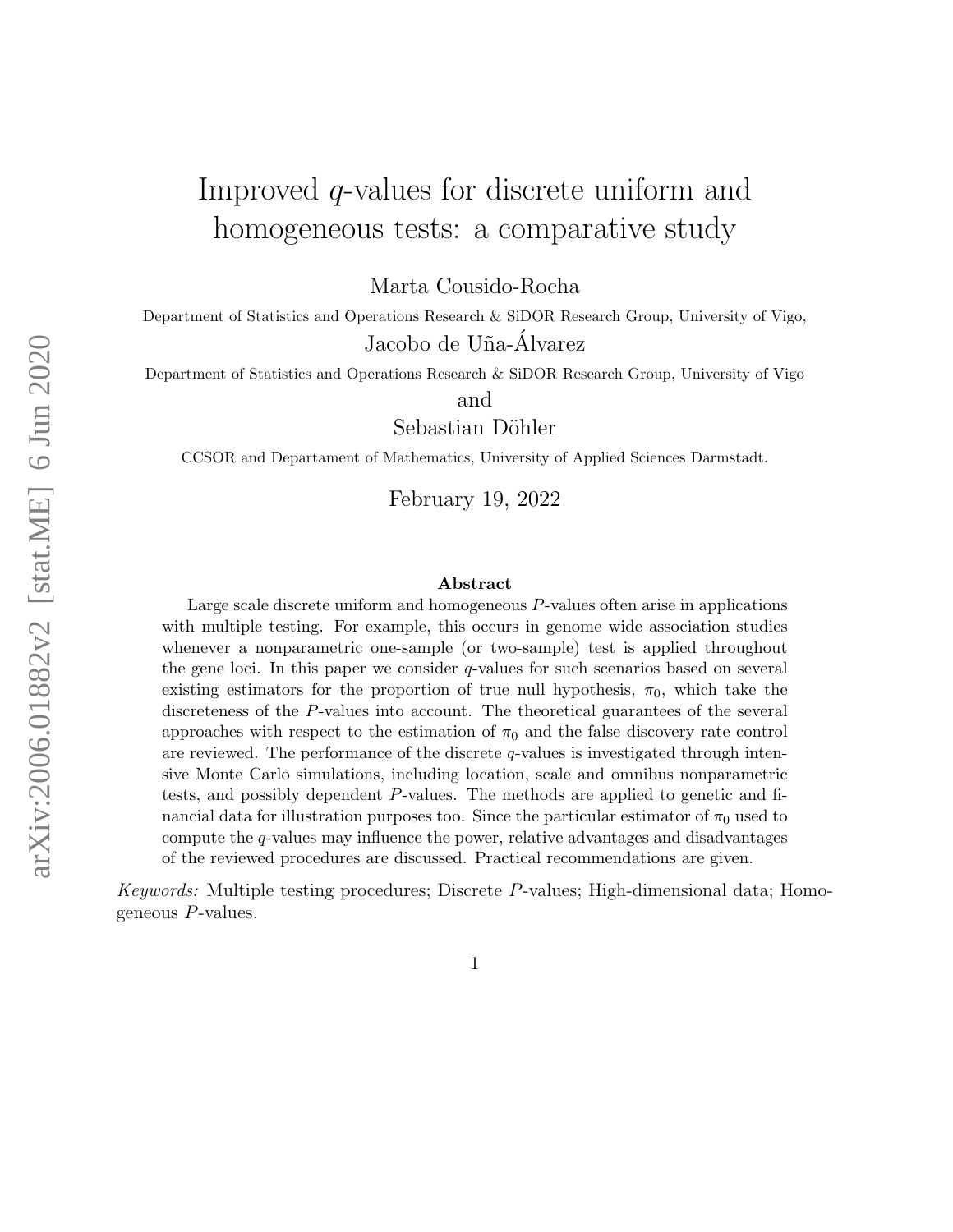# 1 Introduction

In many modern applications a large number of hypotheses are simultaneously tested leading to large scale P-values. Classical approaches to deal with the multiplicity problem focus on the control of the number of false positives. Two well-known error rates which multiple comparison procedures (MCP) aim to control are the familywise error rate (FWER), which is the probability of having at least one false positive, and the false discovery rate (FDR), which is the expected proportion of true null hypotheses rejected out of all rejected hypotheses (see Benjamini and Hochberg, 1995). Research on FDR-controlling procedures has been booming; see Benjamini (2010) for existing proposals up to that date. The majority of these procedures have been developed in the setting of continuously distributed test statistics; such procedures can be overly conservative when the P-values follow a discrete distribution. For example, for continuous P-values the FDR of Benjamini and Hochberg (1995) procedure, henceforth referred to the BH method, is  $(m_0/m)\alpha$  when applied at nominal level  $\alpha$ . Here m and  $m_0$  denote the number of hypotheses and the number of true null hypotheses, respectively. For discrete P-values, the FDR of the BH method may be much smaller than  $(m_0/m)\alpha$  (see Heller and Gur, 2012, Section 1), thus yielding a conservative decision rule and, consequently, a loss in power. This can be prevented, however, by developing procedures that appropriately incorporate the discreteness of the P-values. Indeed, by exploiting the discrete nature of the P-values dramatic improvements in power can be achieved, especially when the P-values are highly discrete.

Even though discrete P-values arise in many applications, few papers explicitly deal with this aspect of multiple testing. Heyse (2011) introduced a discrete BH procedure, which takes advantage of the discrete distribution of the P-values. However, Heyse's method may be anti-conservative, i.e., the actual FDR level may be larger than nominal. Döhler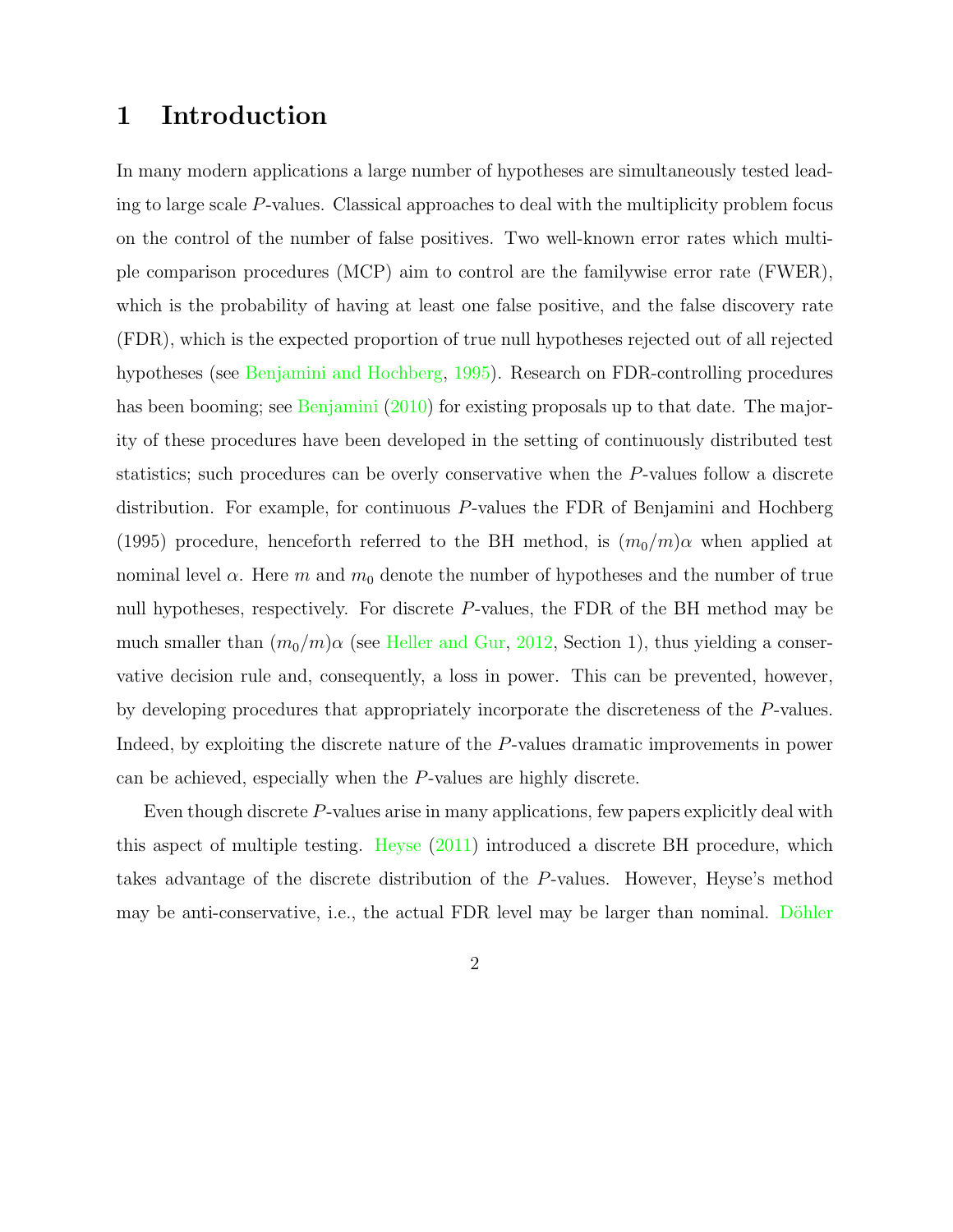et al. (2018) constructed similar BH-type procedures that incorporate the discrete and heterogeneous structure of the data and guarantee FDR-control, filling the gap of Heyse (2011). On the other hand, Heller and Gur (2012) proposed a step-down procedure that exploits the discreteness of the P-values and obtains FDR levels closer in magnitude to the nominal level. Their method can be considered as a discrete version of the classical method of Benjamini and Liu (1999) which controls the FDR for continuous P-values under independence or positive dependence. Recently, Chen and Sarkar (2020) investigated the BH procedure when applied to mid  $p$ -values, providing in this way a correction of the BH method for discrete P-values. More precisely, they proved the FDR control of the BH procedure applied to two-sided mid P-values of Binomial tests and Fisher's exact tests. In the same line of research, Chen (2020) proposed a new BH procedure which controls the FDR when applied to mid-P-values and to P-values with general distributions.

In this article we investigate a particular type of discrete P-values, which are homogeneous (that is, identically distributed) and which we term discrete uniform in the sense of Definition 1.1 below. To formalize things, suppose that one tests a large number of null hypotheses, m, and that the resulting P-values  $\{pv_1, \ldots, pv_m\}$  are observations of the random variables  $PV_i$ ,  $i = 1, \ldots, m$ . Assume that all the P-values are identically distributed under the null hypothesis sharing a common support  $A = \{t_1, \ldots, t_s, t_{s+1}\}\$  with  $t_0 \equiv 0 < t_1 < \cdots < t_s < t_{s+1} \equiv 1$ . Furthermore, throughout the paper it is assumed that the P-values follow the cumulative distribution function (cdf) introduced in the following definition.

**Definition 1.1.** (*Discrete uniform cdf*). Given  $A = \{t_1, \ldots, t_s, t_{s+1}\}\$  with  $t_0 \equiv 0 < t_1 <$  $\cdots < t_s < t_{s+1} \equiv 1$  (the support set of the distribution of the P-values), the discrete uniform cdf with support  $A, H_A \equiv H_{\{t_1,\ldots,t_s,t_{s+1}\}},$  is defined as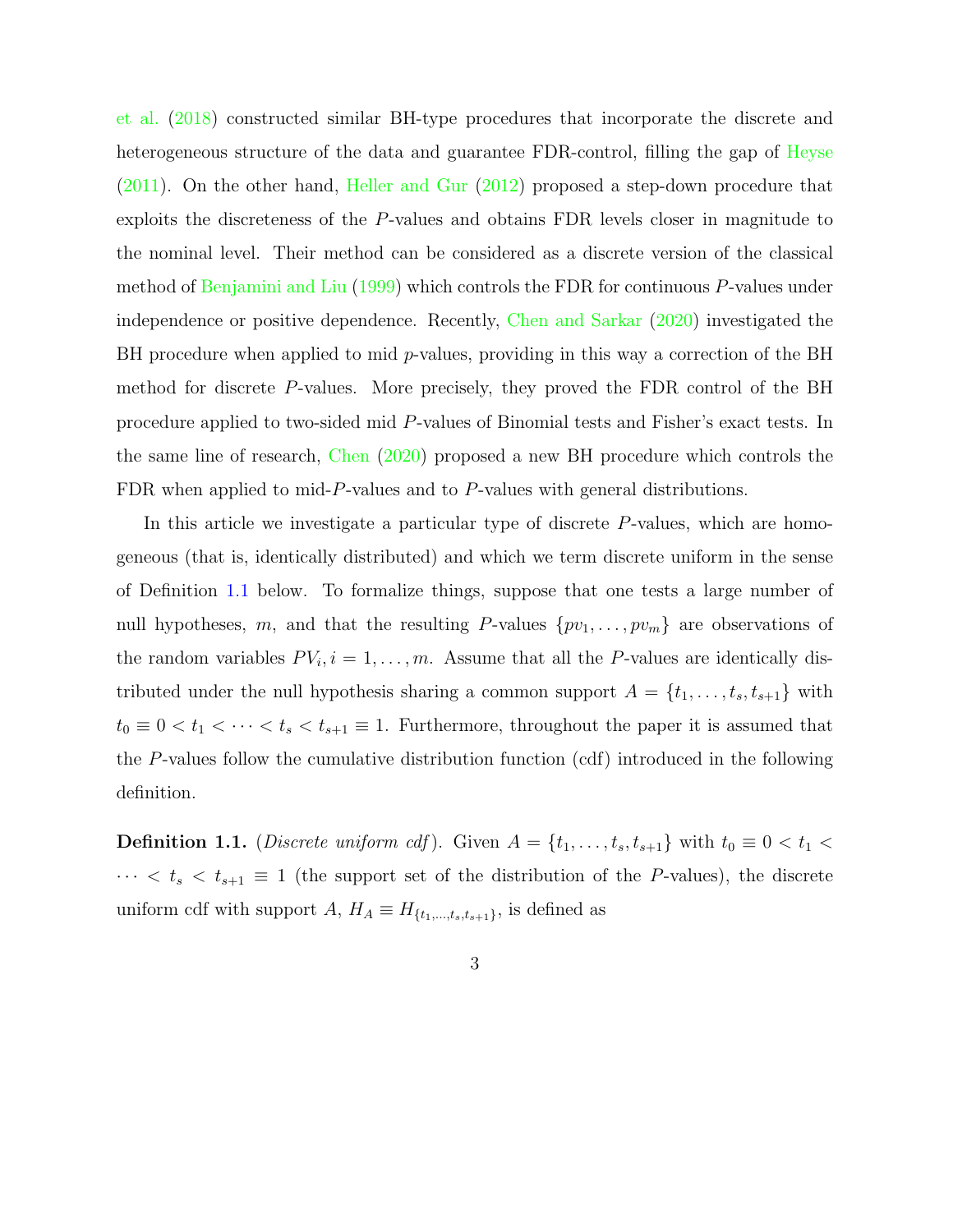$$
H_{\{t_1, \dots, t_s, t_{s+1}\}}(x) = \begin{cases} 0 & \text{for } x < t_1 \\ t_j & \text{for } x \in [t_j, t_{j+1}) \\ 1 & \text{for } x \ge 1 \end{cases}
$$

Note that  $H_A$  is a step function that jumps up by  $t_j - t_{j-1}$  at  $t_j$  for  $j = 1, \ldots, s + 1$ . The classical discrete uniform cdf is  $H_A$  where A contains equally spaced points, i.e.,  $A =$  $\{1/N, 2/N, \ldots, (N-1)/N, 1\}, N \in \mathbb{N}$ . Therefore, Definition 1.1 generalizes this concept to possibly non-equidistant support points. Summarising, we refer to any member of the class  $\mathcal{H} = \{H_A | A \subset (0, 1], A \text{ countable}\}\$ as discrete uniform distribution.

P-values whose cdf belongs to the class  $H$  are often found in practice. These include nonparametric one sample or two-sample tests such as Kolmogorov-Smirnov test, Wilcoxon location test or Siegel-Tukey test for scale. For example, the two-sample Kolmogorov-Smirnov test with samples sizes  $n_1 = n_2 = 4$  leads to P-values following  $H_A$  where  $A =$  $\{1/35, 8/35, 27/35, 1\}$ . As another example, the two-sample absolute group mean difference test in Liang (2016) is a permutation test which draws P-values from  $H_A$  where  $A =$  $\{1/N, 2/N, \ldots, (N-1)/N, 1\}, N$  being the number of permutations that lead to different values of the statistic (for example  $N = 35$  for sample sizes  $n_1 = n_2 = 4$ ). See Section 3 for other examples and further illustration.

Discrete corrections of MCP like those in Döhler et al. (2018) and Heller and Gur (2012) are irrelevant for homogeneous discrete uniform (hdu) P-values, which are special to this regard. Indeed, the adjusted discrete P-values of Heller and Gur (2012) and Heyse (2011) reduce to the ones for continuous P-values in Benjamini and Hochberg (1995) and Benjamini and Yekutieli (2001), respectively, when applied to *any type* of homogeneous P-values, leaving the results unchanged. The same holds true the method of Chen  $(2020)$ . Therefore, we decide to focus our research on the q-value approach proposed by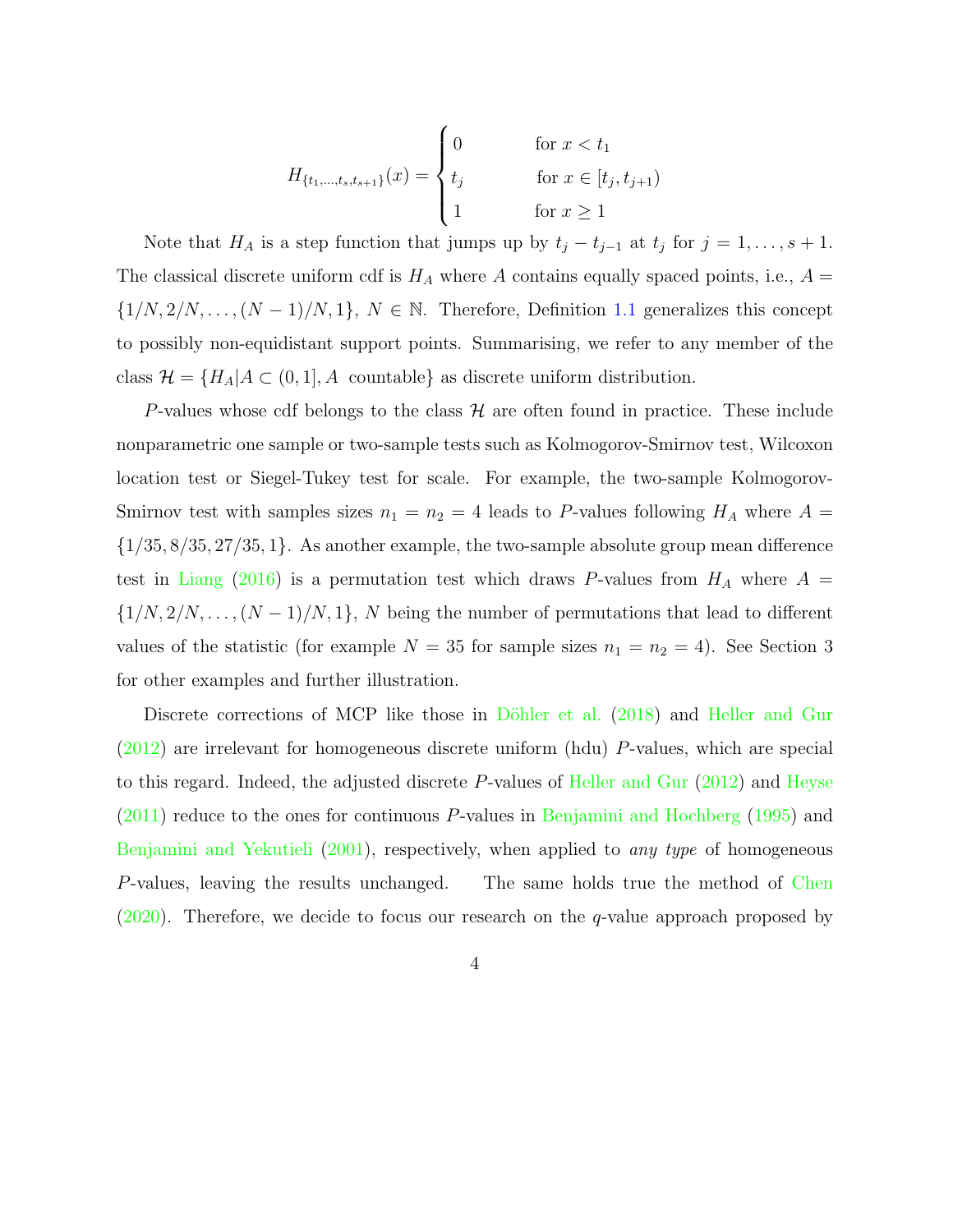Storey (2003) based on estimators of the proportion of true null hypothesis,  $\pi_0$ , which take the discreteness of the P-values into account. The estimators of  $\pi_0$  we consider are wellsuited for hdu P-values and generally lead to a power increase when compared to standard estimators for continuous P-values; see Section 4 for more on this.

The paper is organized as follows. In Section 2 we review the  $q$ -value method and several corrections of such approach for hdu P-values. The theoretical guarantees of the proposed methods with respect to the estimation of the proportion of true null hypotheses, the estimation of the FDR and the FDR control are summarised too. In Section 3 we enumerate and briefly describe several two-sample nonparametric tests, including location, scale and omnibus tests, which lead to hdu P-values. The performance of the proposed discrete q-values in such two-sample settings is investigated through intensive Monte Carlo simulations in Section 4. Both settings with independent and dependent tests are considered. The performance of the standard  $q$ -value approach for continuous  $P$ -values is studied for comparison purposes too. In Section 5 we illustrate the behaviour of the proposed methods through two real data examples. Finally, in Section 6 we give the main conclusions of our comparative study and we provide some practical recommendations. Tables with simulation results and additional simulations for the one-sample problem are provided in the online Supplementary Material. The methods investigated in this paper have been implemented in the user-friendly DiscreteQvalue package Cousido-Rocha et al. (2019) of the free software R.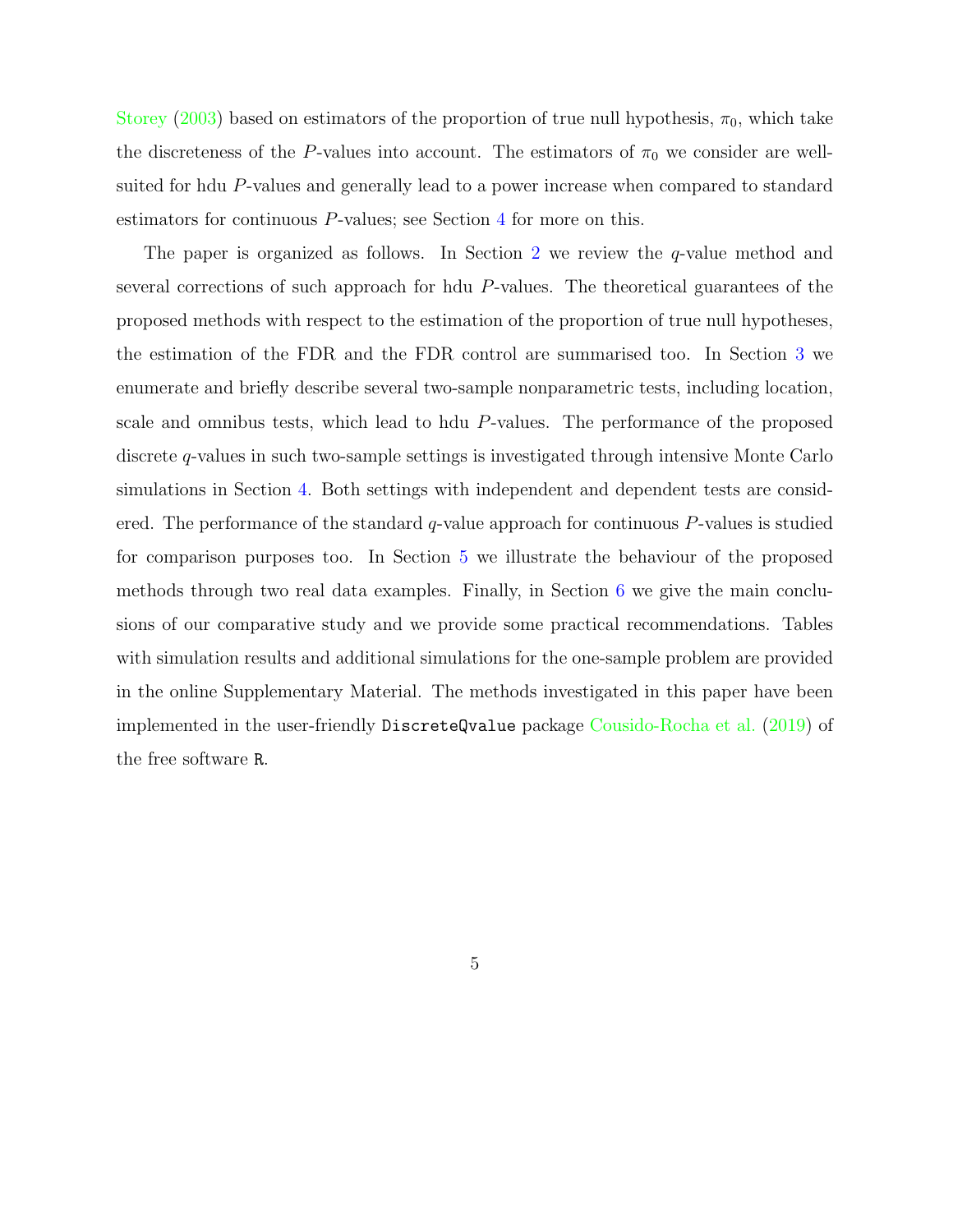# 2 Multiple comparison procedures: q-value method

In this section we review the  $q$ -value method and we several ways of estimating  $q$ -values when the P-values are hdu. Consider a family of m null hypotheses  $H_{0i}$ ,  $i = 1, \ldots, m$ , with associated P-values  $pv_i$ ,  $i = 1, \ldots, m$ , which are observations of the random variables  $PV_i$ ,  $i = 1, \ldots, m$ . The number of true null hypotheses is denoted by  $m_0$ ;  $R_m$  is the number of rejected null hypotheses, while  $V_m$  the number of true null hypotheses which are rejected (Type I errors). The most popular error rates to control the Type I errors in a simultaneous way are the FWER and the FDR. The  $q$ -value method aims at controlling the latter, which is defined as the the expected value of the proportion of Type I errors among the rejected hypotheses, i.e.,  $FDR = E[V_m/R_m]$ . The q-value method decides whether each one of the  $H_{0i}, i = 1, \ldots, m$ , should be rejected or not based on a measure of each feature's significance (referred to as its  $q$ -value) which automatically takes multiplicity into account. The  $q$ -value of a feature  $i$  is defined as the minimum FDR that can be attained when declaring that feature significant:

$$
q(pv_i) = \min_{t \ge pv_i} \text{FDR}(t),\tag{1}
$$

where  $FDR(t)$  denotes the FDR when one rejects the hypotheses with P-values smaller than or equal to t.

Note that the FDR is undefined if  $R_m = 0$ ; actually, the formal definition of the FDR is given by  $FDR = E [(V_m/R_m)|R_m > 0] P(R_m > 0)$ . However, since the q-value is interpreted under the assumption that the feature is called significant, the inclusion of the term  $P(R_m >$ 0) in the definition of the FDR is strange. Hence, the  $q$ -value is most technically defined as the minimum positive false discovery rate, pFDR=  $E [(V_m/R_m)|R_m > 0]$ , at which the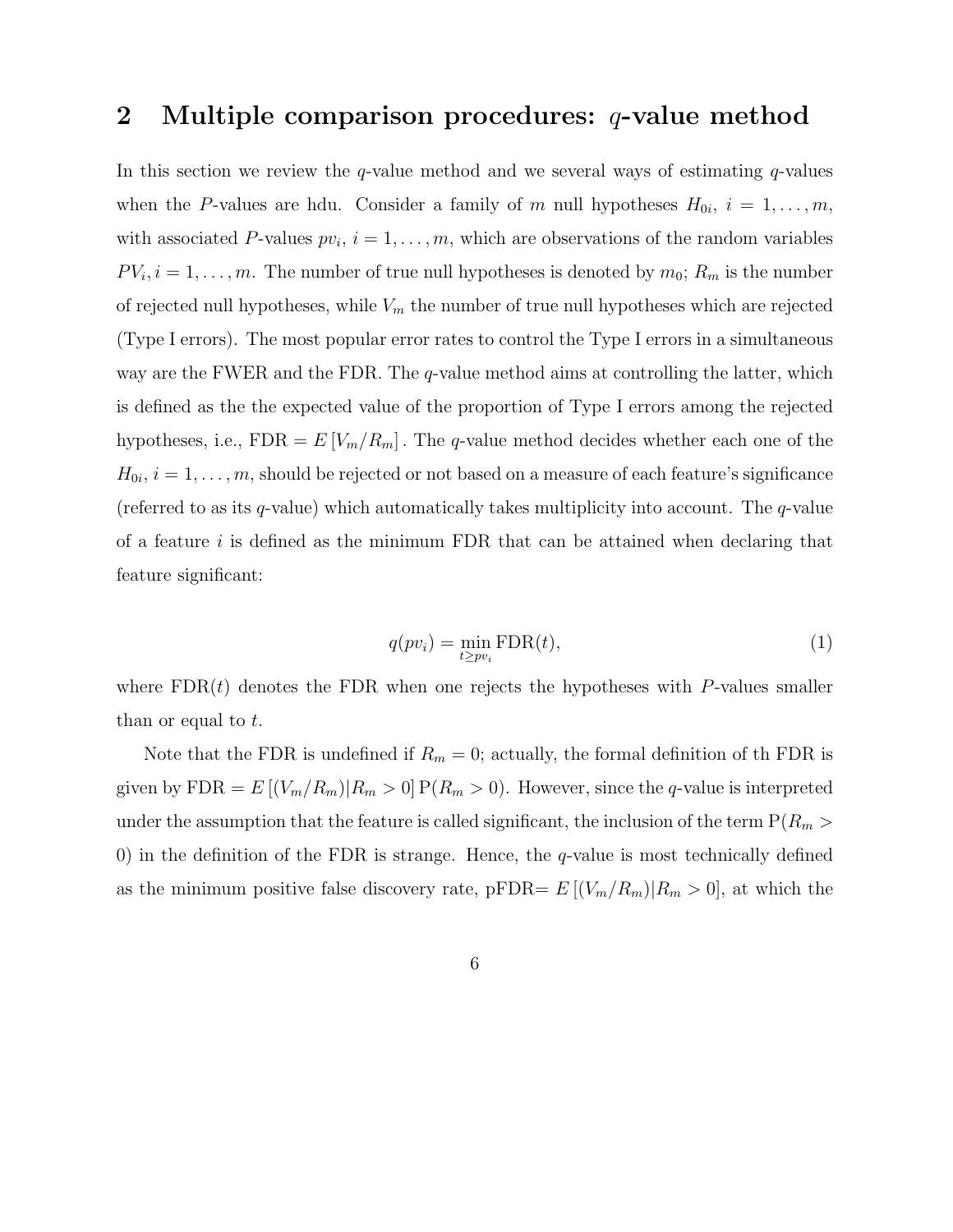feature can be called significant. In our framework m is large, implying that  $P(R_m > 0) \approx 1$ , which leads to  $FDR \approx pFDR$ . Hence, the distinction between both error rates is not relevant for our aim (see Appendix A in Storey and Tibshirani (2003) for more details).

In practice,  $FDR(t)$  is unknown and must be estimated. Hence, one can estimate the q-value of a feature i by plugging a FDR estimator in  $(1)$ . We consider the FDR estimator employed in Storey et al. (2004) which is

$$
\widehat{\text{FDR}}(t) = \frac{m\widehat{\pi}_0 t}{\#\{i|p_{vi} \le t\}},\tag{2}
$$

where  $\hat{\pi}_0$  is an estimator of the proportion of true null hypotheses  $\pi_0 = m_0/m$ . Once the estimated  $q$ -values are computed, the  $q$ -value method rejects the null hypotheses whose q-values are less than or equal to the nominal level  $\alpha$ . This is equivalent to applying the Benjamini and Hochberg (1995) method at level  $\alpha/\hat{\pi}_0$ , this method is known as adaptive Benjamini and Hochberg (adaptive BH). Hence, for a given nominal level  $\alpha$ , the q-value method is more powerful than the Benjamini and Hochberg (1995) method except when  $\hat{\pi}_0 = 1$  (they are equivalent in this case), or when the estimator of  $\pi_0$  is unacceptable because it reports values greater than 1.

Different versions of the q-value method can be defined depending on which  $\pi_0$  estimator is plugged in  $(2)$ . In Section 2.1 two versions of the q-value method for continuous P-values are reviewed. Furthermore we consider in Section 2.2 three versions of the  $q$ -value method for hdu P-values. One of them is an adaptive BH method introduced in Chen et al. (2014) for discrete and possibly heterogeneous null distributions, for which a simplified version is proposed for the case of hdu P-values.

In the setting of multiple testing it is important to distinguish three different issues: (a) conservativeness of the  $\pi_0$  estimator; (b) conservativeness of the FDR estimator (2); and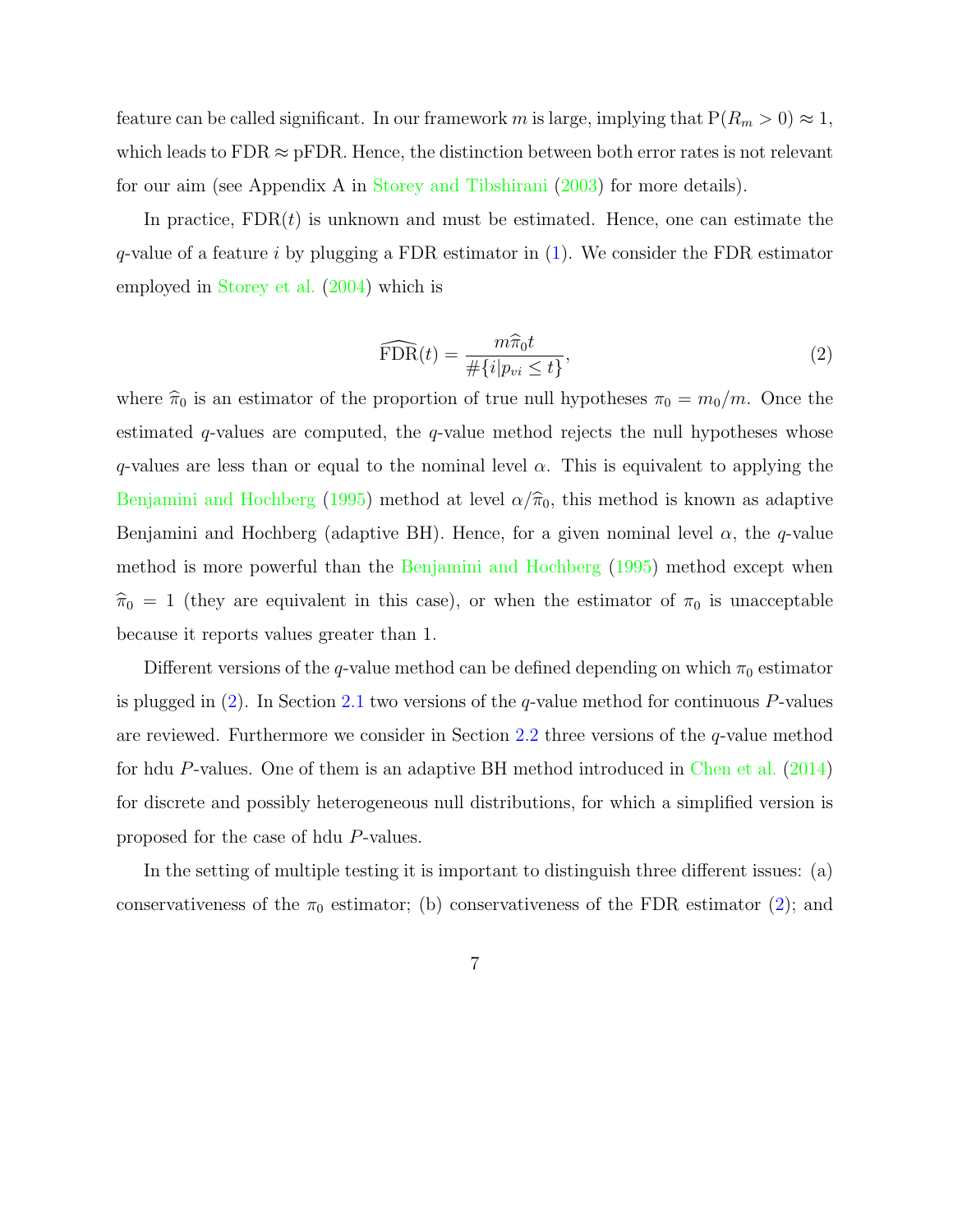(c) FDR control of the q-value method based on (1) and (2). Below we discuss these issues for each of the  $q$ -value methods.

## 2.1  $q$ -value method for continuous P-values

The classical  $\pi_0$  estimator proposed in Storey (2002) is

$$
\widehat{\pi}_0(\lambda) = \frac{\#\{pv_i > \lambda; i = 1, \dots, m\} + 1}{m(1 - \lambda)},\tag{3}
$$

where  $\lambda \in [0,1]$  is well-chosen according to some procedure. A standard choice for  $\lambda$ , for continuous P-values, is  $1/2$  (Storey, 2002). Henceforth, we refer to the  $\pi_0$  estimator given by (3) and  $\lambda = 1/2$  as standard Storey estimator (abbr.  $\hat{\pi}_0^{SS}$ ), and to the corresponding q-value method as standard Storey (SS) q-value method. Blanchard and Roquain (2009) recommend  $\lambda$  equal to the nominal level  $\alpha$  instead of  $\lambda = 1/2$  since it leads to a more robust procedure under positive dependence, but at the price of being more conservative.

Additionally Storey and Tibshirani (2003) proposed an automatic method to estimate  $\pi_0$  which avoids the selection of the  $\lambda$  parameter in (3). Specifically they suggested  $\hat{\pi}_0^{ST}$  =  $\widehat{f}(1)$ , where  $\widehat{f}$  is the natural cubic spline with 3 degrees of freedom of  $\widehat{\pi}_{0}(\lambda)$  on  $\lambda$ , with  $\lambda = 0, 0.01, 0.02, \ldots, 0.95$  (or another sequence of  $\lambda$  values between 0 and 1) and  $\hat{\pi}_0(\lambda)$  is the estimator in  $(3)$ . Henceforth, we refer to this estimator and the corresponding q-value method as ST estimator and ST q-value method, respectively.

When the null (continuous) P-values are uniformly distributed in  $(0, 1)$ , it is easy to see that  $E(\hat{\pi}_0(\lambda)) \geq \pi_0$ , i.e., the estimator in (3) is conservative. Storey et al. (2004) proved in their Theorem 1 that, for a fixed  $\lambda$  and under certain conditions, the estimator in (2) is conservative too, in the sense that  $E(\widehat{FDR}(t)) \geq FDR(t)$ . A flaw in the proof of such result was corrected by Liang and Nettleton (2012), who required (besides the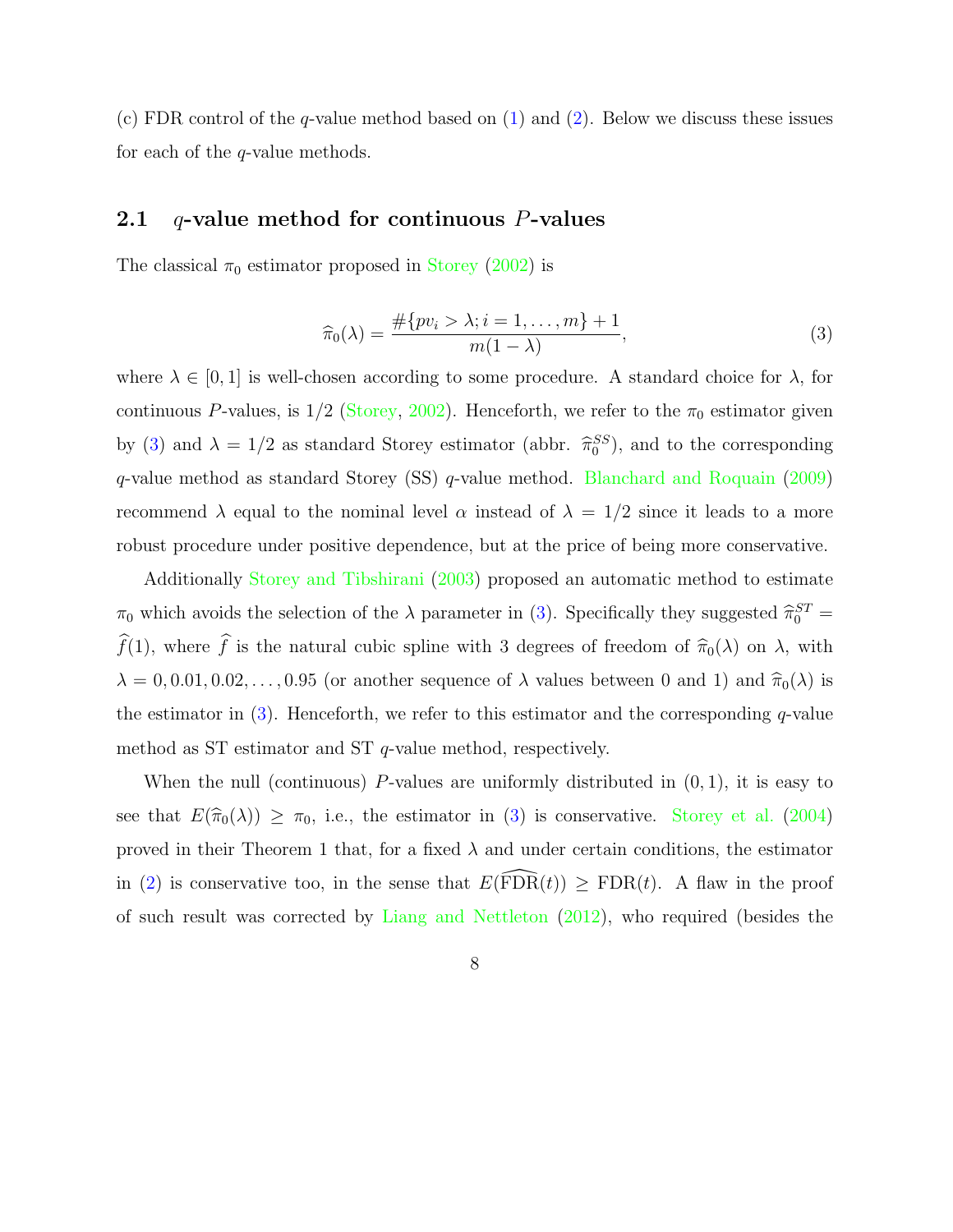uniform distribution of the null P-values) the *null independence condition*: the null P-values are independent among themselves, and they are independent of the alternative P-values. These theoretical results are established for fixed  $\lambda$  and do not include the situation with data-driven selection of this parameter, thus excluding the ST method. Extended theory for dynamic adaptive (i.e. data-driven) procedures was given by Liang and Nettleton (2012), who proved conservativeness for both  $\hat{\pi}_0(\lambda)$  and  $\widehat{\text{FDR}}(t)$  when the data-driven  $\lambda$  is a stopping time with respect to the filtration  $\mathcal{F}_s = \sigma\{I\{p_i \leq u\}, 0 \leq u \leq s, 1 \leq i \leq m\},\$  $0 \leq s < 1$ . Unfortunatelly, ST method does not fulfill such condition and, hence, the development of formal theory for this procedure remains undone.

Regarding the FDR control of the q-value method, Storey and Tibshirani (2003) pointed out two interesting properties: (i) for large  $m (m \to \infty)$ , the FDR is  $\leq \alpha$ ; and (ii) the estimated q-values are simultaneously conservative for the true q-values  $(m \to \infty)$ . Indeed, Storey and Tibshirani (2003) indicate that these properties can be formally proved from minor modifications to some of the main results in Storey et al. (2004). It should be noted, however, that these results are asymptotic, and that the proofs refer to the situation with a fixed  $\lambda$ .

An important issue is the possible weak dependence among the large number of features or variables. We are not aware of any theoretical result on the conservativeness of the SS and ST estimators for  $\pi_0$  and FDR in such a setting. However, the aforementioned results on the FDR control of the  $q$ -value method include the case of weakly dependent  $P$ -values. Theoretical guarantees for SS and ST methods with respect to the estimation of  $\pi_0$  and FDR, as well for the FDR control of the corresponding q-value method, are summarized in Table 1. Information in Table 1 refers to the special type of weak dependence considered by Storey and Tibshirani (2003).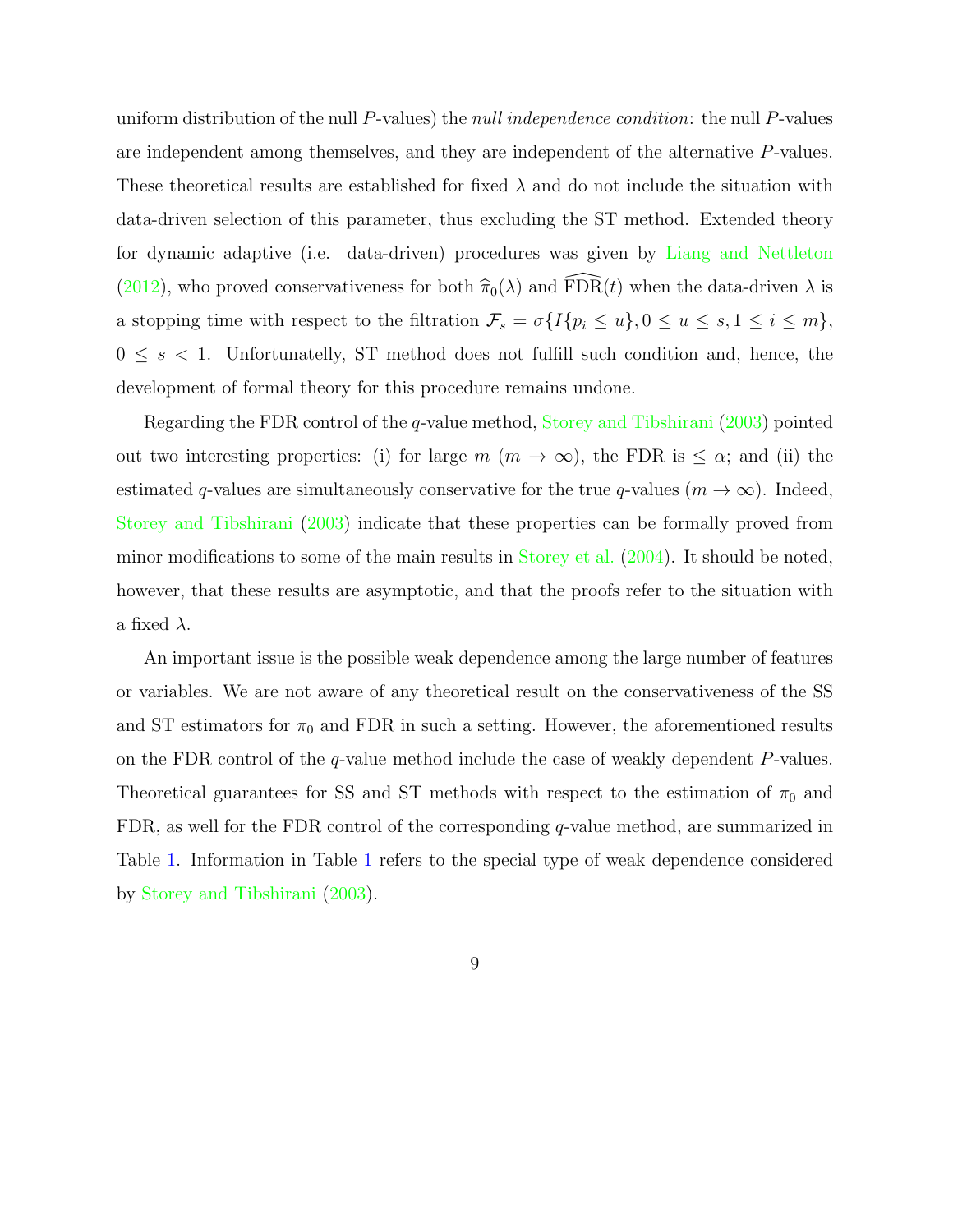The two  $\pi_0$  estimators presented in this section are suitable for continuous P-values but can be overly conservative for discrete P-values. For this reason, in the next section we introduce three  $\pi_0$  estimators which take into account the discrete distribution of the P-values.

## 2.2  $q$ -value method for discrete P-values

In Section 2.2.1 the q-value method based on the  $\pi_0$  estimator of Liang (2016) is considered. To the best of our knowledge, the performance of the  $q$ -value method based on such estimator is studied for the first time in this paper (Section 4). In Section 2.2.3 the q-value method based on a  $\pi_0$  estimator based on randomized P-values is considered. On the other hand, the q-values which arise from the  $\pi_0$  estimator in Section 2.2.2 can be regarded as a simplification of the adaptive FDR-procedure in Chen et al. (2014) for hdu P-values.

#### 2.2.1 q-values based on Liang method

Liang (2016) proposed a  $\pi_0$  estimator for large scale hdu P-values. Let  $B = \{b_1, \ldots, b_{s+1}\}\$ be the sample frequencies of every element in A, i.e.,  $b_i = #\{pv_j : pv_j = t_i\}$  for  $i =$  $1, \ldots, s+1$ . His procedure is based on finding the smallest support point such that the  $b_i$ 's to its right are roughly equal, i.e, it is a right-boundary procedure. The method finds the smallest  $\lambda$  for which  $\hat{\pi}_0(\lambda)$  stops decreasing, where  $\lambda$  is chosen from a subset of  $\{t_0, \ldots, t_s\} = A \setminus t_{s+1}$  (see Definition 1.1).

Formally, Liang's  $\pi_0$  estimator is  $\hat{\pi}_0(\lambda_L)$ , where  $\hat{\pi}_0(\lambda)$  is the estimator in (3) and  $\lambda_L$  is defined in Definition 2.1.

**Definition 2.1.** Let  $\Lambda = \{\lambda_1, \ldots, \lambda_\nu\} \subseteq \{t_0, \ldots, t_s\} = A \setminus t_{s+1}$ , see Definition 1.1, be a candidate set for  $\lambda$  such that  $0 \equiv \lambda_0 < \lambda_1 < \cdots < \lambda_{\nu} < \lambda_{\nu+1} \equiv 1$ . Then, the  $\lambda$  chosen

10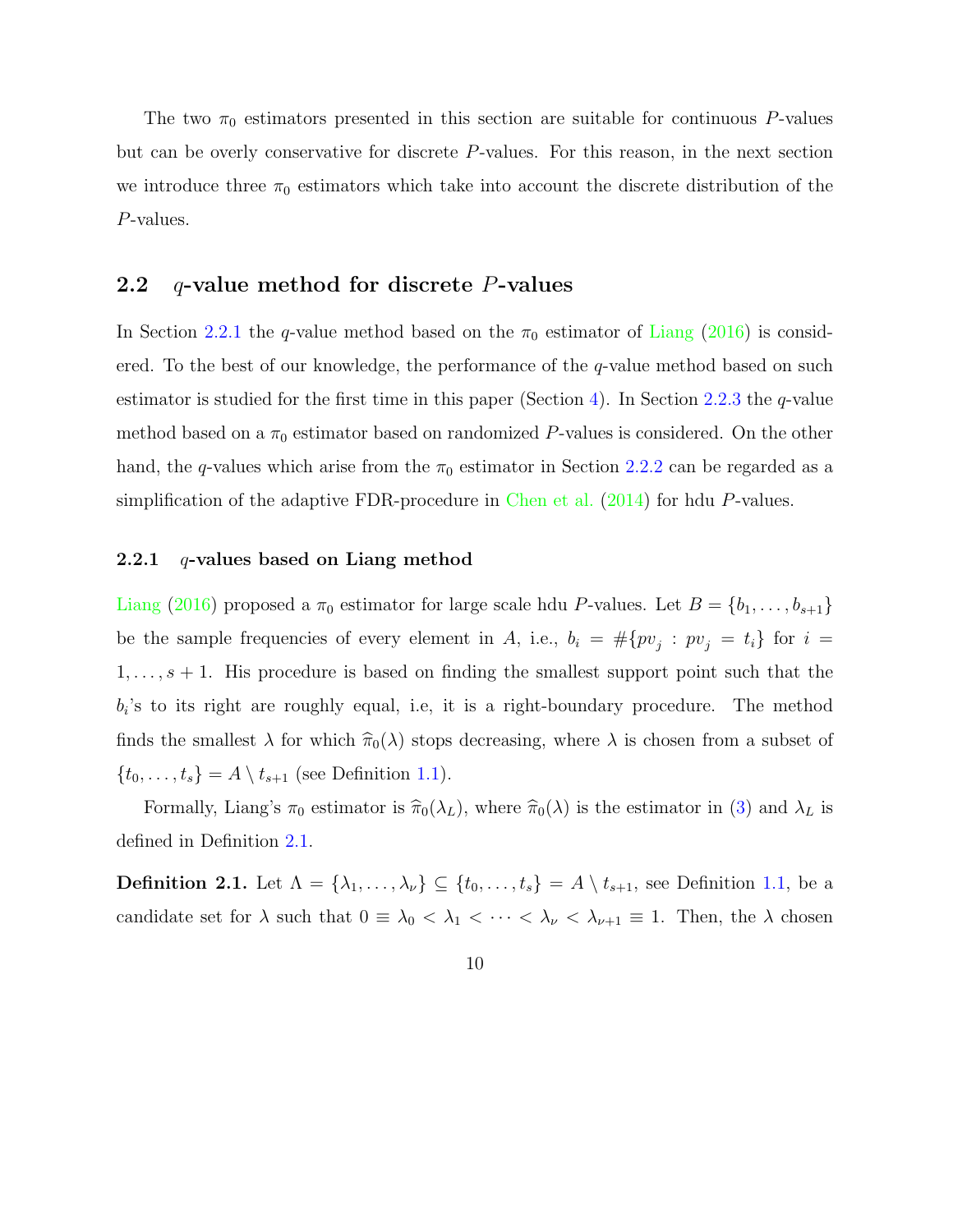is  $\lambda_L$  where  $L = \min\{1 \le i \le \nu - 1 : \hat{\pi}_0(\lambda_i) \ge \hat{\pi}_0(\lambda_{i-1})\}$  if  $\hat{\pi}_0(\lambda_i) \ge \hat{\pi}_0(\lambda_{i-1})$  for some  $i = 1, \ldots, \nu - 1$  and  $\lambda_L = \lambda_{\nu}$  otherwise.

In order to illustrate Liang's method, we report in Figure 1 the histogram of the Pvalues in the application in Liang (2016), Section 6. In this example  $A = \{0.1, \ldots, 0.9, 1\},\$  $\Lambda = \{0, 0.1, \ldots, 0.5\}, \lambda_L = 0.5$  and  $\hat{m}_0 = 9474$ ; the dotted horizontal line is the expected number of true null P-values at every support point, 947.

Liang (2016) proves the conservativeness of his  $\pi_0$  estimator, and that of the corresponding FDR estimator according to (2), for independent and hdu P-values. Furthermore, he also proves the conservativeness of the FDR estimator under a type of "weak dependence" of the P-values (more details about this particular type of dependence in Section 3 of Liang, 2016). The type of weak dependence considered by Liang (2016) matches the one in Storey et al. (2004).

Since the q-value method is equivalent to the corresponding adaptive BH method, FDR control would follow from  $E(1/\hat{\pi}_0) \leq 1/\pi_0$  (Blanchard and Roquain, 2009). However, such condition is stronger than  $E(\hat{\pi}_0) \geq \pi_0$ , which is what it is proved in Liang (2016), and hence FDR control for this method remains unclear. See Table 1 for a summary of the properties of the estimators and  $q$ -value method of Liang  $(2016)$ . Note that the validation of the FDR-control is performed for the first time in this paper, see Section 4.

#### 2.2.2 q-values based on Chen method

Chen et al. (2014) proposed a  $\pi_0$  estimator for P-values which follow discrete and possibly heterogeneous null distributions. We present a simplified version of Chen's algorithm for the case of hdu P-values.

Chen et al. (2014) studied the bias of the  $\pi_0$  estimator (3) in the discrete paradigm.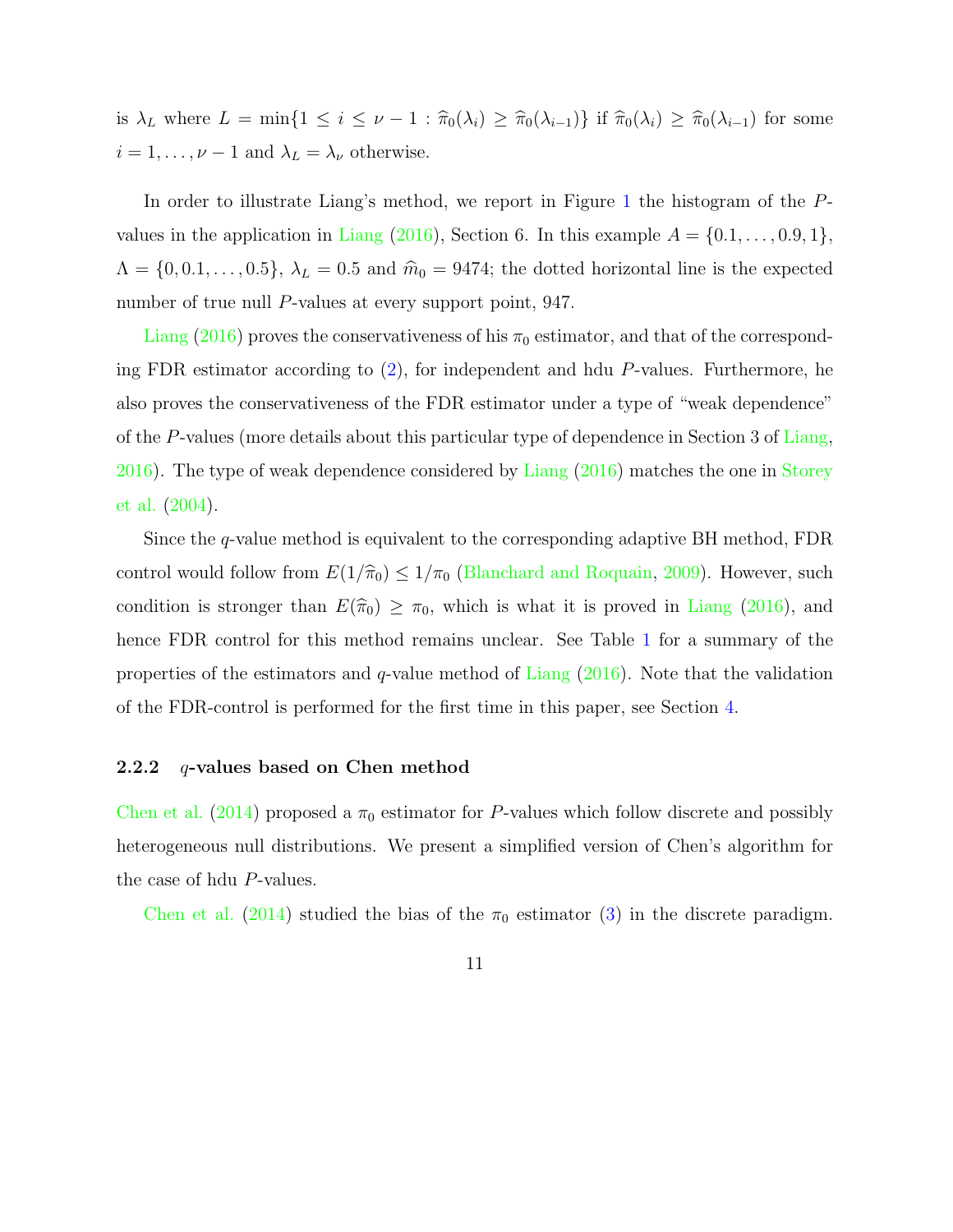

Figure 1: The histogram of the *P*-values in the application in Liang (2) *n* = 4 0.908 0.883 0.876 0.850 0.847 0.843 (5.0e-5) method takes  $\lambda_L = 0.5$ , and the dotted horizontal line is the expected Figure 1: The histogram of the P-values in the application in Liang  $(2016)$ , Section 6. His method takes  $\lambda_L = 0.5$ , and the dotted horizontal line is the expected number of true null P-values at every support point.

In order to reduce this bias they followed an idea similar to that in Liang (2016) but, instead of choosing a single  $\lambda$  parameter, they suggested to consider several  $\lambda$ 's and then to average the resulting estimates for  $\pi_0$ . The steps of the Chen's algorithm are (with A as in Definition  $1.1$ :

- 1: Set  $q = \inf\{c : c \in A\}$ . Pick a sequence of B increasing, equally spaced "guiding" values"  $\{\tau_j\}_{j=1}^B$  such that  $q = \tau_0 \leq \tau_1 \leq \cdots \leq \tau_B < 1$ .
- 2: For each  $j \in \{1, ..., B\}$ , set  $T_j = \{\lambda \in A : \lambda \leq \tau_j\}$  and  $\lambda_j = \sup\{\lambda : \lambda \in$  $T_j$ . For each  $j \in \{1, ..., B\}$ , define the "trial estimator"  $\beta(\tau_j) = 1/((1 - \tau_j)m) +$  $(1/m)\sum_{i=1}^{m} I\{pv_i > \lambda_j\}/(1-\lambda_j)$ . Truncate  $\beta(\tau_j)$  at 1 when it is greater than 1.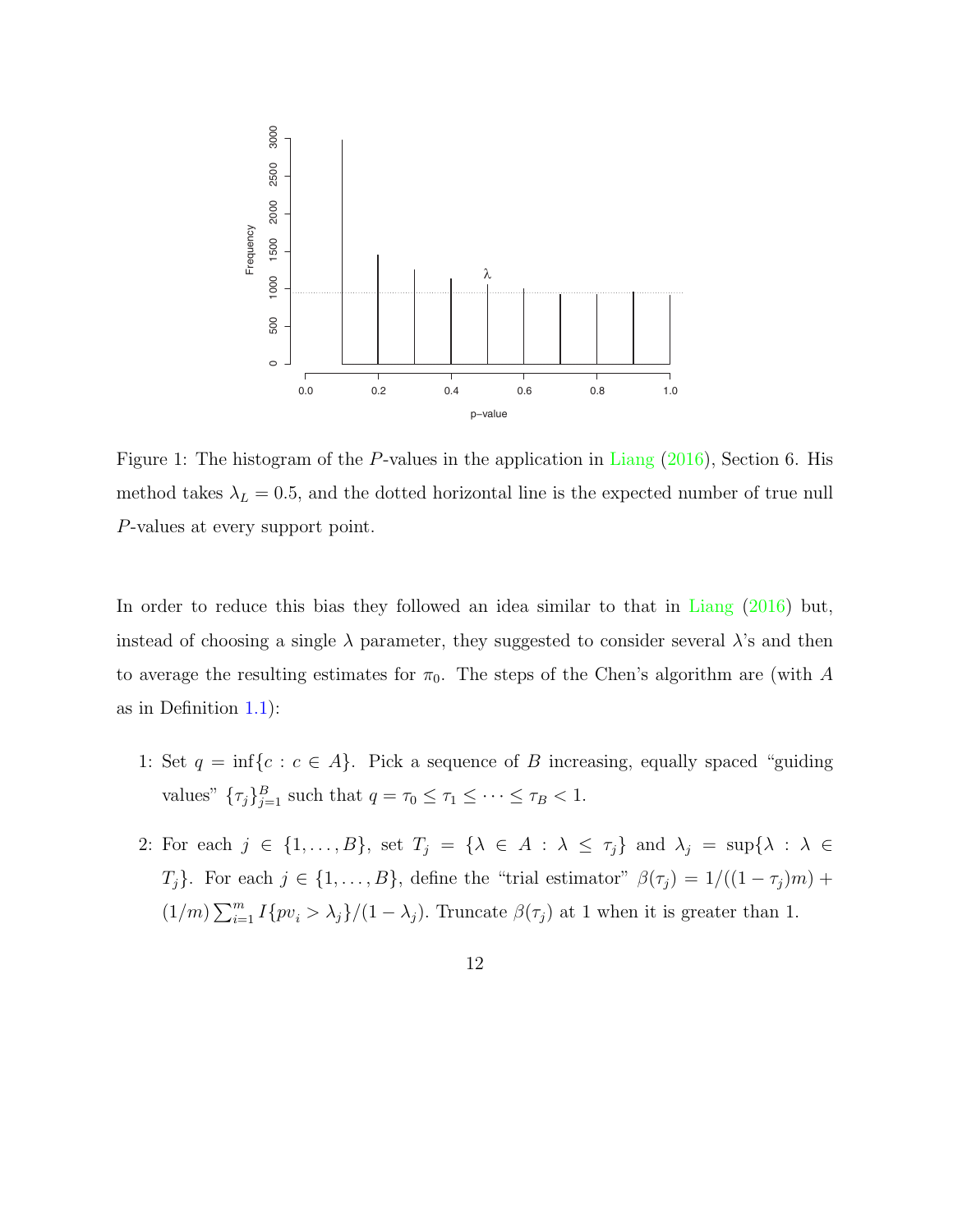|           |                   | Independence |                |  | Dependence |                                       |
|-----------|-------------------|--------------|----------------|--|------------|---------------------------------------|
|           |                   |              |                |  |            |                                       |
|           | $\widehat{\pi}_0$ |              | FDR $q$ -value |  |            | $\widehat{\pi}_0$ FDR <i>q</i> -value |
| SS        | T                 | T            | S              |  |            | S                                     |
| <b>ST</b> |                   |              | S              |  |            | S                                     |
| Liang T   |                   | T            | S              |  | T          | S                                     |
| Chen-     | $\top$            |              | T              |  |            | S                                     |
| Rand      |                   |              | S              |  |            | S                                     |

Table 1: Conservativeness of the several estimators for  $\pi_0$  and FDR introduced in Section 2, and FDR-control of the corresponding  $q$ -values. For each case, the table reports "T" if a theoretical proof is available in the literature, and "S" if so far the result is only supported by simulation studies. Empty cells correspond to missing theoretical or by-simulation validation.

3: Set  $\hat{\pi}_0^G = (1/B) \sum_{j=1}^B \beta(\tau_j)$  as the estimate of  $\pi_0$ .

The first term in  $\beta(\tau_j)$  is technical and only useful to prove theoretical properties of adaptive MCP's. The sequence  $\{\tau_j\}_{j=1}^B$  used in Chen et al. (2014) is  $\tau_1 = \tau_0 + 0.5 \times (0.5 - \tau_0)$ ,  $B = 100$  if  $\tau_0 < 0.5$ , otherwise set  $\tau_1 = \tau_B = 0.5$  and  $B = 1$ . An in depth study of the sensitivity of Chen method to the choice of  ${\{\tau_j\}}_{j=1}^B$  may be of practical interest, but it is beyond the scope of the present work. However, it is worth to mention that we checked via simulation the behaviour of Chen  $\hat{\pi}_0$  based on different sequences of "guiding values" (results not shown). Firstly, we tried Chen  $\hat{\pi}_0$  with  $\{\tau_j\}_{j=1}^B = A$ , and the mean squared error (MSE) was always larger than that obtained using the  $\{\tau_j\}_{j=1}^B$  recommended by Chen et al. (2014). This is probably related to the fact that, for large values in A, the  $\pi_0$  estimator is based on few P-values, leading to a poor performance. Secondly, we fixed  $\{\tau_j\}_{j=1}^B$  to be the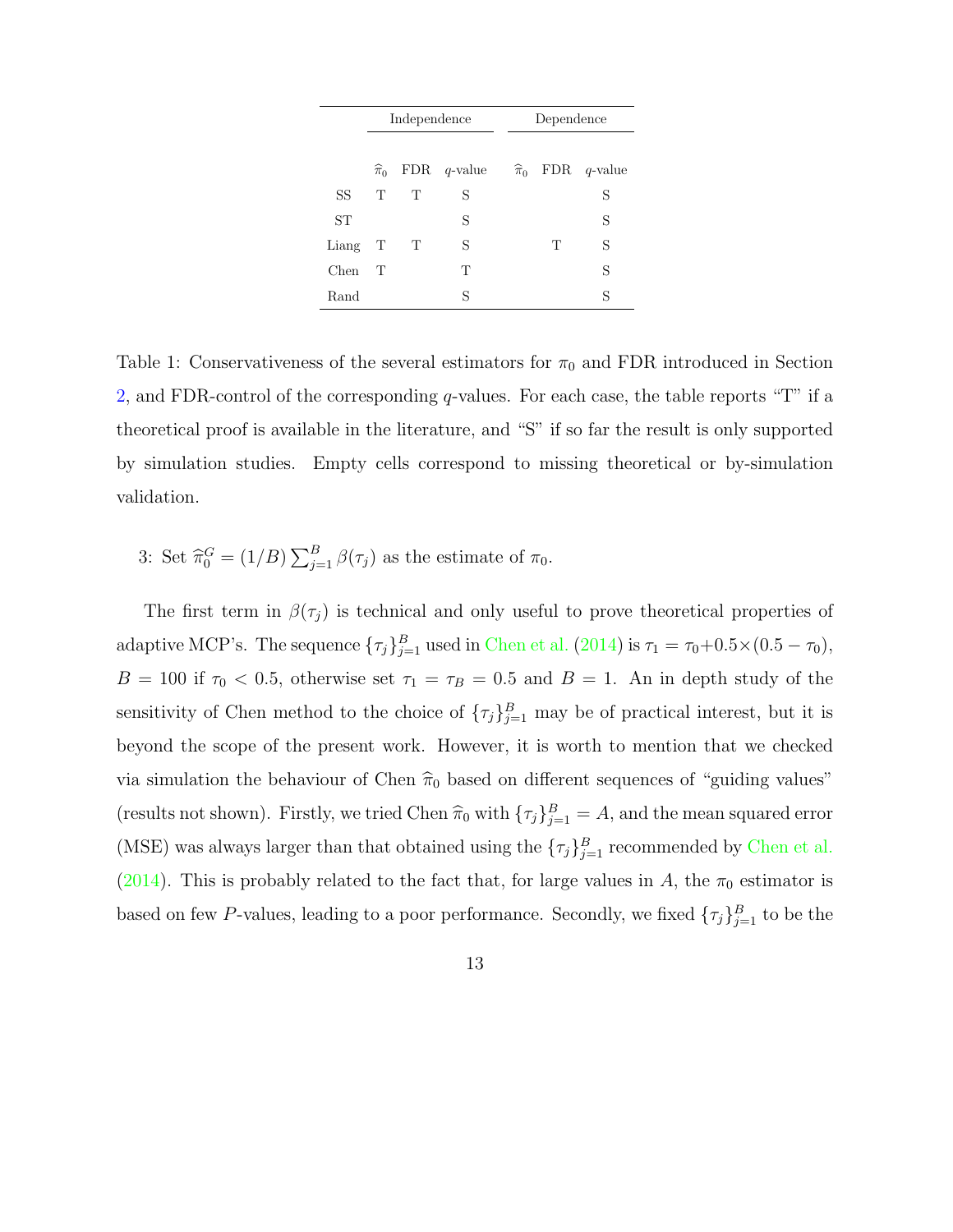support points smaller than  $1/2$ , and the MSE was approximately equal to that attached to the sequence proposed by Chen et al. (2014). Further investigation is required before reaching solid conclusions to this regard.

Chen et al. (2014) proved that their  $\pi_0$  estimator satisfies  $E(1/\hat{\pi}_0) \leq 1/\pi_0$  for independent P-values. From this condition using Jensen's inequality we obtain that  $E(\hat{\pi}_0) \geq \pi_0$ , i.e., their estimator is conservative. The q-value method respects the false discovery rate nominal level for independent P-values since  $E(1/\hat{\pi}_0) \leq 1/\pi_0$  (see Theorem 11 of Blanchard and Roquain, 2009). Regarding the conservativeness of the FDR estimator defined by plugging their  $\hat{\pi}_0$  in (2) we are not aware of results describing its theoretical behaviour. A simulation study considering dependent P-values has been carried out in the referred paper and, according to the obtained results, it seems that the theoretical properties may hold under some general type of dependence too. This is supported by our simulations in Section 4 too. Table 1 summarizes the comments in this paragraph.

### 2.2.3 Randomized  $q$ -values

Other approaches to take the discreteness into account have been suggested in the literature. Kulinskaya and Lewin (2009) and Habiger (2015), among others, suggested procedures based on randomized P-values. Habiger (2015) extends to the multiple testing setting the randomized P-value, (non-randomized) mid P-value and abstract randomized P-value which are recommended when the test statistic has a discrete distribution. Kulinskaya and Lewin (2009) introduce fuzzy MCP's as a solution to the problem of multiple comparisons for discrete test statistics. The randomized P-values follow a continuous uniform distribution under the global null hypothesis, and therefore classical methods to estimate  $\pi_0$  as (3) can be applied. The randomized procedure used here is a simple one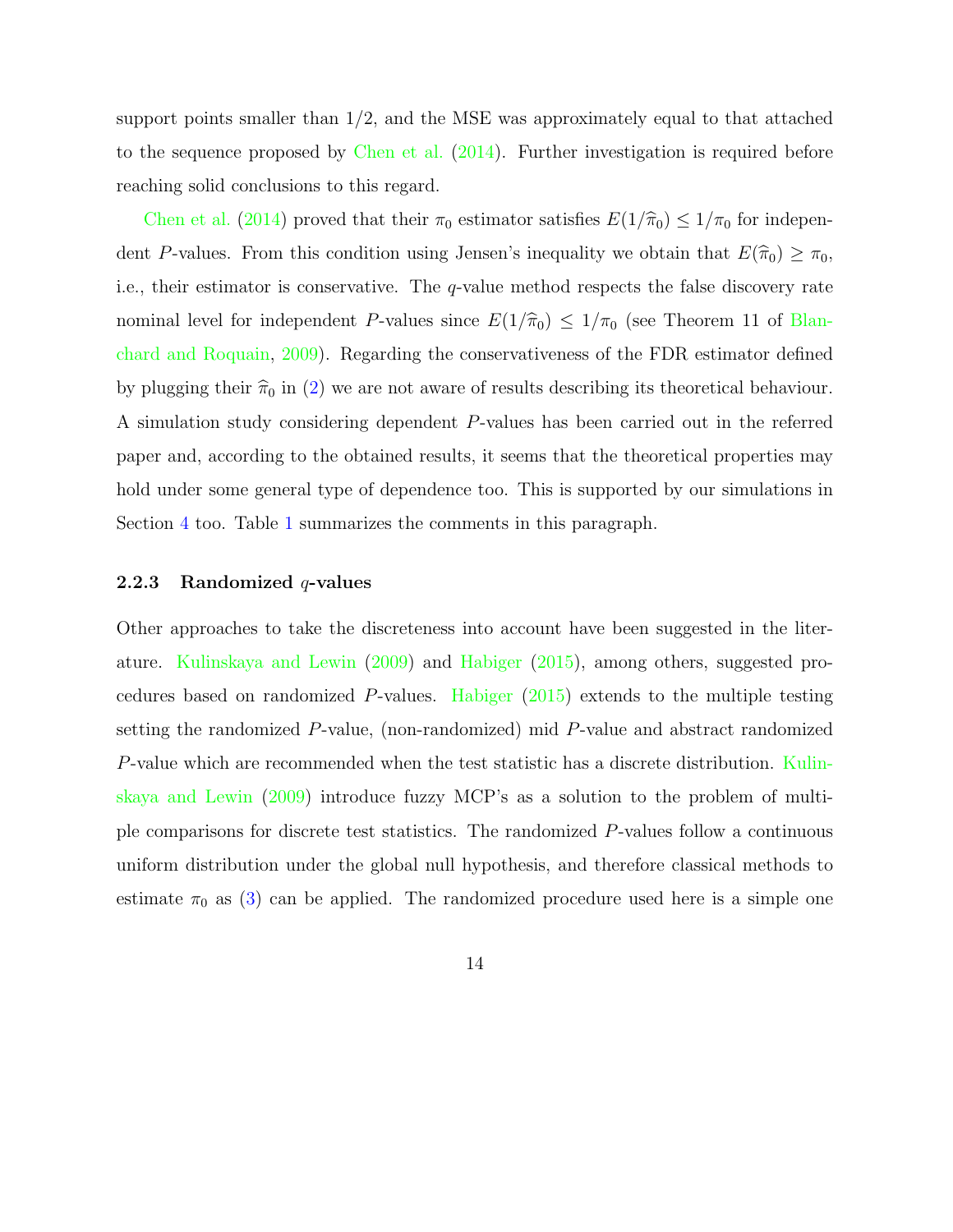described in the next steps. It uses the definition of randomized P-values in Dickhaus et al. (2012). Suppose that we want to define the randomized version of  $pv_i$  with  $i \in \{1, \ldots, m\}$ . Remember that the support of the P-values is denoted by  $A = \{t_1, \ldots, t_s, t_{s+1}\}\$  with  $t_0 = 0 < t_1 < \cdots < t_s < t_{s+1} = 1$  (see Definition 1.1).

- 1. Generate an observation u from a  $U(0, 1)$ .
- 2. Suppose  $pv_i = t_k, k \in \{1, \ldots, s+1\}$ ; then, the randomized P-value is defined by

$$
pv_i^{Rand} = pv_i - u(t_k - t_{k-1}).
$$

Applying this algorithm to each P-value we obtain a set of randomized P-values  $\{pv_i^{Rand}, i =$  $1, \ldots, m$ . The next step is to compute (3) using the randomized P-values and  $\lambda = 0.5$ . This procedure can be repeated a large number of times L reporting L values of (3) which can be summarized using the average and reported it as our final estimator, i.e.,  $\widehat{\pi}_0^{Rand}(\lambda) = (1/L) \sum_{j=1}^L \widehat{\pi}_{0,j}^{Rand}(\lambda)$  where  $\widehat{\pi}_{0,j}^{Rand}(\lambda)$  is the estimator in (3) computed using the randomized P-values obtained in the j-th simulation run.

We refer to the q-value method which plug in this  $\pi_0$  estimator as *randomized q-value* method (abbr. Rand). Unfortunally, we are not aware of theoretical results describing the performance of the randomized  $\hat{\pi}_0$ , FDR and q-value method. But their behaviour is studied via simulations in Section 4 for both, independent and dependent data.

# 3 Two-sample tests

In the simulation study in Section 4 we consider the two-sample problem with low sample size and a large number of variables. The particular two-sample tests that are used to generate the hdu P-values in the simulation study are reviewed in this Section.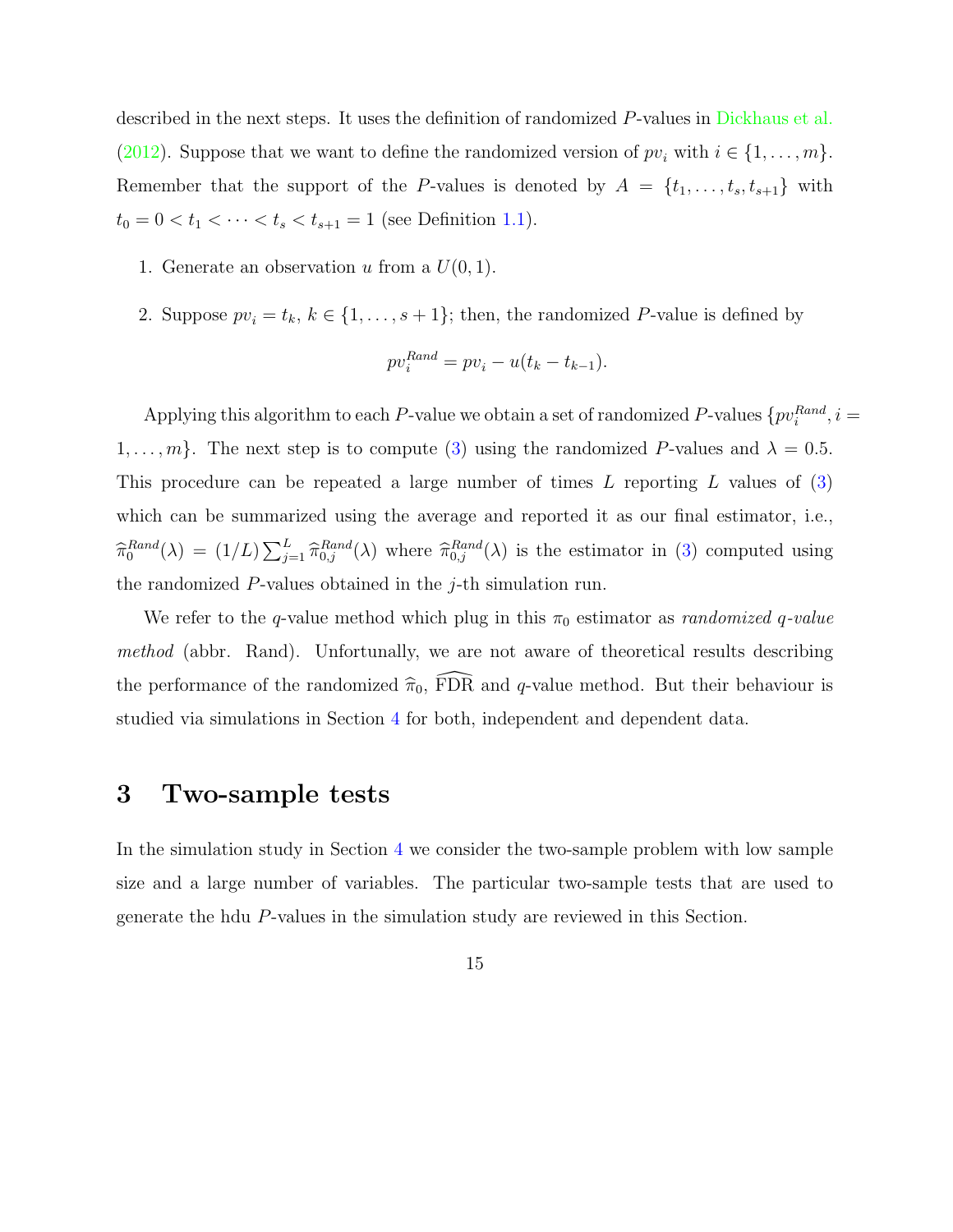The data at hand are represented by two random matrices  $X = [X_1, \ldots, X_m]^T$  and  $Y = [Y_1, \ldots, Y_m]^T$  of respective dimensions  $m \times n_1$  and  $m \times n_2$ , where  $X_i = (X_{i1}, \ldots, X_m]^T$  $X_{in_1}$ ) and  $Y_i = (Y_{i1}, \ldots, Y_{in_2}), i = 1, \ldots, m$ . Here,  $n_1$  and  $n_2$  are the sample sizes in each of the two groups, whereas  $m$  is the number of variables. As mentioned above, we consider the setting  $n_1 \ll m$  and  $n_2 \ll m$ , which is known as low sample size and large dimension. Given sequences of cumulative distribution functions  $\{F_1, F_2, \ldots\}$  and  $\{G_1, G_2, \ldots\}$ , it is assumed that  $X_{i1}, \ldots, X_{in_1}$  and  $Y_{i1}, \ldots, Y_{in_1}$  are independent random samples from  $F_i$  and  $G_i$ , respectively,  $i = 1, \ldots, m$ . We are interested in testing the null hypotheses  $H_{0i}$ :  $F_i \equiv G_i$ , for  $1 \leq i \leq m$ . The distributions  $F_i$  and  $G_i$  may differ in location, scale or more generally in shape. In the three following subsections we group the different tests according to the departure they aim to detect.

As mentioned above, our simulation study covers different two-sample tests for detecting differences in location, scale and shape. When the P-values are continuous their null distribution does not depend on the particular test and, hence, considering different types of tests is not critical. The situation changes in the discrete setting, since different tests lead to different discrete uniform distributions, see Table 2, and the performance of the methods may vary depending on the null distribution of the P-values. Under such point of view, the simulation study in this paper brings relevant novelties over the existing literature, which has been traditionally focused on tests for location.

#### 3.1 Two-sample tests for location

The most popular parametric two-sample test for location is the Student's  $t$  test for the equality of means. When the samples are independent there are two versions of this test, depending on whether the two population variances are assumed to be equal or not; in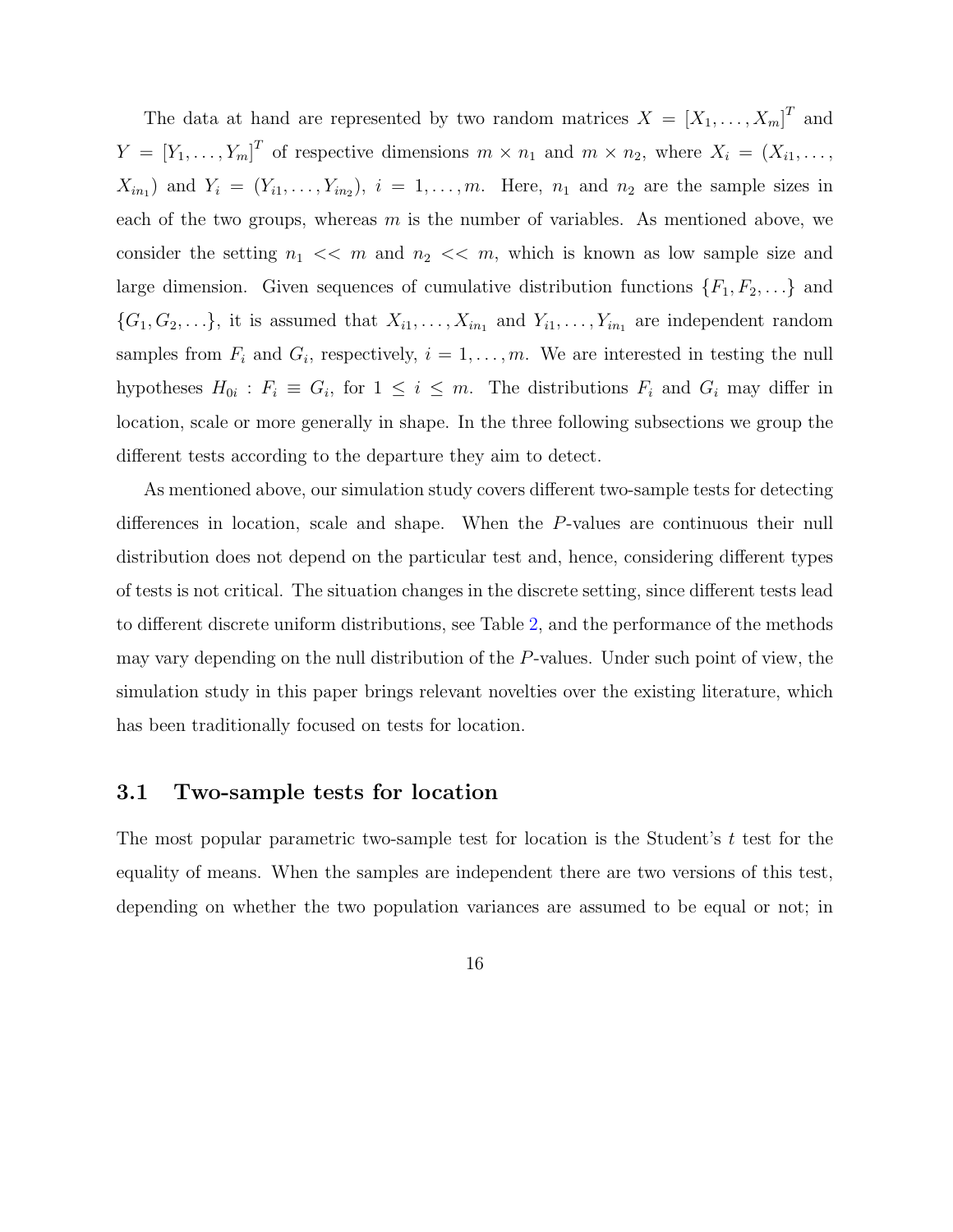the latter case it is referred as Welch's test (see Section 9.1 of Gibbons and Chakraborti, 1992). The t-test assumes that both samples are normally distributed although it is robust, usually performing well even in cases where this assumption is violated. When nothing is assumed on the underlying distributions, one of the most popular nonparametric tests for testing the equality of locations is the Wilcoxon rank-sum test, also known as Wilcoxon-Mann-Whitney test. The Wilcoxon test is based on the ranks of the observations. It uses the idea that, if the null hypothesis is true, it is expected that the ranks corresponding to the combined sample are interspersed while, under the alternative, it is expected that the ranks of the observations of each sample are separated in two groups (see Section 9.2 of Gibbons and Chakraborti, 1992). In our framework the sample size is small, hence the distribution of the Wilcoxon's statistic is determined using a permutation test. Finally, for testing the equality of two populations means we also consider the test used in Liang (2016) whose statistic is defined as the absolute difference between the sample means, i.e., for each  $i \in \{1, ..., m\}, D_i = |\overline{X}_i - \overline{Y}_i|$  where  $\overline{X}_i = (1/n_1) \sum_{j=1}^{n_1} X_{ij}$  and  $\overline{Y}_i = (1/n_2) \sum_{j=1}^{n_2} Y_{ij}$ . Its null distribution is also determined using a permutation approach. Henceforth, this test is referred as absolute value test (abbr. abs). Note that the P-values derived from its application follow a classical discrete uniform distribution.

### 3.2 Two-sample tests for scale

When two distributions differ in their variances, the classical parametric test is the  $F$ -test of equality of variances. This test assumes that both samples are normally distributed, and is very sensitive to the violation of the normality assumption (see e.g. Section 10.1 of Gibbons and Chakraborti, 1992). A more robust parametric test is the Levene test proposed in Levene (1960). There exist nonparametric tests for scale too. The Siegel-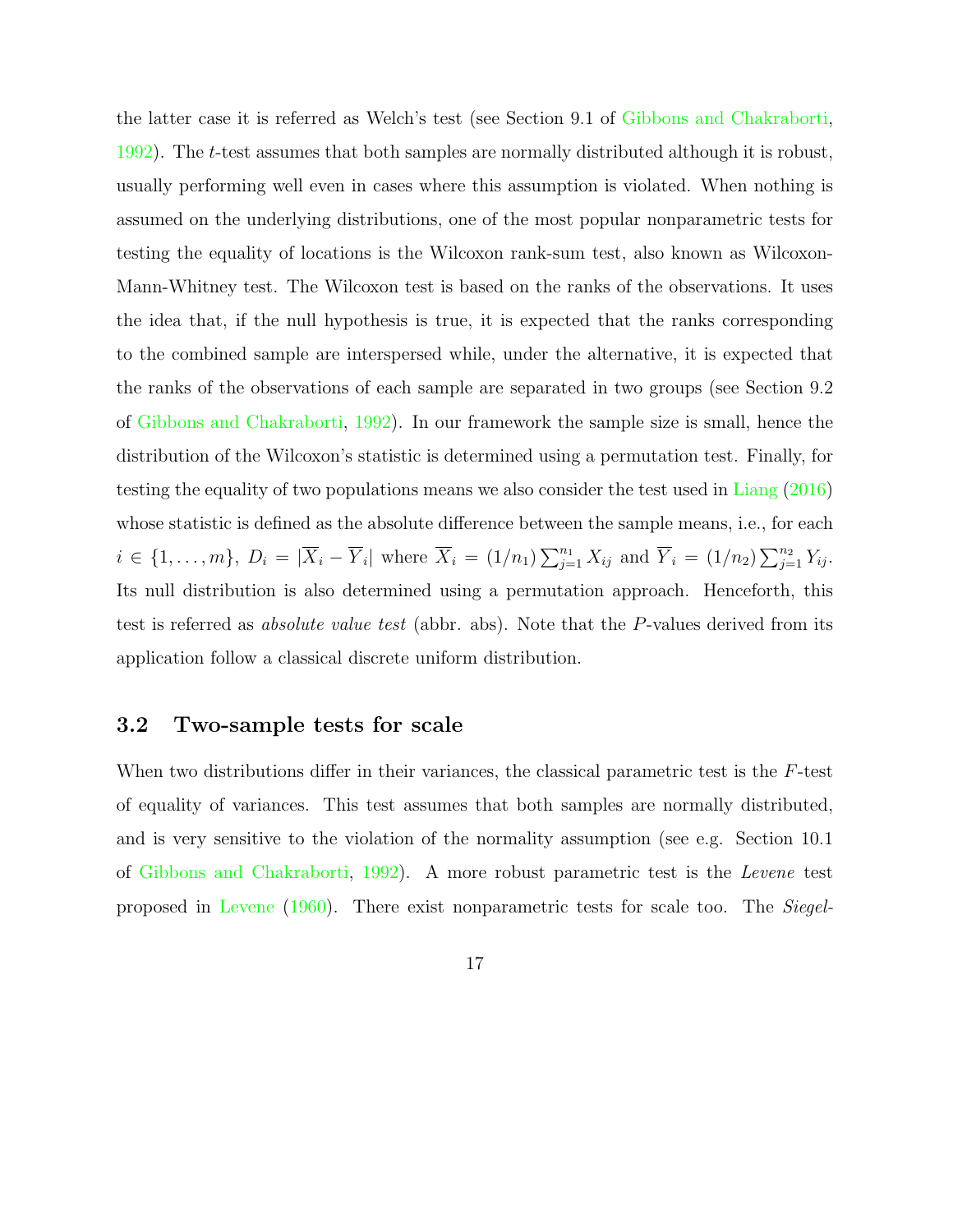Tukey test (Siegel and Tukey, 1960) is a nonparametric test for detecting differences in scale between two samples. It is a rank-sum test which uses a simple ranking idea, and the already known null distribution of the Wilcoxon test. For the Siegel-Tukey test there are two options available to rank the observations which can lead to different values of the statistic and may even lead to different final conclusions. Hence, Ansari and Bradley (1960) proposed a rank test which avoids this inconvenience by essentially averaging the two Siegel-Tukey schemes for ranking.

## 3.3 General two-sample tests

The tests introduced above are designed to detect only one specific type of difference between the distributions, i.e. location or scale. We also investigate the performance of two tests which can detect any type of differences. We consider the well-know Kolmogorov-Smirnov test (abbr. KS) which tests the equality of distributions by measuring the distance in the supremum norm between the two empirical distribution functions obtained from each of the two samples (see Section 7.3 of Gibbons and Chakraborti, 1992). In our framework, i.e. small sample sizes, the distribution of the Kolmogorov-Smirnov's statistic is obtained using a permutation test as well.

Finally, we consider the nonparametric test based on the  $L_2$ -distance between the two empirical characteristic functions; specifically, in order to test the null hypothesis  $H_{0i}$ :  $F_i \equiv G_i$ , we consider the test statistic

$$
J_i = \frac{1}{n_1(n_1 - 1)} \sum_{j=1}^{n_1} \sum_{l=1, l \neq j}^{n_1} \exp\left(-\frac{1}{2} \left(\frac{X_{ij} - X_{il}}{\sqrt{2}b}\right)^2\right) + \frac{1}{n_2(n_2 - 1)} \sum_{j=1}^{n_2} \sum_{l=1, l \neq j}^{n_2} \exp\left(-\frac{1}{2} \left(\frac{Y_{ij} - Y_{il}}{\sqrt{2}b}\right)^2\right) - \frac{2}{n_1 n_2} \sum_{j=1}^{n_1} \sum_{l=1}^{n_2} \exp\left(-\frac{1}{2} \left(\frac{X_{ij} - Y_{il}}{\sqrt{2}b}\right)^2\right),
$$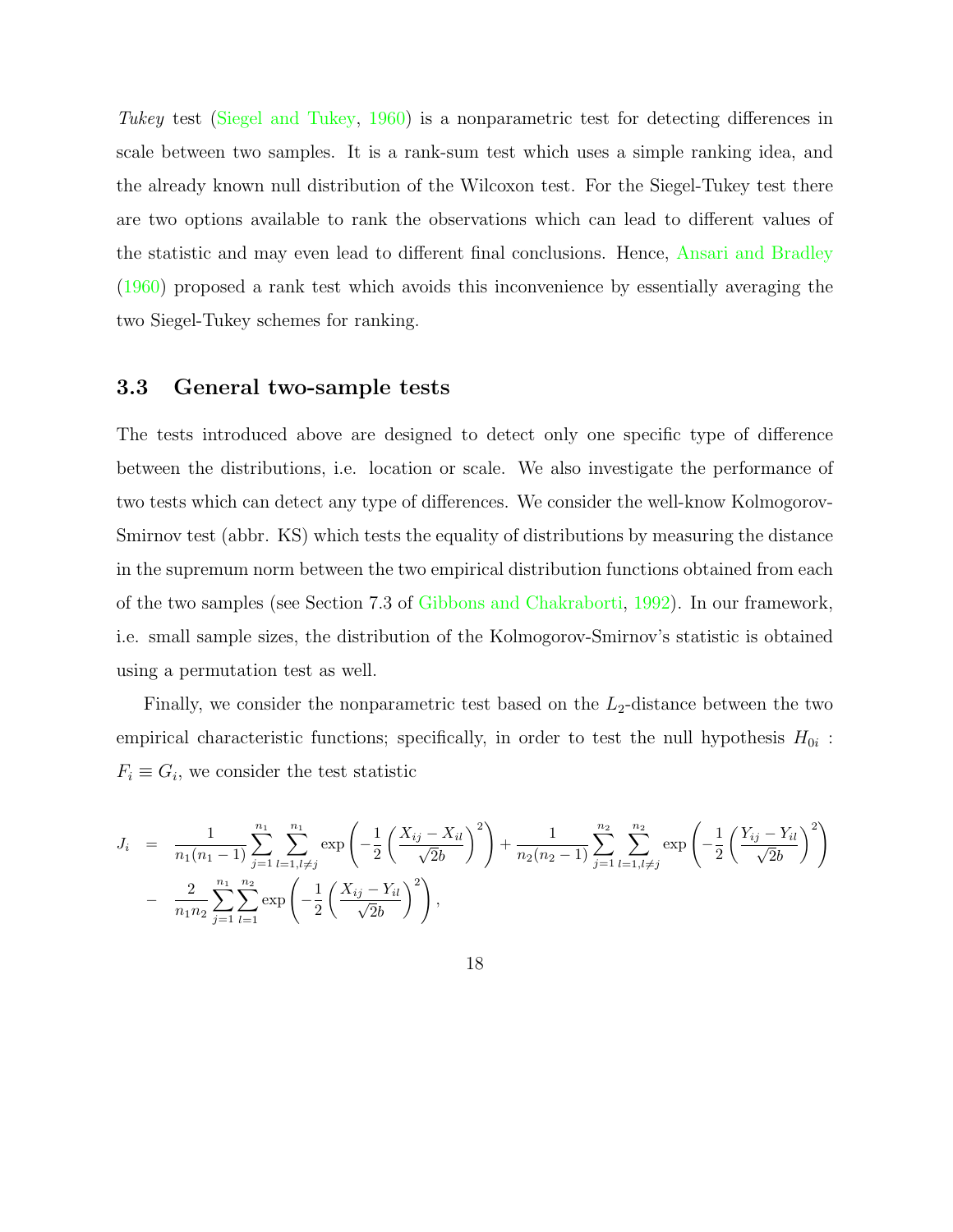where  $b > 0$  is a smoothing parameter. The test statistic  $J_i$  can be regarded as the  $L_2$ norm of the difference between the kernel density estimators pertaining to the two samples. The average of the statistics  $J_i$ ,  $1 \leq i \leq m$ , was proposed and investigated in Cousido-Rocha et al. (2019) in order to test for the global null hypothesis  $H_0 = \bigcap_{i=1}^p H_{0i}$ . However, here we investigate for the first time the performance of the individual tests (the  $J_i$ 's) in the multiple testing setting in which the aim is to identify which particular variables are differently distributed. We define the permutation test by determining the distribution of each  $J_i$  under the permutation hypothesis, which yields a set of P-values following a discrete uniform distribution (in the classical sense) with support points  $\{1/N, 2/N, \ldots, N/N\}$ . Here,  $N$  is the number of permutations that lead to different values of the statistic.

The null distribution of the  $P$ -values corresponding to the  $J_i$  permutation test, absolute value test, Kolmogorov-Smirnov test, Wilcoxon test, Ansari-Bradley test and Siegel-Tukey test is discrete. More precisely, these P-values follow some discrete uniform distributions. In order to better understand the results reported in the next section, Table 2 shows the corresponding support points of the distributions of the P-values for some sample sizes. Note that the discreteness of the P-values corresponding to the Kolmogorov-Smirnov test, Wilcoxon test, Ansari-Bradley test and Siegel-Tukey test is stronger than for the  $J_i$ permutation test and absolute value test for which the support points are equally spaced.

## 4 Simulation study

In this section we consider the two-sample problem with low sample size, along a large number of variables. In the Suplementary Material additional simulations for the one-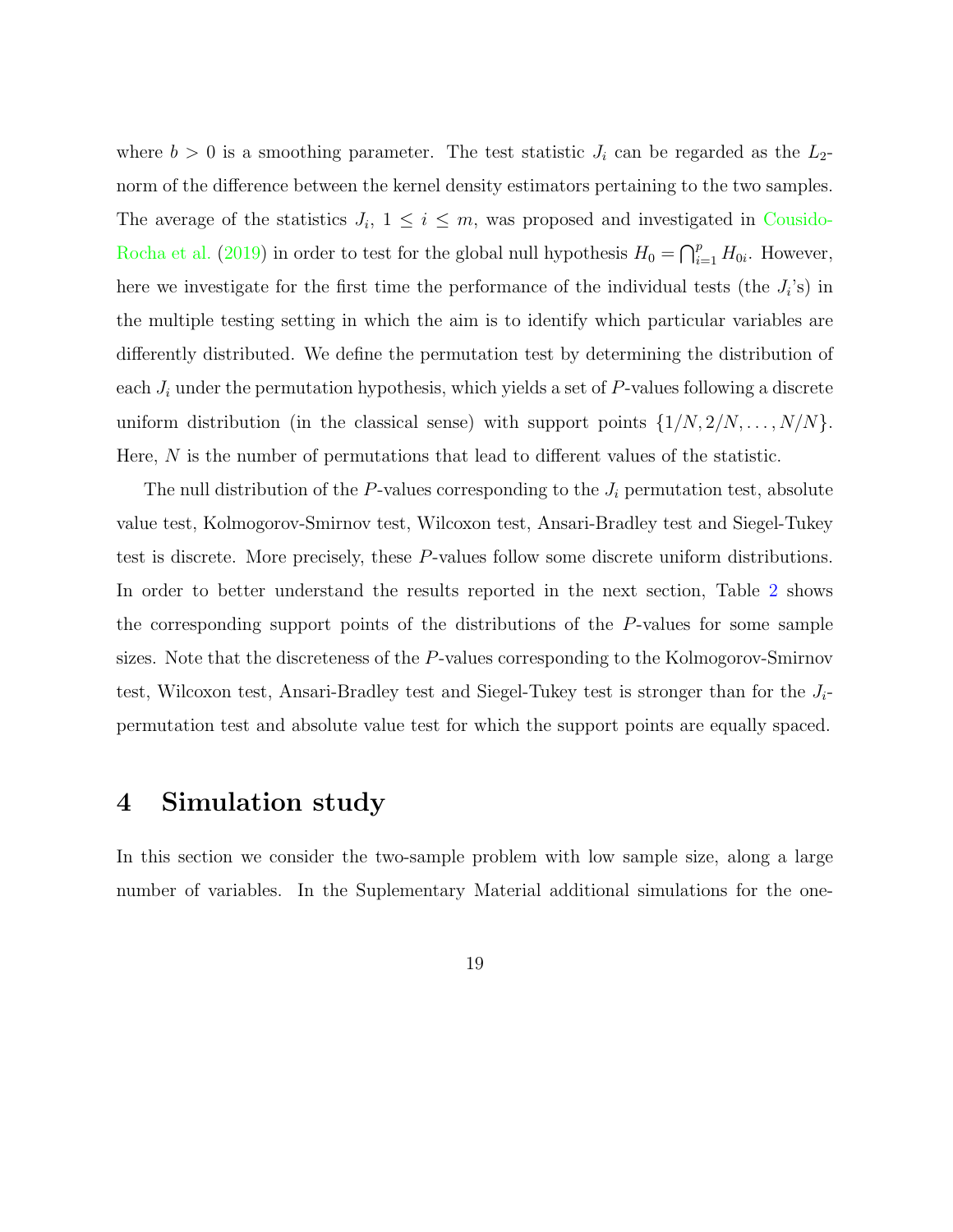|            | $J_i$ permutation test                                                                                                                                                                                                                                                                                                                                                                                                                                                                                              | abs test                                                                                                                                                                                                                                                                                                                                                                                                                                                                                                                 |
|------------|---------------------------------------------------------------------------------------------------------------------------------------------------------------------------------------------------------------------------------------------------------------------------------------------------------------------------------------------------------------------------------------------------------------------------------------------------------------------------------------------------------------------|--------------------------------------------------------------------------------------------------------------------------------------------------------------------------------------------------------------------------------------------------------------------------------------------------------------------------------------------------------------------------------------------------------------------------------------------------------------------------------------------------------------------------|
| $n_1, n_2$ | Support points                                                                                                                                                                                                                                                                                                                                                                                                                                                                                                      | Support points                                                                                                                                                                                                                                                                                                                                                                                                                                                                                                           |
| 4,4        | $\frac{35}{35}$<br>$\overline{35},\overline{35},$                                                                                                                                                                                                                                                                                                                                                                                                                                                                   | 35<br>$\overline{35},\,\overline{35},$<br>$\overline{35}$                                                                                                                                                                                                                                                                                                                                                                                                                                                                |
| 5,5        | $\frac{126}{126}$<br>$\overline{126}$ , $\overline{126}$                                                                                                                                                                                                                                                                                                                                                                                                                                                            | 126<br>$\overline{126}$ , $\overline{126}$<br>126                                                                                                                                                                                                                                                                                                                                                                                                                                                                        |
|            | KS test                                                                                                                                                                                                                                                                                                                                                                                                                                                                                                             | Wilcoxon test                                                                                                                                                                                                                                                                                                                                                                                                                                                                                                            |
| $n_1, n_2$ | Support points                                                                                                                                                                                                                                                                                                                                                                                                                                                                                                      | Support points                                                                                                                                                                                                                                                                                                                                                                                                                                                                                                           |
| 4,4        | 27 35<br>8<br>$\overline{35},\overline{35},\overline{35},\overline{35}$                                                                                                                                                                                                                                                                                                                                                                                                                                             | 24 31 35                                                                                                                                                                                                                                                                                                                                                                                                                                                                                                                 |
| 5,5        | 45<br>110 126<br>$\overline{126}$ , $\overline{126}$ , $\overline{126}$ , $\overline{126}$ , $\overline{126}$ J                                                                                                                                                                                                                                                                                                                                                                                                     | $\left\{\begin{array}{c} \overline{35},\,\overline{35},\,\overline{35},\,\overline{35},\,\overline{35},\,\overline{35},\,\overline{35},\,\overline{35},\,\overline{35},\\ 1 & 2 & 4 & 7 & 12 & 19 & 28 \end{array}\right.$<br>39<br>$106$ 126<br>53<br>-69<br>87<br>$\overline{126}$ , $\overline{126}$ , $\overline{126}$ , $\overline{126}$ , $\overline{126}$ , $\overline{126}$ , $\overline{126}$ , $\overline{126}$ , $\overline{126}$ , $\overline{126}$ , $\overline{126}$ , $\overline{126}$ , $\overline{126}$ |
|            | Siegel-Tukey test                                                                                                                                                                                                                                                                                                                                                                                                                                                                                                   | Ansari-Bradley test                                                                                                                                                                                                                                                                                                                                                                                                                                                                                                      |
| $n_1, n_2$ | Support points                                                                                                                                                                                                                                                                                                                                                                                                                                                                                                      | Support points                                                                                                                                                                                                                                                                                                                                                                                                                                                                                                           |
| 4,4<br>5,5 | 31 35<br>24<br>$\overline{35}$ , $\overline{35}$ , $\overline{35}$ , $\overline{35}$ , $\overline{35}$ , $\overline{35}$ , $\overline{35}$ , $\overline{35}$ , $\overline{35}$ , $\overline{35}$<br>$106\quad126$<br>69<br>87<br>28<br>53<br>12<br>19<br>39<br>$\overline{126}$ , $\overline{126}$ , $\overline{126}$ , $\overline{126}$ , $\overline{126}$ , $\overline{126}$ , $\overline{126}$ , $\overline{126}$ , $\overline{126}$ , $\overline{126}$ , $\overline{126}$ , $\overline{126}$ , $\overline{126}$ | 14 26 35<br>$\overline{35}$ , $\overline{35}$ , $\overline{35}$ , $\overline{35}$ , $\overline{35}$<br>38 <sup>°</sup><br>18<br>68 104 126<br>6<br>$\overline{126}$ , $\overline{126}$ , $\overline{126}$ , $\overline{126}$ , $\overline{126}$ , $\overline{126}$ , $\overline{126}$                                                                                                                                                                                                                                    |
|            |                                                                                                                                                                                                                                                                                                                                                                                                                                                                                                                     |                                                                                                                                                                                                                                                                                                                                                                                                                                                                                                                          |

Table 2: Support points of the P-values derived from the  $J_i$  permutation test, abs test, KS test, Wilcoxon test, Ansari-Bradley test and Siegel-Tukey test for different sample sizes.

sample problem in the same low sample size and high dimensional setting are provided too. The aims of the simulation study are the following:

- (1) to compare the performance of the different  $q$ -value methods in Section 2;
- (2) to compare the performance of the  $\pi_0$  estimators in Section 2;
- (3) to study the behaviour of the different two-sample tests in Section 3.

We consider a vector autoregressive model of order 1 (or multivariate autoregressive model), VAR(1), defined as  $W_t = AW_{t-1} + \varepsilon_t$ , where  $W_t = (W_{t1}, \dots, W_{t\eta})^T$ ,  $A = (a_{ij})$  is an  $\eta \times \eta$  design matrix such that the proccess  $(W_t)_{t \in \mathbb{N}}$  is stationary,  $\eta$  is the sample size, and  $\varepsilon_t \in \mathbb{R}^{\eta}$  are i.i.d. random vectors (the innovations). We generate a time series of length m from the vector autoregressive model with innovations  $\varepsilon_t \sim N_{\eta}(0, I_{\eta})$  and initial point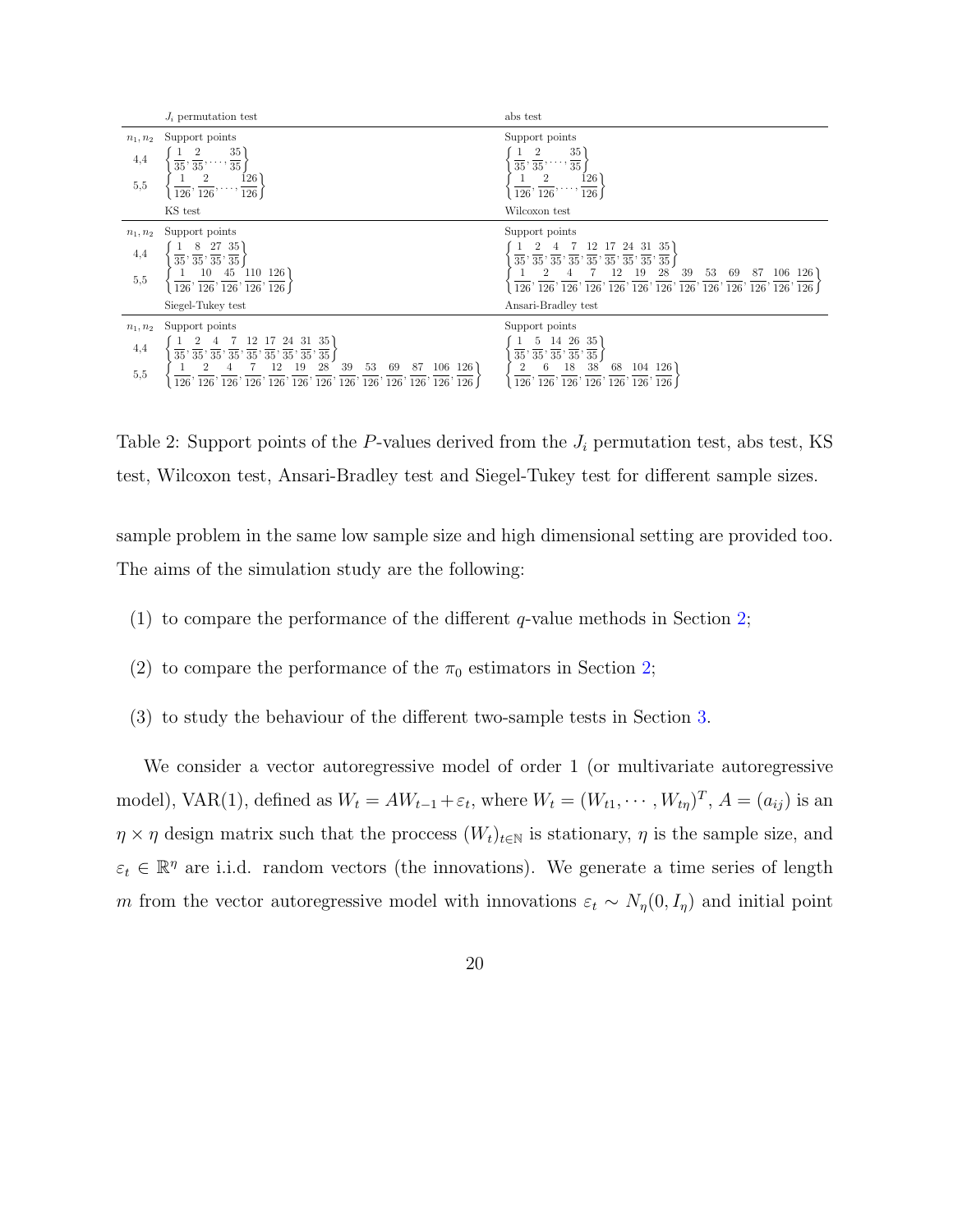$W_0 \sim N_{\eta}(0, \Sigma)$  where  $\Sigma$  is the stationary covariance matrix, i.e,  $\Sigma = A^T \Sigma A + I_{\eta}$  (Lyapunov equation; see Hamilton, 1994). The vectors  $X_i$  (resp.  $Y_i$ ,  $i = 1, ..., m$ ) consist on i.i.d. observations  $W_i$ ,  $i = 1, ..., m$ . Specifically,  $X = [X_1, ..., X_m]^T$  and  $Y = [Y_1, ..., Y_m]^T$  are based on a standarization of  $W = [W_1, \ldots, W_m]^T$ .

Depending on the choice of the design matrix A a particular degree of dependence is obtained.

In this study, we consider two possibilities for A, each of which is an  $\eta \times \eta$  lower triangular matrix with elements  $a_{ij}$  satisfying  $a_{ij} = 0$  for  $i - j > 1$  ( $\eta = n_1$  or  $\eta = n_2$ ) depending on whether one is simulating  $X$  or  $Y$ :

• Independence is simulated by setting

$$
a_{ii} = 0, i = 1, \dots, \eta, \text{ and } a_{i,i-1} = 0, i = 2, \dots, \eta.
$$
 (4)

• Medium dependence of  $X_{ij}$  and  $X_{kj}$  for  $i \neq k$  and strong dependence of  $X_{ij}$  and  $X_{lk}$ for  $i \neq l$  and  $j \neq k$  is is simulated by setting

$$
a_{ii} = 0.5, i = 1, \dots, \eta, \text{ and } a_{i,i-1} = 0.4, i = 2, \dots, \eta.
$$
 (5)

In order to simulate  $X_i$  we first define  $X_i^{(0)} = \Sigma^{-1/2} W_i$ , where  $W_i$  are the vectors generated from the VAR(1) model with stationary covariance matrix  $\Sigma$ . Let  $\{f_1, f_2, f_3, f_4\}$ be a collection of four densities, and let  $I = \{I_j : j \in \{1, ..., m\}\}\$  be a sequence of i.i.d. random variables such that  $P(I_1 = j) = \omega_j$ , with  $\omega_j = 1/4$  for  $j = 1, \ldots, 4$ . Then, we take  $X_i = F_{I_i}^{-1}(\Phi(X_i^{(0)}))$  $\binom{[0]}{i}$ , where  $F_i$  is the cdf corresponding to the density  $f_i, i = 1, \ldots, 4$ , and  $\Phi$ stands for the cdf of the standard normal. On the other hand, the data set Y is generated as  $Y_i = F_{L_i}^{-1}(\Phi(Y_i^{(0)})$  $Y_i^{(0)}$ ), where  $Y_i^{(0)} = \Sigma^{-1/2} W_i$  and where  $L = \{L_j : j \in \{1, ..., m\}\}\$ is a sequence of i.i.d random variables defined in the following way: given  $I = i$ , L takes the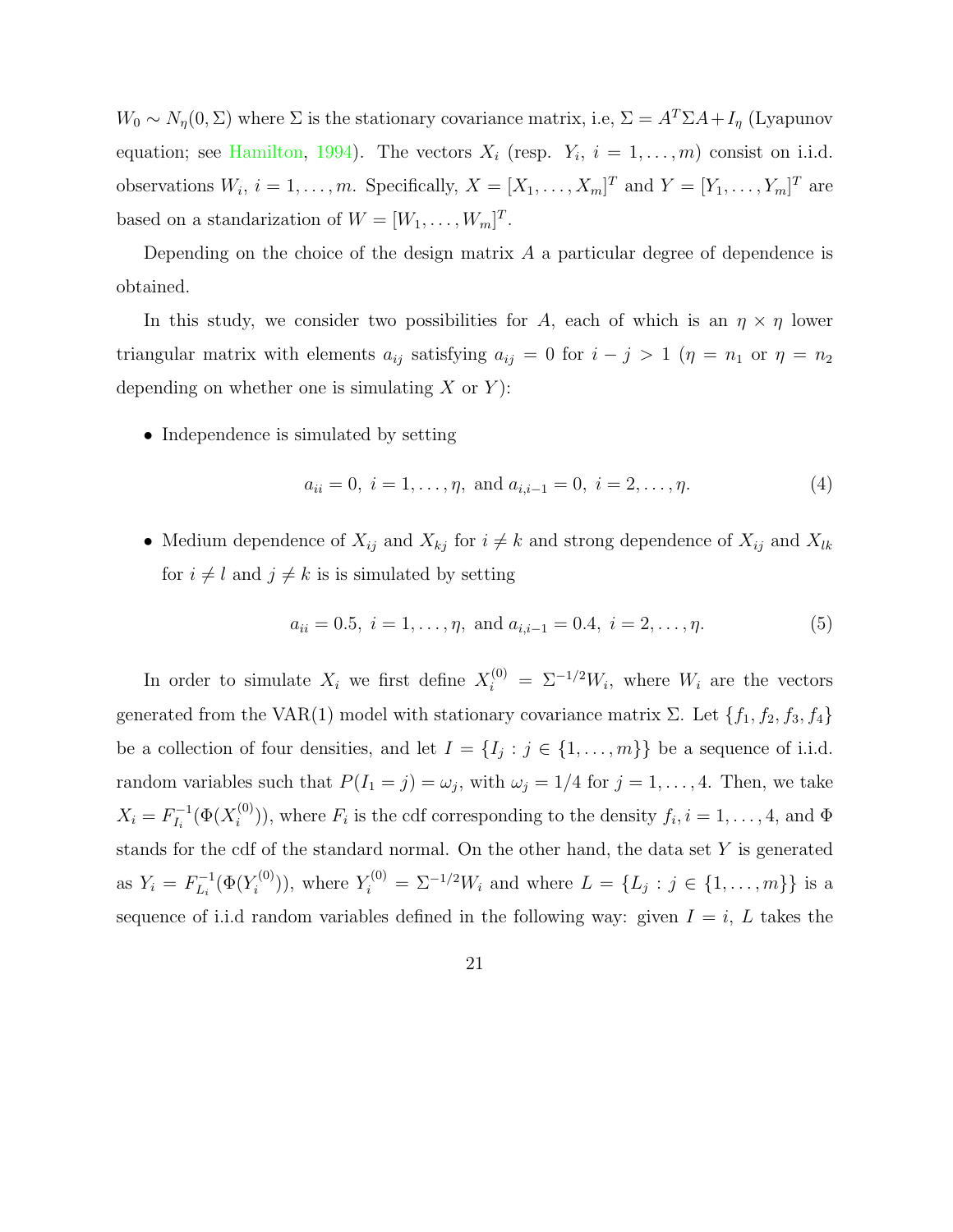same value with probability  $P(L_1 = i | I_1 = i) = r_{ii} = 1 - \delta$ , and a different value with probabilities  $P(L_1 = j | I_1 = i) = r_{ij}$ , where  $r_{31} = r_{42} = r_{13} = r_{24} = \delta$  and  $r_{ij} = 0$  otherwise; here we take  $\delta = 0, 0.3, 0.5$ . Note that the proportion of null hypotheses in these settings is  $\pi_0 = 1 - \delta$ .

The family of densities  $\{f_1, f_2, f_3, f_4\}$  is chosen in order to simulate differences in location, scale or shape. Specifically,

- ${f_1, f_2, f_3, f_4} = {N(0, 1), N(0, 1/4), N(\mu, 1), N(\mu, 1/4)}$  with  $\mu = 2$  or  $\mu = 3$  for location;
- ${f_1, f_2, f_3, f_4} = {N(0, 1/4), N(3, 1/4), N(0, 4), N(3, 9)}$  for scale;
- ${f_1, f_2, f_3, f_4} = {N(2.5, 1/4), N(3.5, 1/4), Exp(1/2), Exp(1/3)}$  for shape.

The third scenario involves differences in scale too, location differences being minor otherwise. The dimension is  $m = 100$  or  $m = 1000$ . The proportion of true null hypothesis  $\pi_0 = 1 - \delta$  is 1, 0.7 or 0.5. The sample sizes are  $n_1 = n_2 = 4$  and  $n_1 = n_2 = 5$  for location differences, and are increased to  $n_1 = n_2 = 8$  for scale and shape differences in order to get some statistical power. The number of Monte Carlo replicates is 1000.

Under the global null hypothesis ( $\pi_0 = 1$ ), all the tests control the FDR at the nominal level (results not shown). The FDR is approximately zero for the nonparametric tests, whereas for the parametric ones the FDR is about 0.03. These results suggest that the tests are overly conservative. The full set of simulation results for  $\pi_0 < 1$  (i.e.  $\delta > 0$ ) is provided along seventeen Tables in the Supplementary Material. In general, it is seen that the statistical power increases with the proportion of non-true nulls. The same holds true for the effect  $\mu$  in the case of location differences. However, the power remains roughly the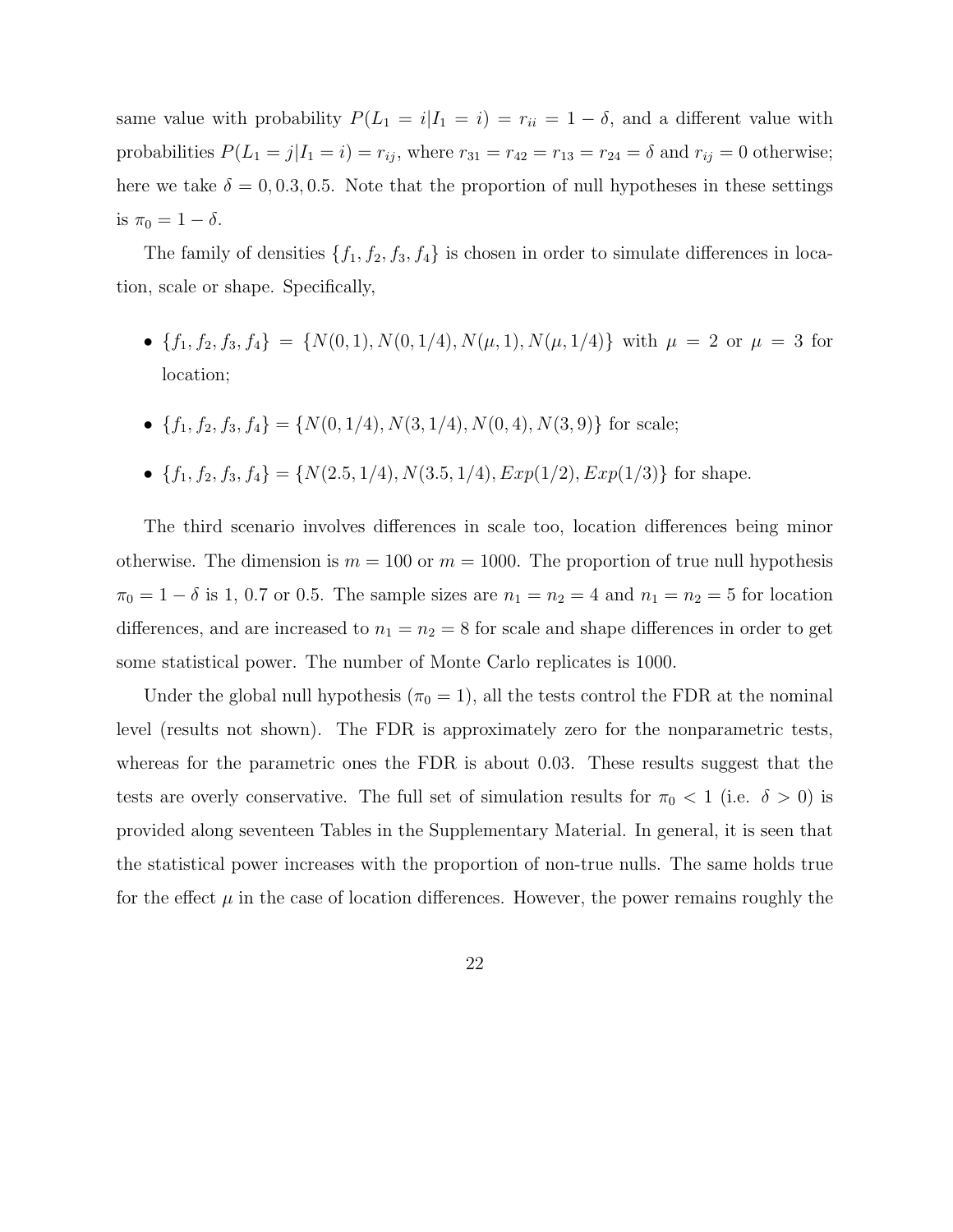same when moving from the scenario with  $m = 100$  hypotheses to that with  $m = 1000$ . In Figures 2 and 3 (location differences), Figure 4 (scale differences) and Figure 5 (shape differences) we graphically display results on the FDR and power for selected scenarios. The Monte Carlo bias and standard deviation of the several estimators of  $\pi_0$  in one of the location scenarios are given in Table 3.



Figure 2: Location differences with  $n_1 = n_2 = 5$ ,  $m = 100$ ,  $\delta = 0.3$ ,  $\mu = 2$  and A given by (4). The Monte Carlo estimator of the FDR and power are reported for each test and q-value method. The blue line corresponds to  $\alpha = 0.05$ .

Among the several  $q$ -value procedures, the best results for hdu  $P$ -values are achieved by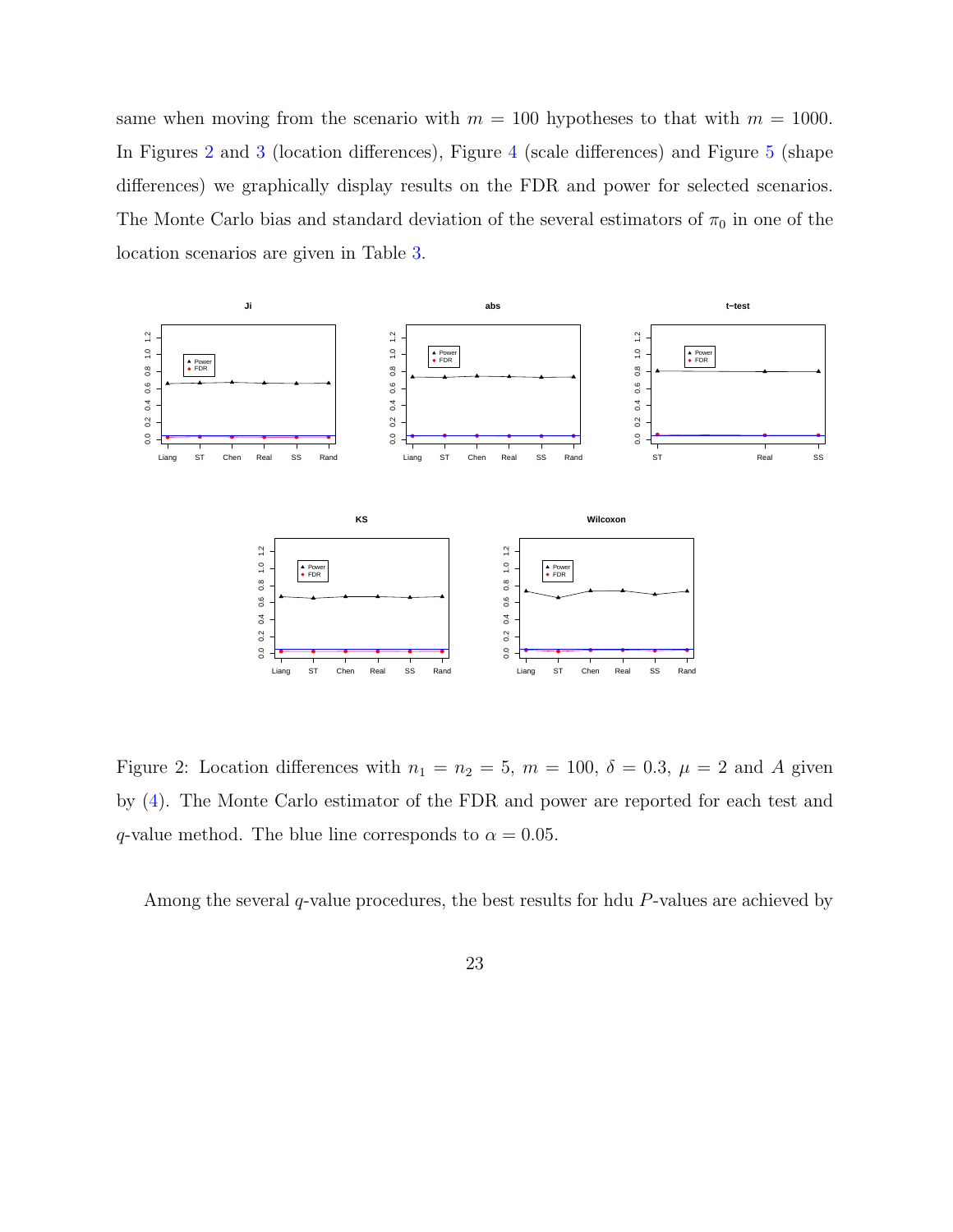the Chen method. Indeed, the power of the Chen method is comparable to (and sometimes larger than) that corresponding to the benchmark method which uses the true  $\pi_0$  (labelled as Real in Figures and Tables). Liang and Rand methods perform correctly too. However, the q-value methods for continuous P-values, SS and ST, perform badly when applied to discrete uniform P-values; an exception is found in settings where the discreteness of the P-values is weak. Generally speaking, it is seen that the discrete methods improve their continuous counterparts regardless the particular permutation test which is employed.

|                   |             |        |             |        | Two-sample tests $(m = 100)$  |        |             |                     |             |          |
|-------------------|-------------|--------|-------------|--------|-------------------------------|--------|-------------|---------------------|-------------|----------|
|                   | $J_i$       |        | abs         |        | t-test                        |        |             | ΚS                  |             | Wilcoxon |
|                   |             |        |             |        |                               |        |             |                     |             |          |
| $\widehat{\pi}_0$ | <b>Bias</b> | Sd     | <b>Bias</b> | Sd     | <b>Bias</b>                   | Sd     | <b>Bias</b> | $\operatorname{Sd}$ | <b>Bias</b> | Sd       |
| Linag             | 0.0367      | 0.0459 | 0.0167      | 0.0418 |                               |        | 0.0137      | 0.0523              | 0.0215      | 0.0467   |
| <b>ST</b>         | 0.0430      | 0.1954 | 0.0315      | 0.1972 | 0.0121                        | 0.1871 | 0.4969      | 0.0192              | 0.3855      | 0.1670   |
| Chen              | $-0.0032$   | 0.0536 | $-0.0193$   | 0.0532 |                               |        | 0.0229      | 0.0453              | 0.0026      | 0.0481   |
| $\rm SS$          | 0.0266      | 0.0714 | 0.0104      | 0.0707 | 0.0025                        | 0.0715 | 0.1604      | 0.0672              | 0.0880      | 0.0692   |
| Rand              | 0.0185      | 0.0718 | 0.0028      | 0.0711 |                               |        | 0.0131      | 0.0536              | 0.0067      | 0.0653   |
|                   |             |        |             |        | Two-sample tests $(m = 1000)$ |        |             |                     |             |          |
|                   | $J_i$       |        | abs         |        |                               | t-test |             | ΚS                  |             | Wilcoxon |
|                   |             |        |             |        |                               |        |             |                     |             |          |
| $\widehat{\pi}_0$ | <b>Bias</b> | Sd     | <b>Bias</b> | Sd     | <b>Bias</b>                   | Sd     | <b>Bias</b> | Sd                  | <b>Bias</b> | Sd       |
| Liang             | 0.0266      | 0.0199 | 0.0099      | 0.0172 |                               |        | 0.0134      | 0.0176              | 0.0095      | 0.0193   |
| <b>ST</b>         | 0.0371      | 0.0631 | 0.0280      | 0.0680 | 0.0009                        | 0.0655 | 0.5000      | 0.0000              | 0.4683      | 0.0548   |
| Chen              | 0.0097      | 0.0190 | $-0.0049$   | 0.0179 |                               |        | 0.0149      | 0.0175              | 0.0044      | 0.0163   |
| <b>SS</b>         | 0.0254      | 0.0228 | 0.0121      | 0.0221 | 0.0042                        | 0.0222 | 0.1601      | 0.0226              | 0.0873      | 0.0225   |
| Rand              | 0.0170      | 0.0229 | 0.0041      | 0.0219 |                               |        | 0.0126      | 0.0179              | 0.0058      | 0.0211   |

Table 3: Location differences with  $n_1 = n_2 = 5$ ,  $m = 100$  and  $m = 1000$ ,  $\delta = 0.5$ ,  $\mu = 2$ and A given by (4). The Monte Carlo bias and standard deviation of each  $\pi_0$  estimator are provided.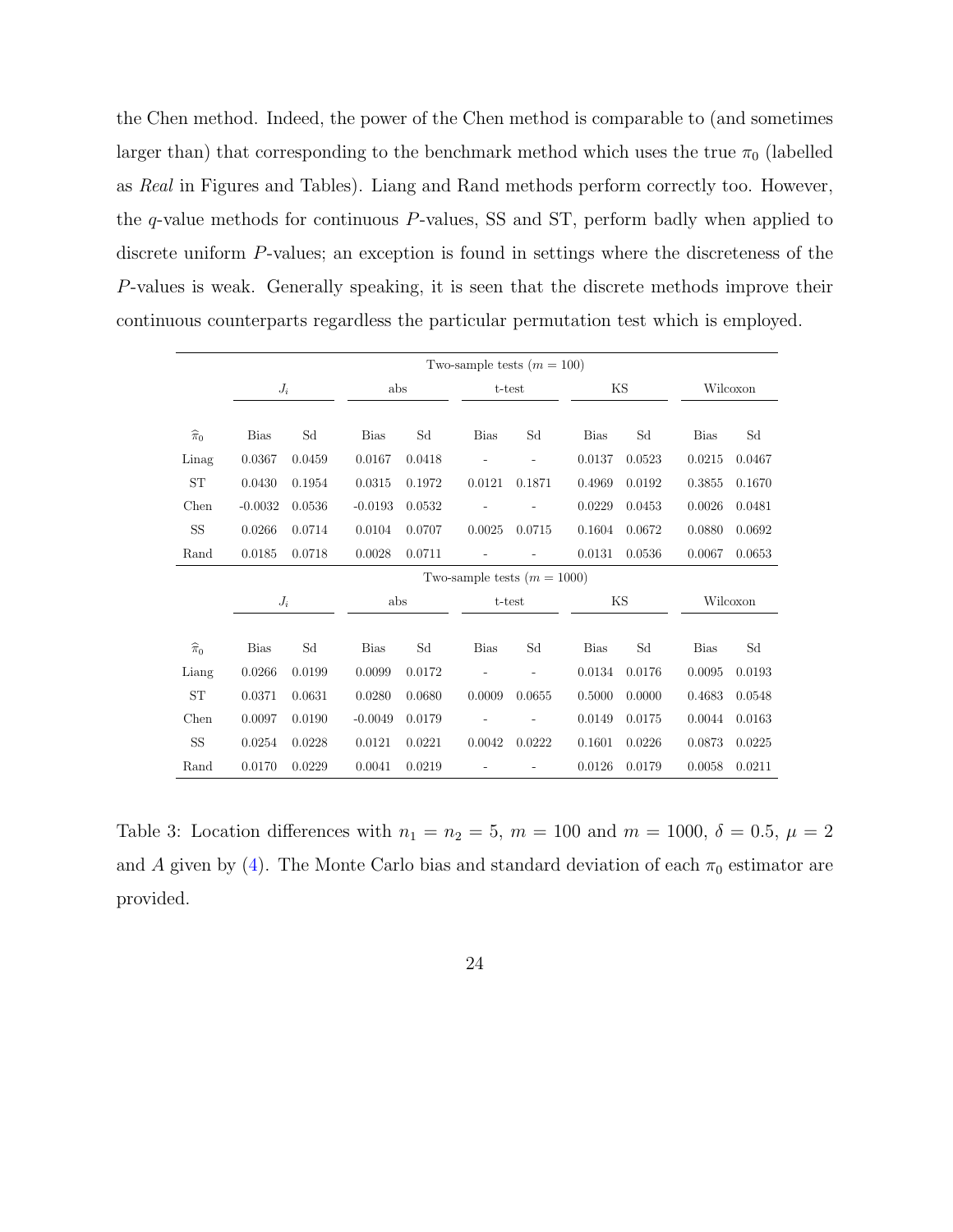With respect to the estimation of  $\pi_0$  it is seen that, for continuous P-values (i.e. for the parametric tests), both the ST and the SS procedures report estimates with a small positive bias which decreases as  $m$  increases, the standard deviation being decreasing too. The bias of the ST is somehow smaller than that of SS (this is particularly clear for  $m = 1000$ ), while the SS approach entails a smaller variance (see e.g. Table 3). For the discrete tests, the behaviour of the ST and SS  $q$ -value procedures is not so promising. Even when their standard deviation decrease for an increasing  $m$ , they exhibit a large positive bias which remains roughly constant when moving from  $m = 100$  to  $m = 1000$ . This suggests the inconsistency of such  $\hat{\pi}_0$ 's. On the other hand, among the three estimators proposed for discrete P-values, the method with the smallest bias is Chen, Rand being competitive in most of the scenarios. It should be noted however that Chen method shows a systematic bias in the simulated settings, although of small magnitude (Table 3).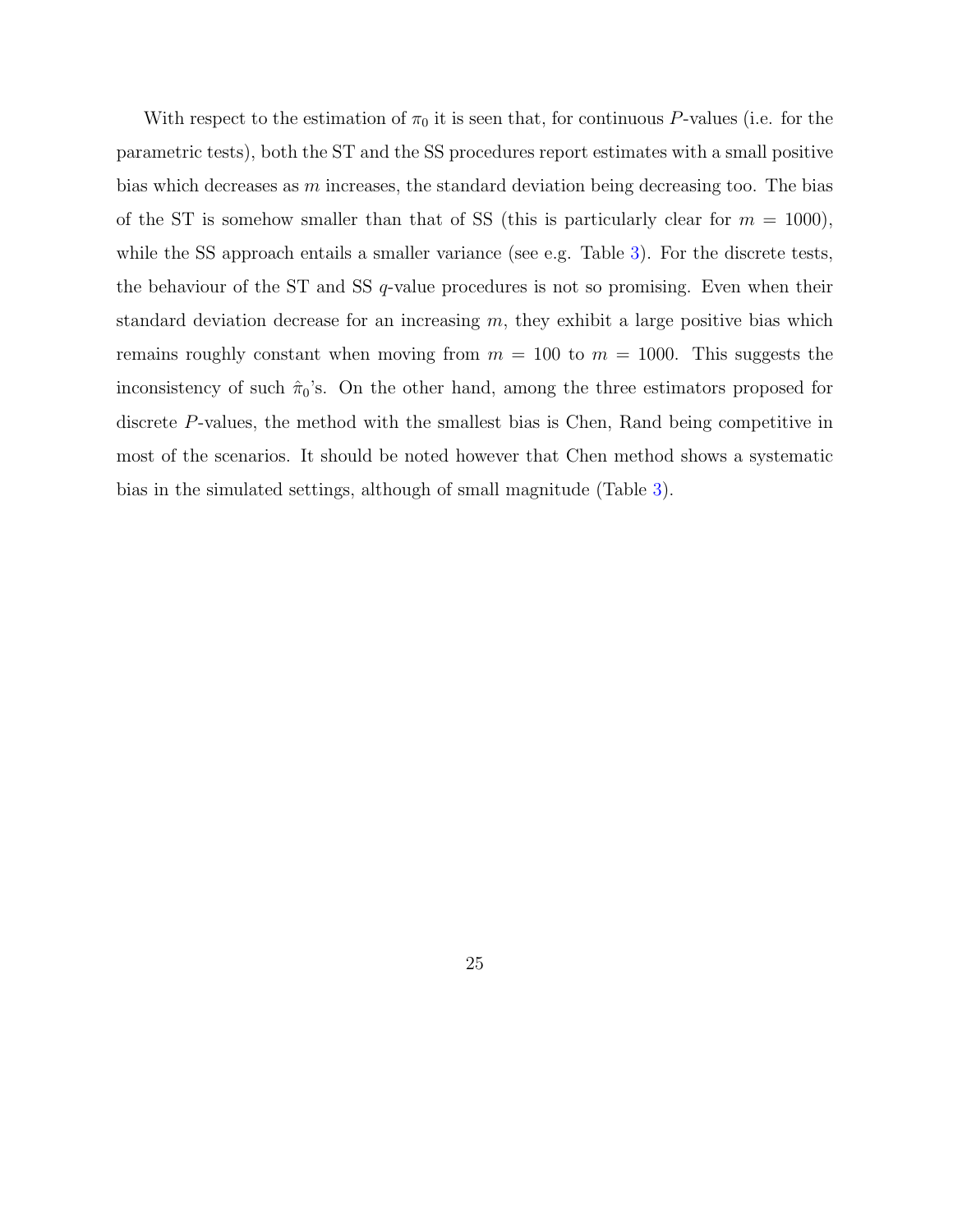

Figure 3: Location differences with  $n_1 = n_2 = 4$ ,  $m = 1000$ ,  $\delta = 0.5$ ,  $\mu = 2$  and A given by (4). The Monte Carlo estimator of the FDR and power are reported for each test and q-value method. The blue line corresponds to  $\alpha = 0.05$ .

From our simulation results, interesting conclusions on the relative performance of the tests can be obtained. For differences in location, the optimal procedure is the t-test, as expected. The power of the abs and the Wilcoxon tests is uniformly larger than that of the local test based on the  $J_i$  while, depending on the setting, the KS may provide larger, roughly equal, or smaller power relative to the  $J_i$  test (see Figures 2 and 3).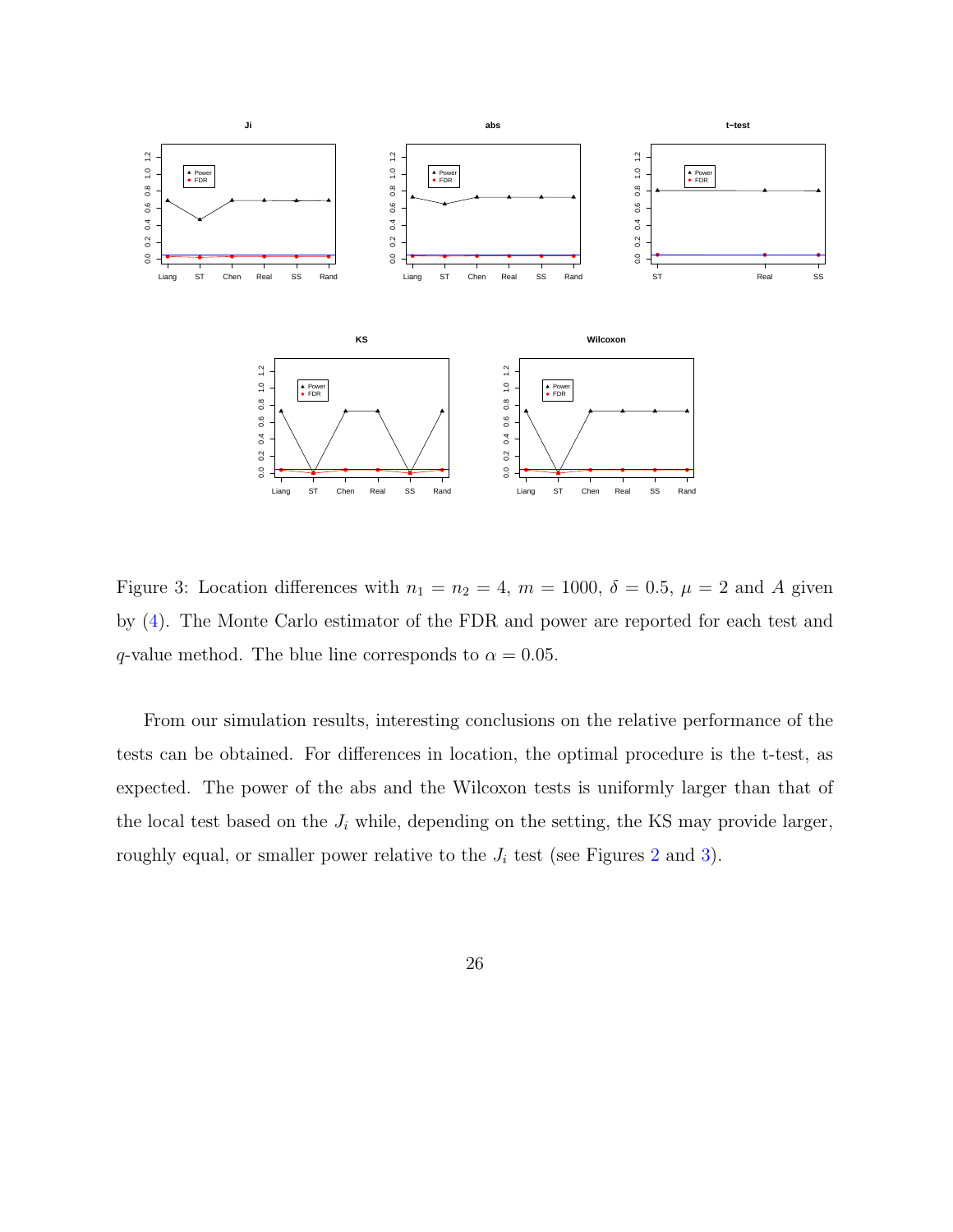

Figure 4: Scale differences with  $n_1 = n_2 = 8$ ,  $m = 100$ ,  $\delta = 0.5$  and A given by (4). The Monte Carlo estimator of the FDR and power are reported for each test and q-value method. The blue line corresponds to  $\alpha = 0.05$ .

On the other hand, for scale differences, not surprisingly the parametric test  $(F$ -test) is the optimal procedure. In this setting, the  $J_i$  permutation test is competitive with respect to Ansari-Bradley, Siegel-Tukey and Levene tests (see Figure 4). Note that the results of Siegel-Tukey test are only reported for one of the settings since it behaves similarly to the Ansari-Bradley test; the latter avoids the drawbacks of Siegel-Tukey test as mentioned in Section 3.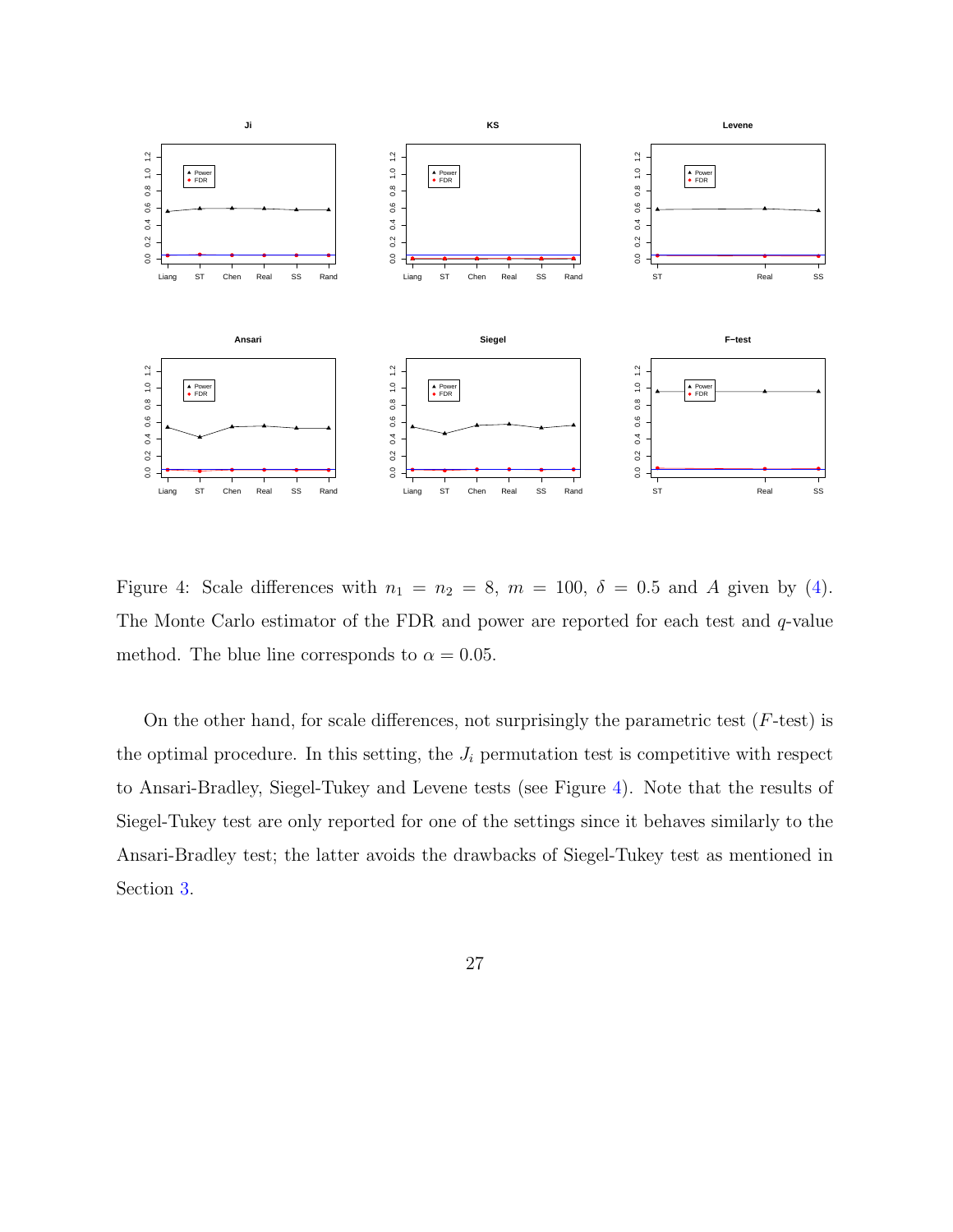

Figure 5: Shape differences with  $n_1 = n_2 = 8$ ,  $m = 100$ ,  $\delta = 0.5$  and A given by (5). The Monte Carlo estimator of the FDR and power are reported for each test and q-value method. The blue line corresponds to  $\alpha = 0.05$ .

Finally, in the setting with differences in shape the most powerful test is the F-test; however, this test may exhibit an FDR above the nominal level and, hence, it is not recommended. The  $J_i$  permutation test reports a power very close to that achieved by the F-test while respecting the FDR nominal level (see Figure 5). Hence, one may conclude that the test based on the  $J_i$  permutation  $P$ -values is the optimal test for the scenarios with differences in shape. It is worth to mention that the KS test reports a very poor (almost zero) power in all settings except in the first one (location setting). Interestingly, it is seen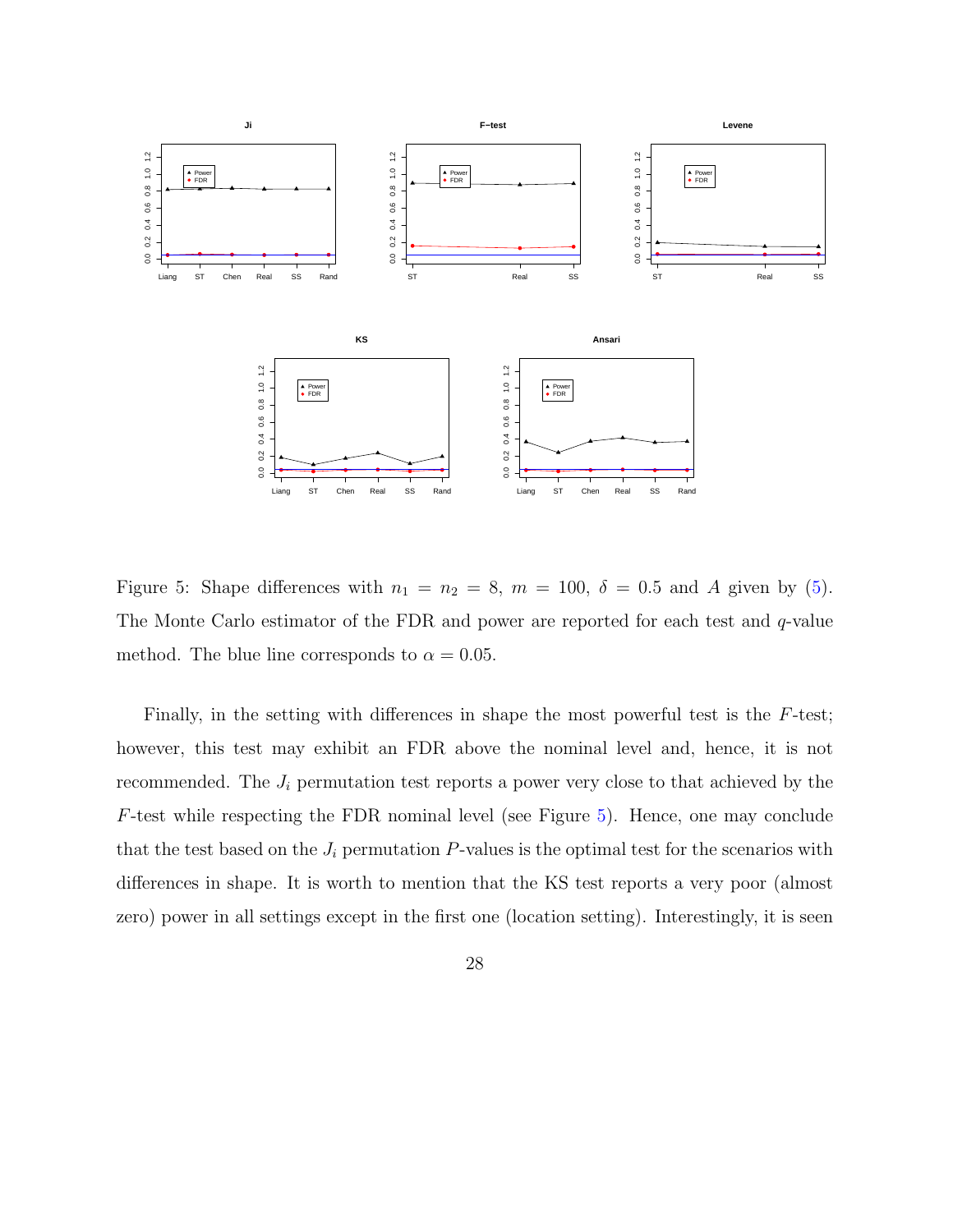that the omnibus test based on the  $J_i$  statistics may be competitive or even better than other well-known two-sample tests. More precisely, the  $J_i$  test is a good option to detect any type of differences in distribution instead of the KS test which may perform poorly when the sample sizes are small and the differences are other than location.

The additional simulation results obtained for the one sample problem (Supplementary Material) were in agreement to those of the two-sample setting. The only exception was a relatively smaller bias of Liang estimator for  $\pi_0$  compared to Chen approach.

# 5 Real data analysis

In this section we consider two real data examples. The first is a genetic data set which consists of a large number of gene expression levels measured on two groups of patients with breast cancer, classified according to BRCA mutation type. Then, the framework in this first real data set is the two-sample problem setting considered in Sections 3 and 4. The second real data example is a economic data set which have the daily log return of the five Spanish banks with highest capitalization for approximately one thousand days. In this case we have a one-sample setting since the aim is to test whether or not the expectation of the log returns is zero (more details in Section 5.2). As we mentioned previously, simulations based on the one-sample setting, where the aim is to test a null hypothesis related with the mean of each of the m variables, are available in the Suplementary Material.

### 5.1 Genetic data

We consider the microarray study of hereditary breast cancer in Hedenfalk et al. (2001). The data set consists of  $m = 3170$  logged gene expression levels measured on  $n_1 = 7$ 

29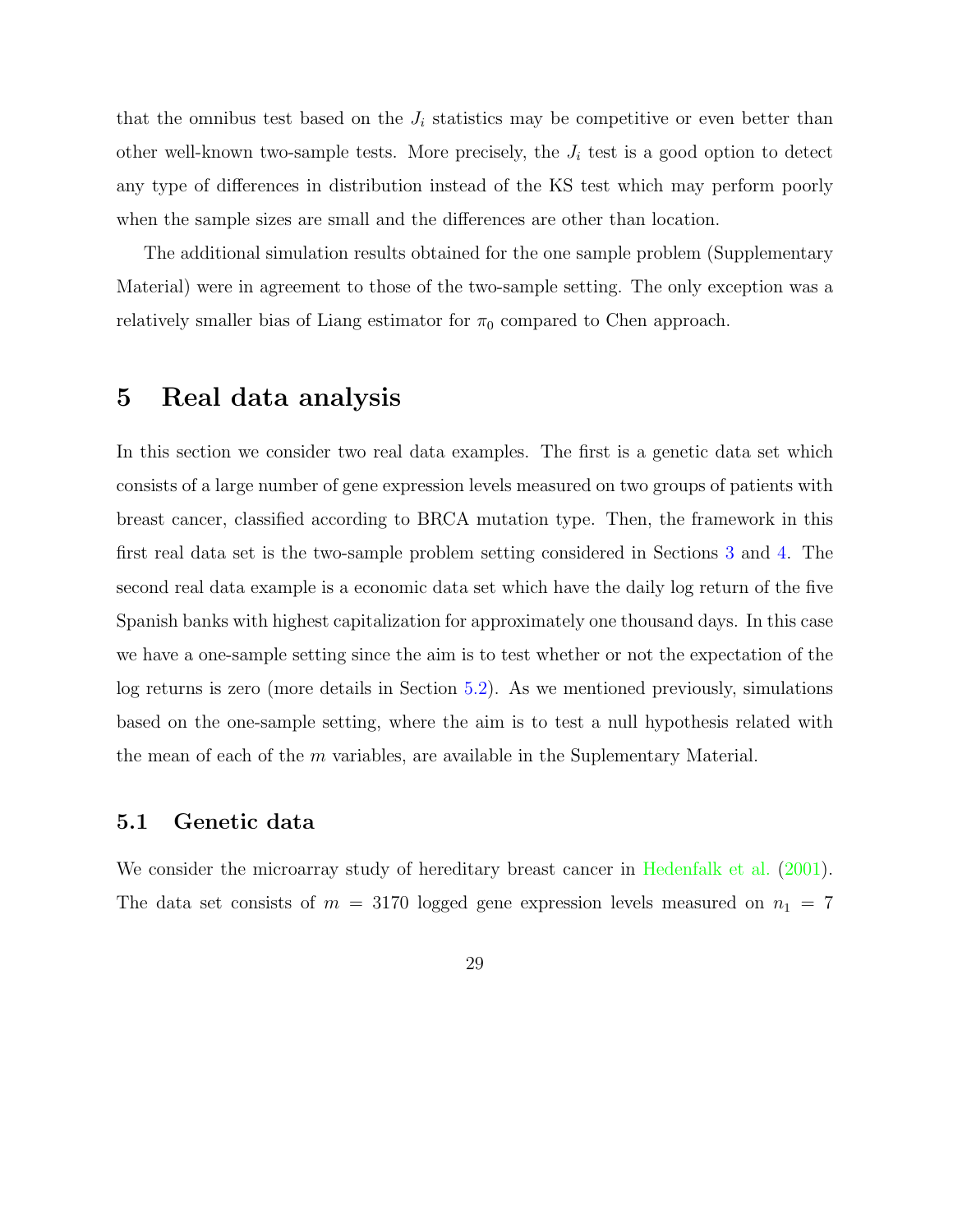patients with breast tumors having BRCA1 mutations, on  $n_2 = 8$  patients with breast tumors having BRCA2 mutations and on patients with sporadic breast cancer, which we did not use. Following Storey and Tibshirani (2003) we eliminate all the genes whose measurement exceed 20; the final number of genes is  $m = 3170$ . We are interested in testing the null hypothesis that the distribution of each of the  $m = 3170$  genes is the same for the two types of tumor, BRCA1 tumor and BRCA2 tumor.

|                           |        |        |        |                          | Two-sample tests |          |        |        |        |
|---------------------------|--------|--------|--------|--------------------------|------------------|----------|--------|--------|--------|
|                           | $J_i$  | abs    | t-test | $F$ -test                | ΚS               | Wilcoxon | Ansari | Siegel | Levene |
| $\widehat{\pi}_0$ -method |        |        |        |                          |                  |          |        |        |        |
| Liang                     | 0.7513 | 0.6907 |        | $\overline{\phantom{a}}$ | 0.8648           | 0.7568   | 1      |        | -      |
| <b>ST</b>                 | 0.6705 | 0.6888 | 0.6885 | 0.9297                   | 0.7558           | 1        | 1      | 1      | 1      |
| Chen                      | 0.7508 | 0.6891 |        | -                        | 0.7635           | 0.7254   |        |        |        |
| SS                        | 0.7514 | 0.6909 | 0.6871 | 0.9495                   | 0.8259           | 0.7470   | 1      |        | 1      |
| Rand                      | 0.7511 | 0.6908 |        | -                        | 0.8259           | 0.7467   |        |        | -      |

Table 4: The  $\pi_0$  estimates obtained by each method for the Hedenfalk data.

Previous analyses of this data set rejected the complete null hypothesis, so one or more genes out of the 3170 are differently distributed; see Cousido-Rocha et al. (2019) and references therein. Table 4 reports the  $\pi_0$  estimates for the several methods investigated in this paper. Note that the  $P$ -values derived from the application of the t-test and  $F$ -test are continuous and hence only the ST and SS estimators can be applied. Table 4 shows that the tests designed to detect scale differences report very conservative results, with  $\hat{\pi}_0 = 1$ or  $\hat{\pi}_0 > 0.9$ , thus suggesting that the main differences between the distributions are not in scale. The number of rejections for such tests at FDR level  $\alpha = 0.05$  is zero for any of the q-value approaches. On the other hand, the values  $\hat{\pi}_0$  for the remaining tests indicate that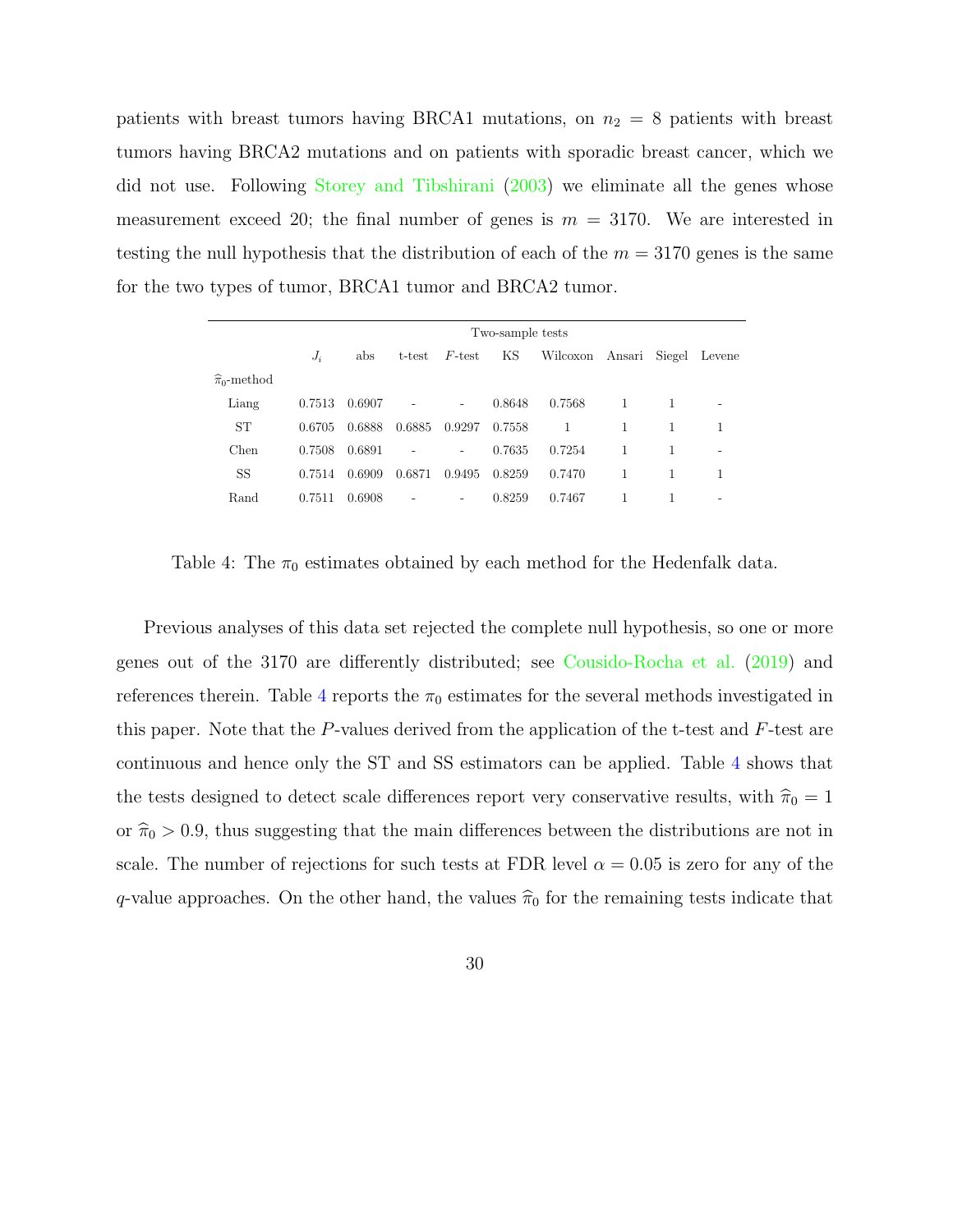the proportion of true null hypotheses is rather large. The number of rejections of each of the remaining methods are 9 for  $J_i$ , 96 for abs, 75 for t-test and 18 for KS (all the *q*-value methods report the same value), whereas Wilcoxon test resports 61 rejections for all the q-value methods except ST for which the result is zero rejections.

Based on Table 4 and on the aforementioned number of rejections for each test one may conclude that the differences between the distribution of the genes are basically due to location. For this reason, the more powerful tests are the ones designed to detect only location differences, whereas the tests that are able to detect any type of difference are less powerful. However, as we pointed out in our simulation study, these latter tests are powerful when the differences between the distributions are not only due to their location. Then, we may also conclude that the final result depends mainly of which individual test is applied instead of the selected method for estimating  $\pi_0$  (except if we apply the ST method to discrete uniform distributed P-values.) .

Regarding the q-value method, in this application the number of rejections is the same for all tests regardless of the q-value method, except for Wilcoxon test. This is explained by the fact that, when  $n_1 = 7$  and  $n_2 = 8$ , the total number of permutations N is 6435 and then the discreteness of the P-values of the tests is not very strong. However, Wilcoxon test has a "more pronounced discreteness" than the  $J_i$  permutation test or the absolute value test, so it is not surprising that the ST method performs badly reporting zero rejections. Figure 6 depicts the number of rejections reported by Wilcoxon test for each of the q-value methods along a sequence of nominal levels  $(\alpha = 0.010, 0.015, \ldots, 0.095, 0.100)$ . From Figure 6 it is seen that the ST method is too conservative, whereas the SS method behaves surprisingly well in this case; this does not happen in the second real data application considered in Section 5.2, were the application of SS method is misleading too.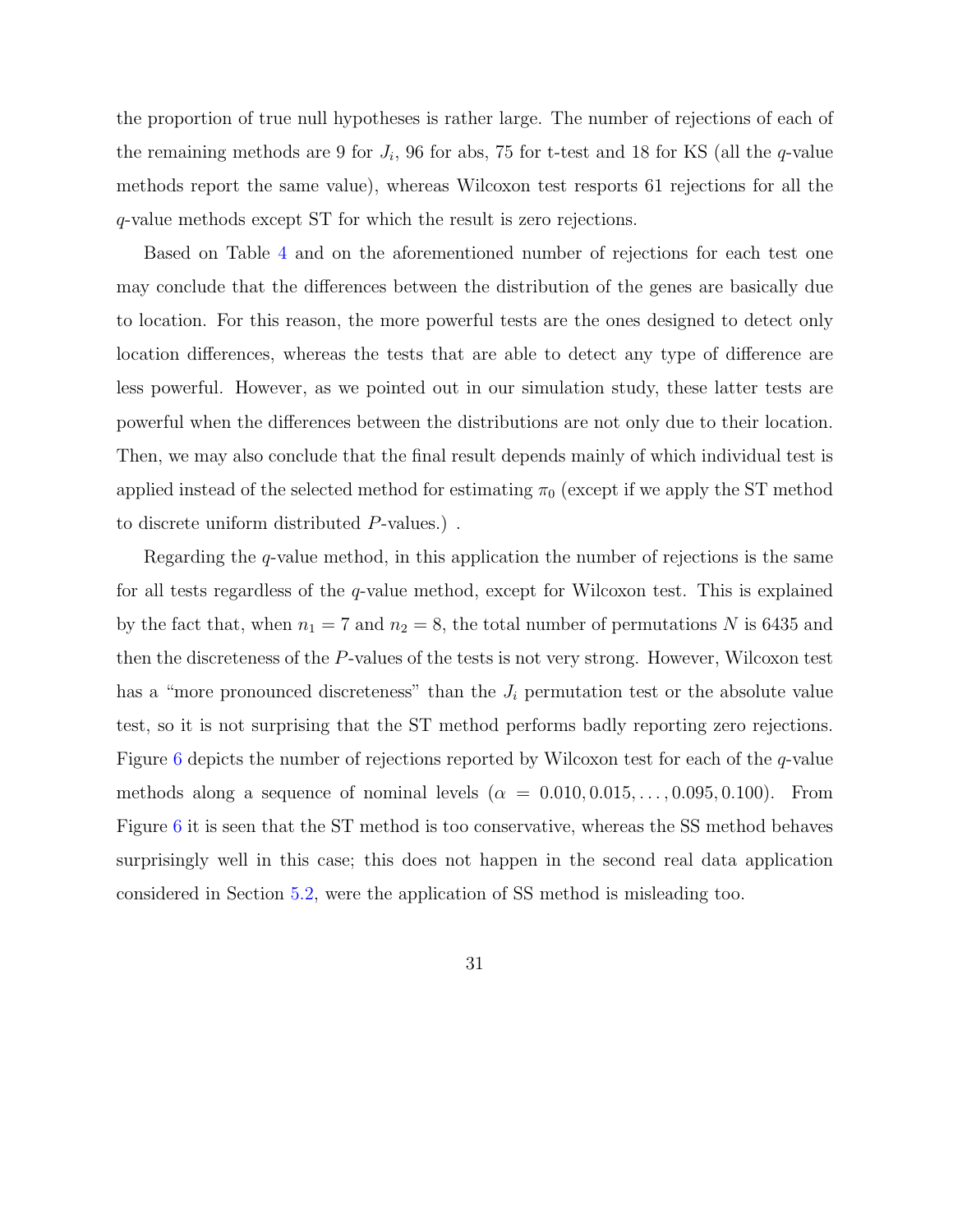

Figure 6: Number of rejections of Wilcoxon test depending on the nominal FDR level. The number of rejections of Liang, Chen and ST methods overlap the corresponding to Rand and SS methods when are not shown.

## 5.2 Financial data

In this Section we provide a real data illustration, corresponding to the one sample setting. We consider daily log returns of the five Spanish banks with highest market capitalization (Santander, BBVA, Bankinter, Caixabank, and Sabadell) from January 1, 2015, (first date registered) to June 4, 2018, and from June 4, 2018, to December 1, 2018. The first period corresponds to the term of a right-wing party in the Spanish government, while the second period relates the term of a left-wing party. The data are available at https://finance. yahoo.com/q?s=ibm. The variable log return of an asset at time i is defined as  $r_i$  =  $log(P_i) - log(P_{i-1})$  where  $P_i$  is the price of an asset at time i. The first goal of our

32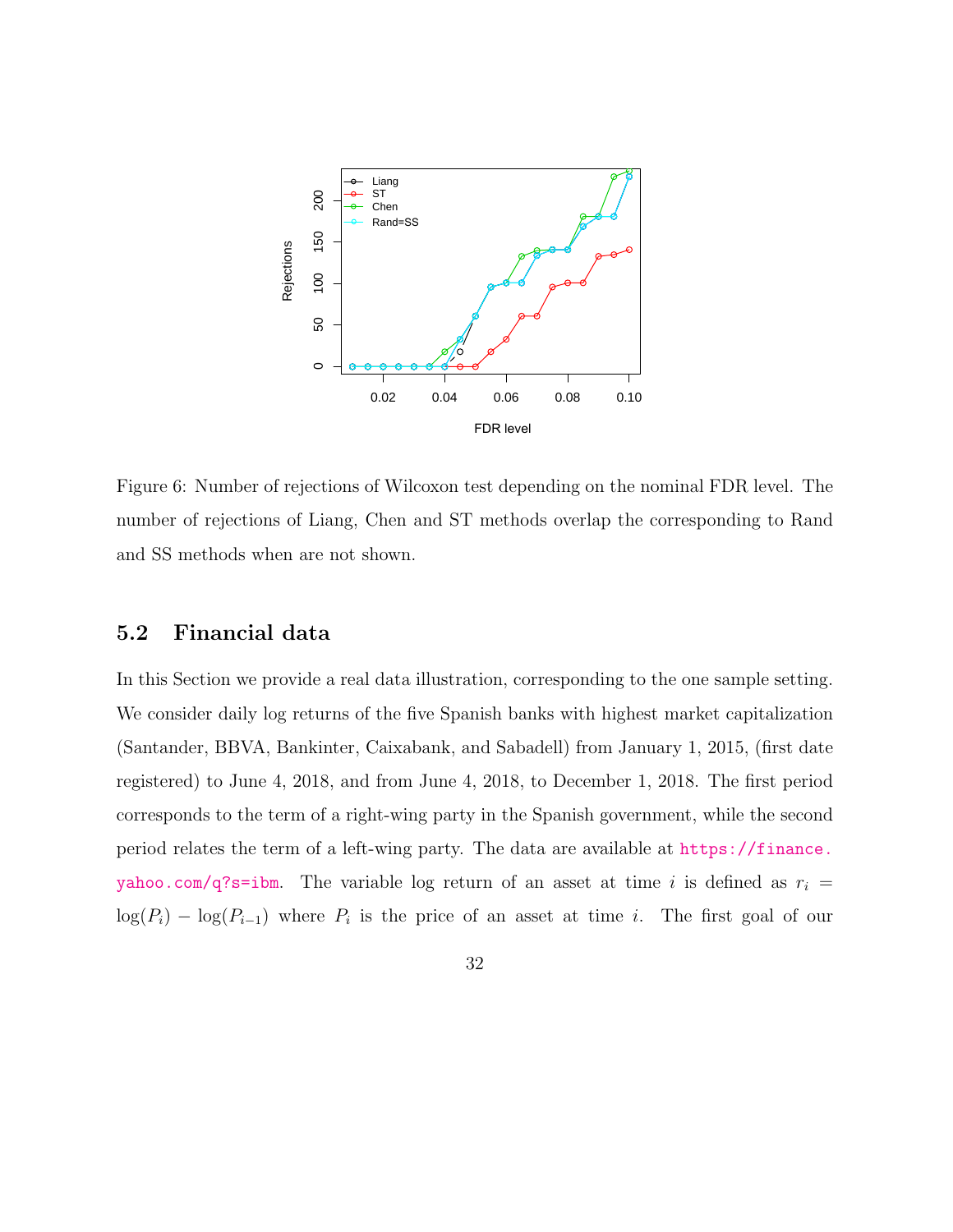illustrative application is to explore if for any of these two terms (right-wing, left-wing) the efficiency of the financial market is violated, and to which extent. The second goal is to identify the particular period of time where the financial market lived the worst situation in terms of effiency; this could allow for association studies with respect to economic or political events.

A classical assumption in finance is that the markets are efficient. This means that the price of assets contains all the information available (Fama, 1970). However, this theoretical assumption is not always true in practice. For example, inefficiency can be a consequence of transactions costs or due to arrival information about the assets (see Grossman and Stiglitz, 1980; French and Roll, 1986) The expectation of the returns must be close to zero if the market is efficient. For this reason the aforementioned goals are addressed by testing if the expectation of the log returns is zero or not for each time instant. More specifically, we conclude that the market is efficient on day  $i$  if  $\mu_i \equiv E(r_i) = 0$  where  $r_i$  is the log return of the asset at time i (see Tomasz and Tomasz, 2012).

We fix some notation. The data set with the information of the right-wing term is denoted by  $X = [X_1, \ldots, X_m]^T$  where  $X_i = (X_{i1}, \ldots, X_{i5})$  contains the log returns of the 5 banks at time i which are considered as observations (sample) of the same variable  $r_i$ ,  $i = 1, \ldots, m$ , for  $m = 873$  (the length of the right-wing party period, after a data cleaning process). On the other hand the data set with the information of the left-wing term is denoted by  $Y = [Y_1, \ldots, Y_q]^T$  where  $Y_i = (Y_{i1}, \ldots, Y_{i5})$  contains the log returns of the 5 banks at time i which are considered as observations (sample) of the same variable  $r_i$ ,  $i = 1, \ldots, q, q = 128$  (the length of the left-wing party term, after a data cleaning process). Note that we assume that the observations in  $X_i$  are independent for  $i = 1, \ldots, m$ . This assumption has sense in this economic example since the log return of a bank at time i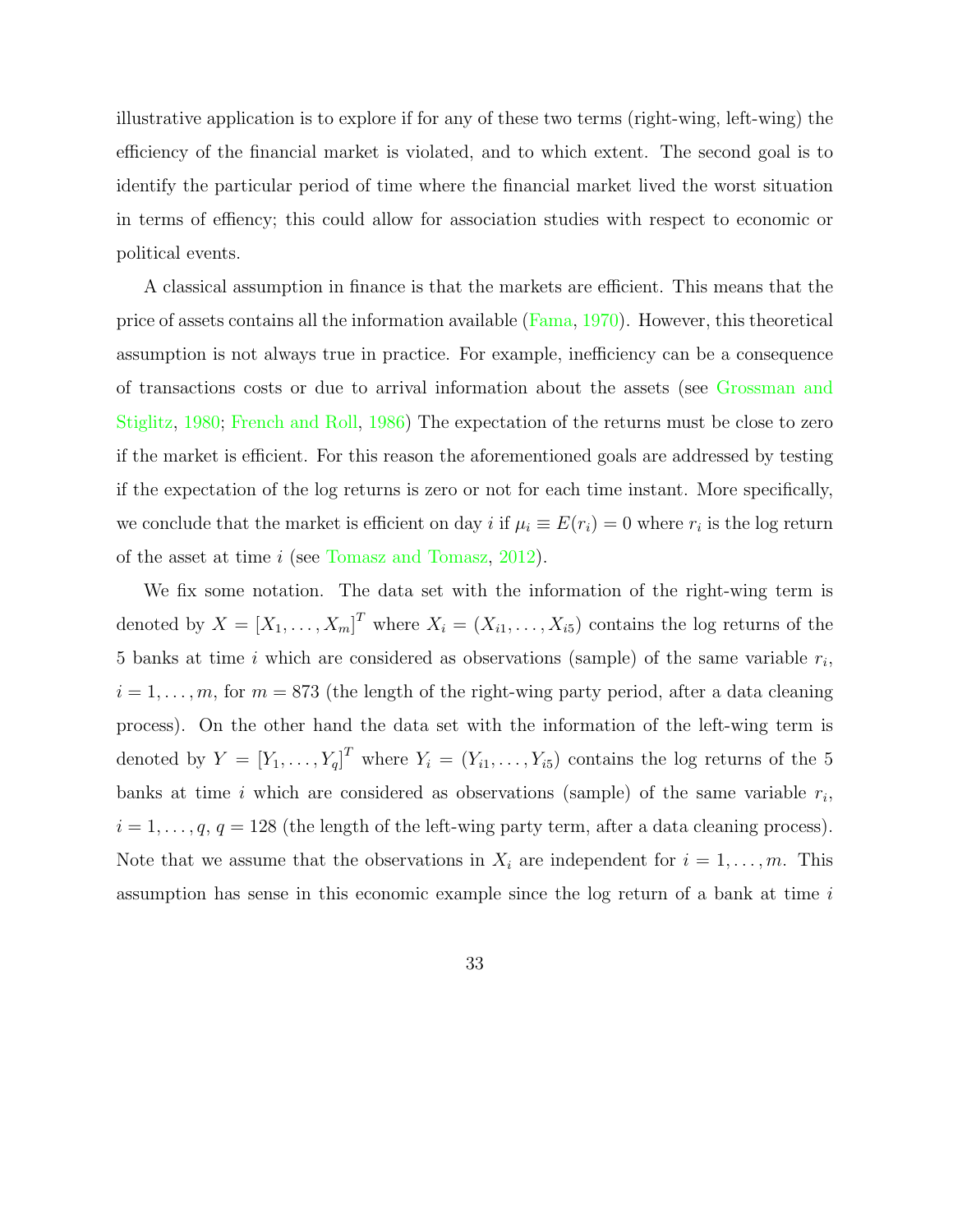depends, among others, on the behaviour of the banks at previous time instants but not on the situation at time i. In other words the financial contagion, that is, the spread of market disturbances, does not occur immediately.

In order to test for  $E(r_i) = 0$  we consider two different test statistics: the parametric one sample t-test and the nonparametric one sample Wilcoxon test. The results attained by the several q-values at FDR level  $\alpha = 0.05$  for the X and Y samples are reported in Table 5. We can see that the parametric test reports the largest number of rejections for both samples. However, the t-test assumes that the sample is normally distributed, and it seems that this assumption is violated in this setting. Applying the Shapiro-Wilk normality test to the pooled sample of standardized daily log returns yields a P-value smaller than  $2.2 \times 10^{-16}$ . This is why a nonparametric test such as Wilcoxon is of interest.

The number of rejections reported by the nonparametric test may be as low as zero when the  $q$ -values for continuous tests are naively applied; however, the discrete  $q$ -values give almost as many rejections as with the parametric t-test. In this illustrative application, Liang, Chen and Rand corrections report the same amount of rejections. These results are in agreement with what we have observed in our simulated scenarios (Supplementary Material). Summarizing, one may say that the application of the improved  $q$ -values may be critical whenever the P-values are discrete, which is the situation with nonparametric tests and small sample sizes; SS and ST methods for continuous tests cannot be recommended in such a setting.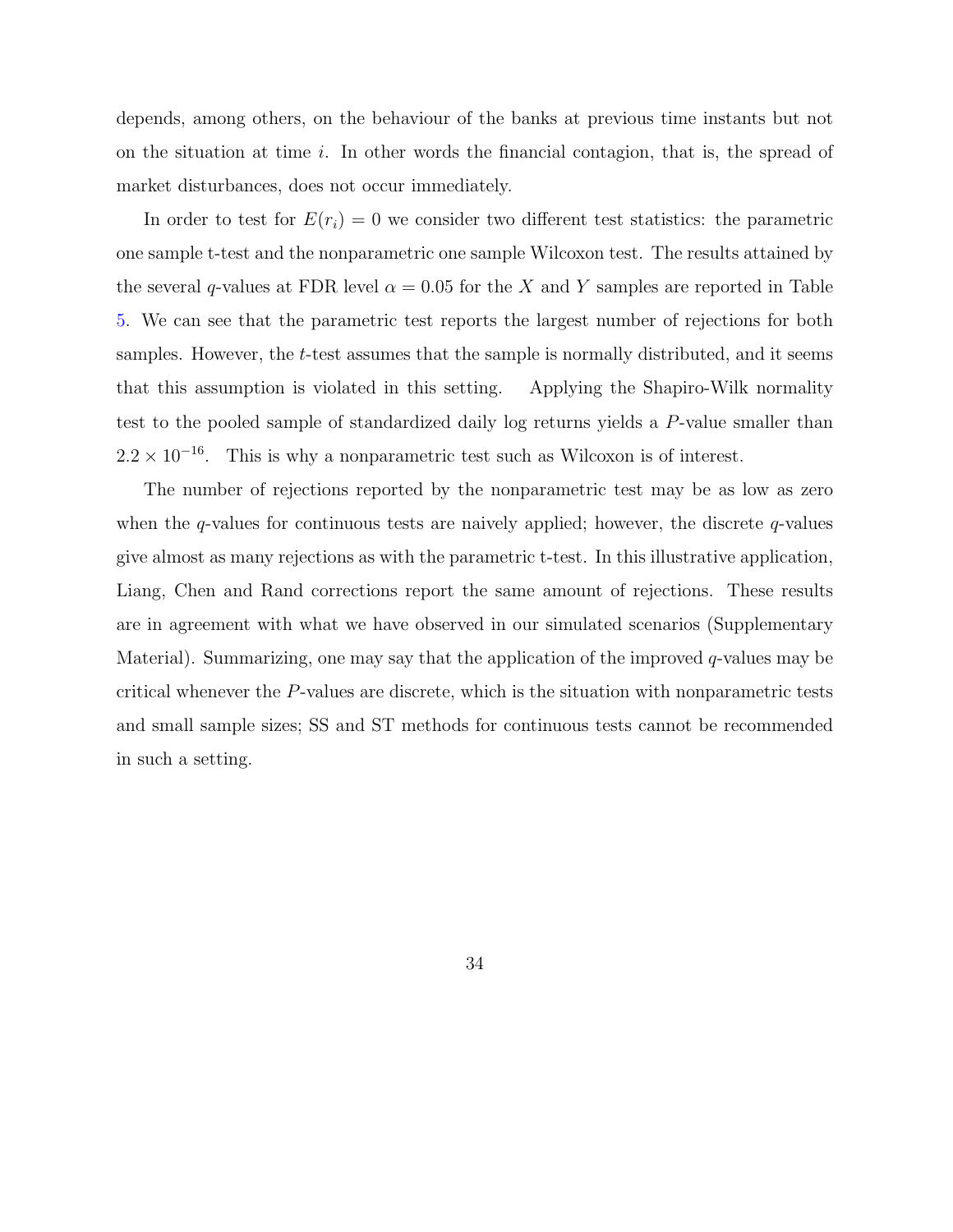|                           |                          | Right-wing party $(X)$ |                          | Left-wing party $(Y)$ |                           |                          | Right-wing party $(X)$ |                          | Left-wing party $(Y)$ |
|---------------------------|--------------------------|------------------------|--------------------------|-----------------------|---------------------------|--------------------------|------------------------|--------------------------|-----------------------|
|                           | t-test                   | Wilcoxon               | t-test                   | Wilcoxon              |                           | t-test                   | Wilcoxon               | t-test                   | Wilcoxon              |
| $\widehat{\pi}_0$ -method |                          |                        |                          |                       | $\widehat{\pi}_0$ -method |                          |                        |                          |                       |
| Liang                     | ۰                        | 0.2704                 | $\overline{\phantom{0}}$ | 0.3611                | Liang                     |                          | 578                    | Ξ.                       | 62                    |
| <b>ST</b>                 | 0.2084                   | 0.5121                 | 0.2303                   |                       | <b>ST</b>                 | 612                      | $\theta$               | 78                       | $\theta$              |
| Chen                      | ۰                        | 0.2725                 | $\overline{\phantom{a}}$ | 0.3750                | Chen                      | $\overline{\phantom{0}}$ | 578                    |                          | 62                    |
| <b>SS</b>                 | 0.2467                   | 0.3042                 | 0.4219                   | 0.4062                | <b>SS</b>                 | 582                      | 499                    | 56                       | $\boldsymbol{0}$      |
| Rand                      | $\overline{\phantom{a}}$ | 0.2708                 | ۰                        | 0.3802                | Rand                      | $\overline{\phantom{0}}$ | 578                    | $\overline{\phantom{a}}$ | 62                    |

Table 5: The estimates for  $\pi_0$  (left) and the number of rejections (right) given by each method. Financial data.

We have compared the proportion of true null hypothesis for the right-wing party and left-wing party. The estimates of  $\pi_0$  corresponding to the Wilcoxon test with improved  $q$ -values are 0.27 (right-wing party) and  $0.36 - 0.38$  (left-wing). Hence, the proportion of inefficient days in each period,  $1-\hat{\pi}_0$ , is 0.73 (right-wing party) and 0.62−0.64 (left-wing). This result could suggest an association between efficiency of the Spanish financial market and the particular party in the Government. Regarding the particular time period in which the market efficiency is violated, the inspection of the q-values reveals that the period between December 4, 2015, and August 28, 2016, reports the largest number of inefficient days. Interestingly, during this period two successive elections took place (due to failed negotiations), with a new government agreed precisely by August 28, 2016. Therefore, the political instability would have influenced the performance of the market along these nine months.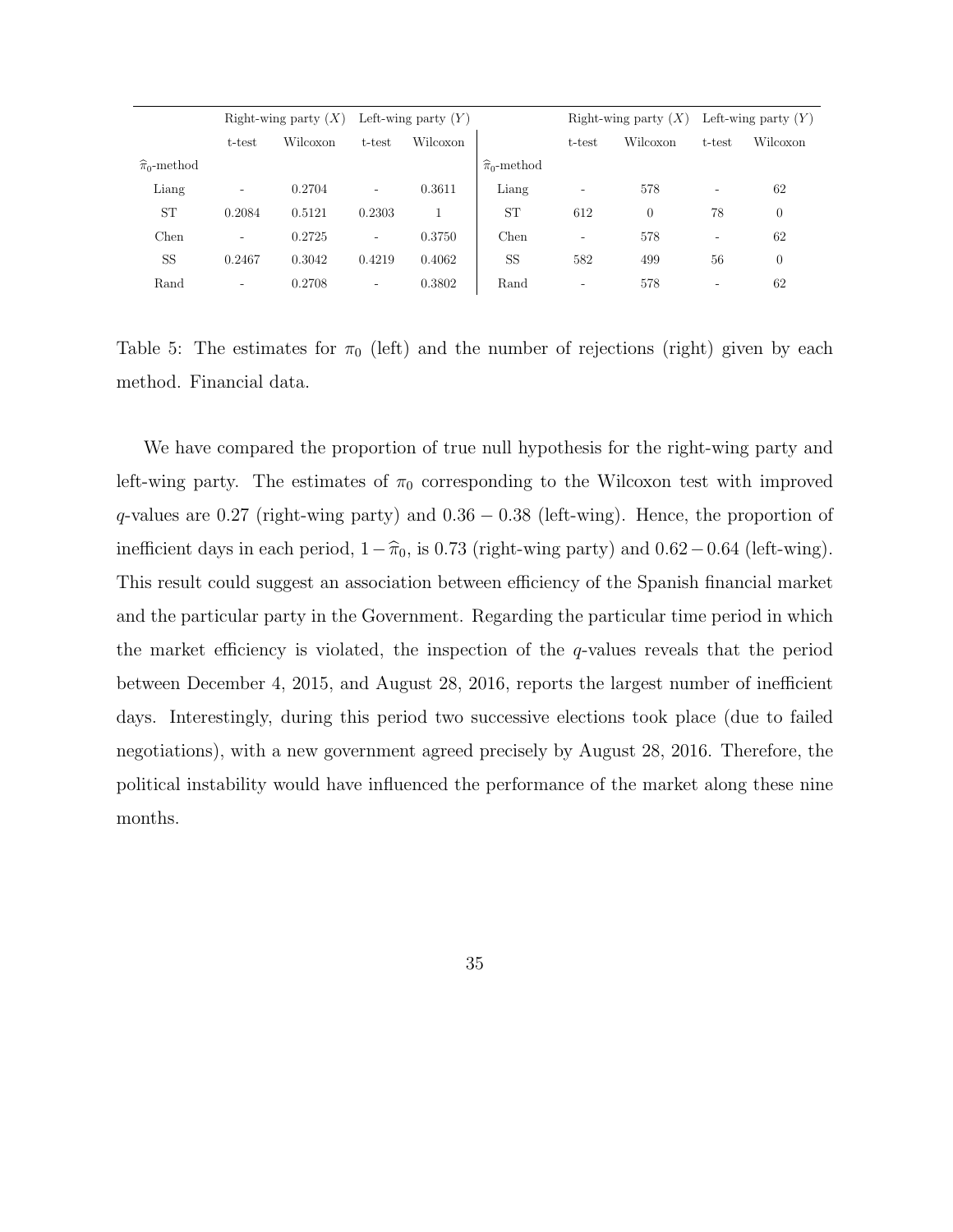# 6 Discussion

Standard  $q$ -values for continuous tests may be inaccurate when applied to discrete  $P$ values. In this paper we have investigated  $q$ -value methods for hdu tests. The three methods (Liang, Chen and Rand) performed correctly in our simulated one sample and two-sample scenarios, with a slightly better behaviour of Chen method. It is worth to mention that, in the case of the  $J_i$  test, the performance of SS and ST methods improved when the sample size increased, i.e, when the degree of discreteness was reduced. However, SS and ST still performed poorly for other nonparametric test (such as Ansari, Siegel and KS tests), for which the discreteness is relatively stronger. Regarding the estimation of  $\pi_0$ , the conclusions are similar: Chen estimator is a good option for hdu P-values. Therefore, our practical recommendation for discrete uniform and homogeneous P-values is to apply Chen  $\pi_0$  estimator and its corresponding q-value. The recommendation holds both independent and dependent tests since, in our simulations, the relative behaviour of the different estimators of FDR and  $\pi_0$  and q-value methods were unaffected by the correlation.

As a by-product, our simulation study has revealed that, in the setting of MCP, the test based on the  $J_i$  statistics is competitive, and may perform even better than other well-known two-sample tests. For example, our simulation results suggest that the KS test should not be used when the sample sizes are small and the differences are other than location (see also Song-Hee and Ward, 2015). In general, the accuracy of the results will depend not only on a suitable choice of the q-value method but also on the selection of an appropriate test, so particular attention should be paid to this regard.

Other existing methods for discrete P-values as those in Döhler et al.  $(2018)$  and Heller and Gur (2012) reduce to their continuous counterparts when the null distribution of the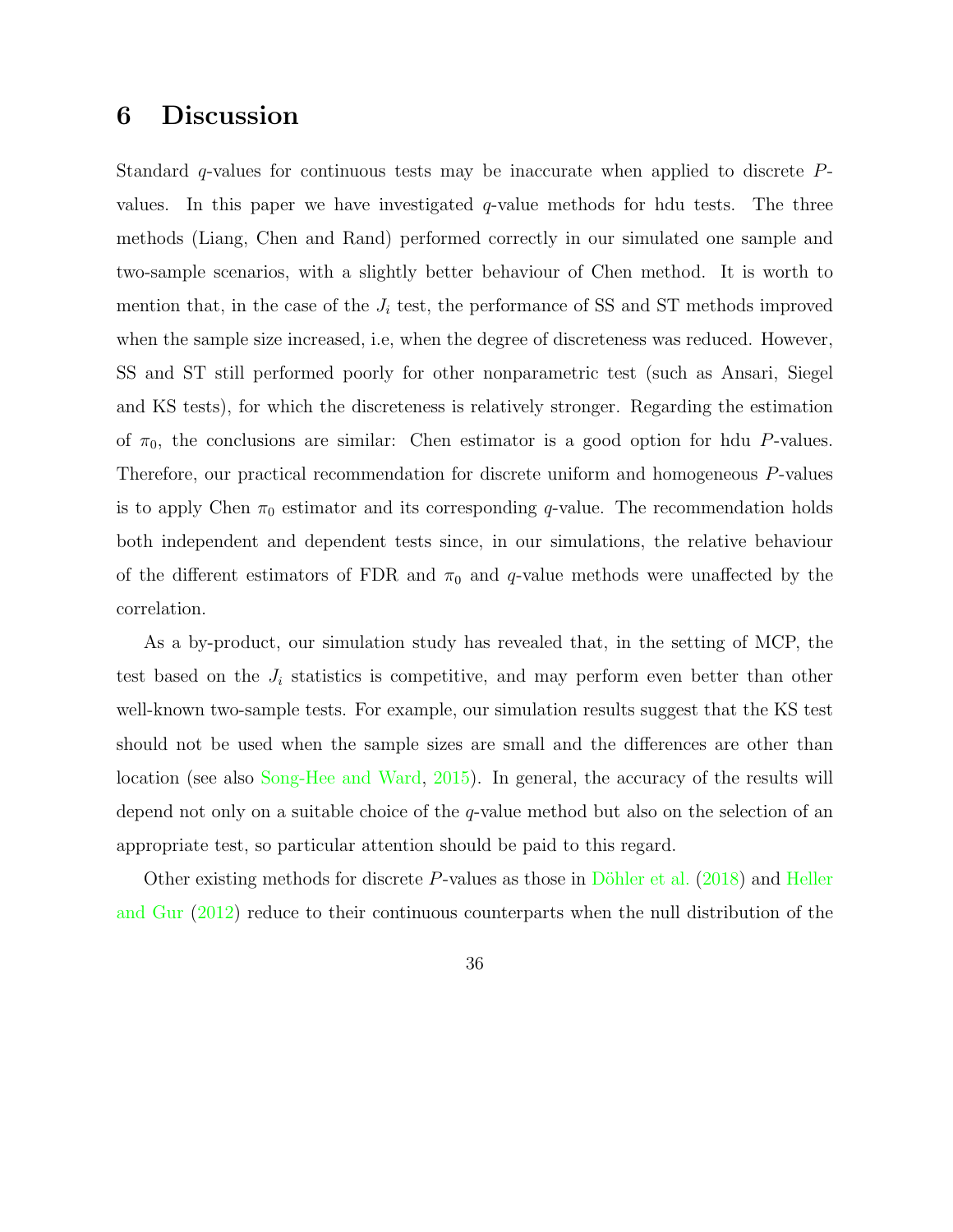P-values is discrete uniform. Therefore, they are not an option in our hdu setting. This also applies to other discrete corrections which are available in the literature, since most of them follow ideas similar to those in the aforementioned two papers. This does not apply however to the randomization approach, which has served to introduce non trivial corrections for hdu P-values.

Acknowledgements: This work has received financial support of the Call 2015 Grants for PhD contracts for training of doctors of the Ministry of Economy and Competitiveness, cofinanced by the European Social Fund (Ref. BES-2015-074958). We acknowledge support from MTM2014-55966-P project, Ministry of Economy and Competitiveness, and MTM2017-89422-P project, Ministry of Economy, Industry and Competitiveness, State Research Agency, and Regional Development Fund, UE. We also acknowledge the financial support provided by the SiDOR research group through the grant Competitive Reference Group,  $2016-2019$  (ED431C  $2016/040$ ), funded by the "Consellería de Cultura, Educación e Ordenación Universitaria. Xunta de Galicia". To finish, the first author would like to thank the University of Vigo, and its Escola Internacional de Doutoramento (EIDO) by the financial support provided through mobility doctorate grants.

The authors also thank José Carlos Soage, research support technician in SiDOR group, for helping them in the analysis of the financial data.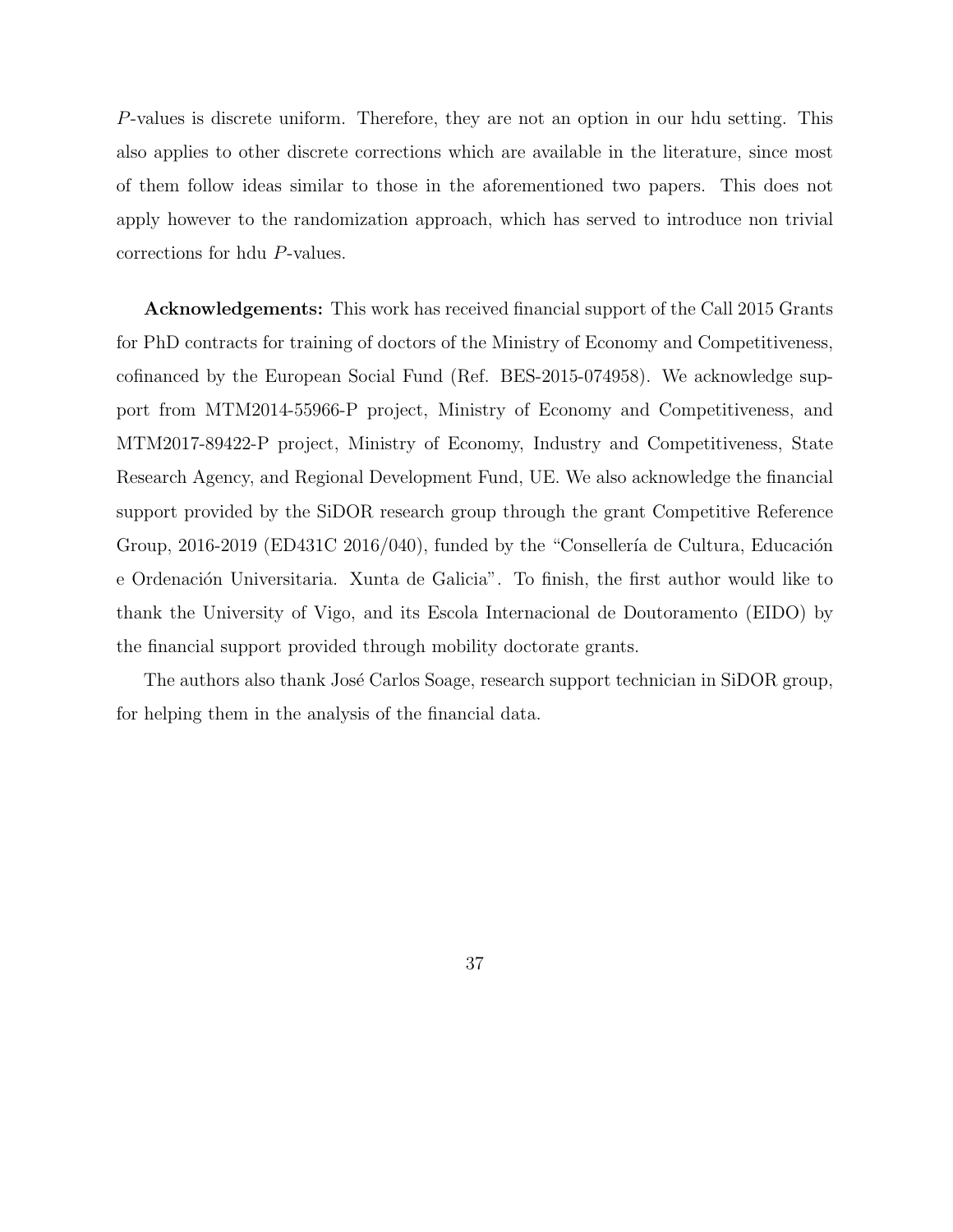# References

- Ansari, H. and R. Bradley (1960). Rank-sum tests for dispersions. Annals of Mathematical Statistics 31, 1174–1189.
- Benjamini, Y. (2010). Discovering the false discovery rate. Journal of the Royal Statistical Society 72, 405–416.
- Benjamini, Y. and Y. Hochberg (1995). Controlling the false discovery rate: A practical and powerful approach to multiple testing. Journal of the Royal Statistical Society B 57, 289–300.
- Benjamini, Y. and W. Liu (1999). A step-down multiple hypotheses testing procedure that controls the false discovery rate under independence. Journal of Statistical Planning and Inference 82, 163–170.
- Benjamini, Y. and D. Yekutieli (2001). The control of the false discovery rate in multiple testing under dependence. Annals of Statistics 29, 1165–1188.
- Blanchard, G. and E. Roquain (2009). Adaptive false discovery rate control under independence and dependence. Journal of Machine Learning Research 10, 2837–2871.
- Chen, X. (2020). False discovery rate control for multiple testing based on discrete p-values. Biometrical Journal, 1–20.
- Chen, X., R. W. Doerge, and J. F. Heyse (2014). Methodology Multiple testing with discrete data: proportion of true null hypotheses and two adaptive FDR procedures. arXiv:1410.4274v2 .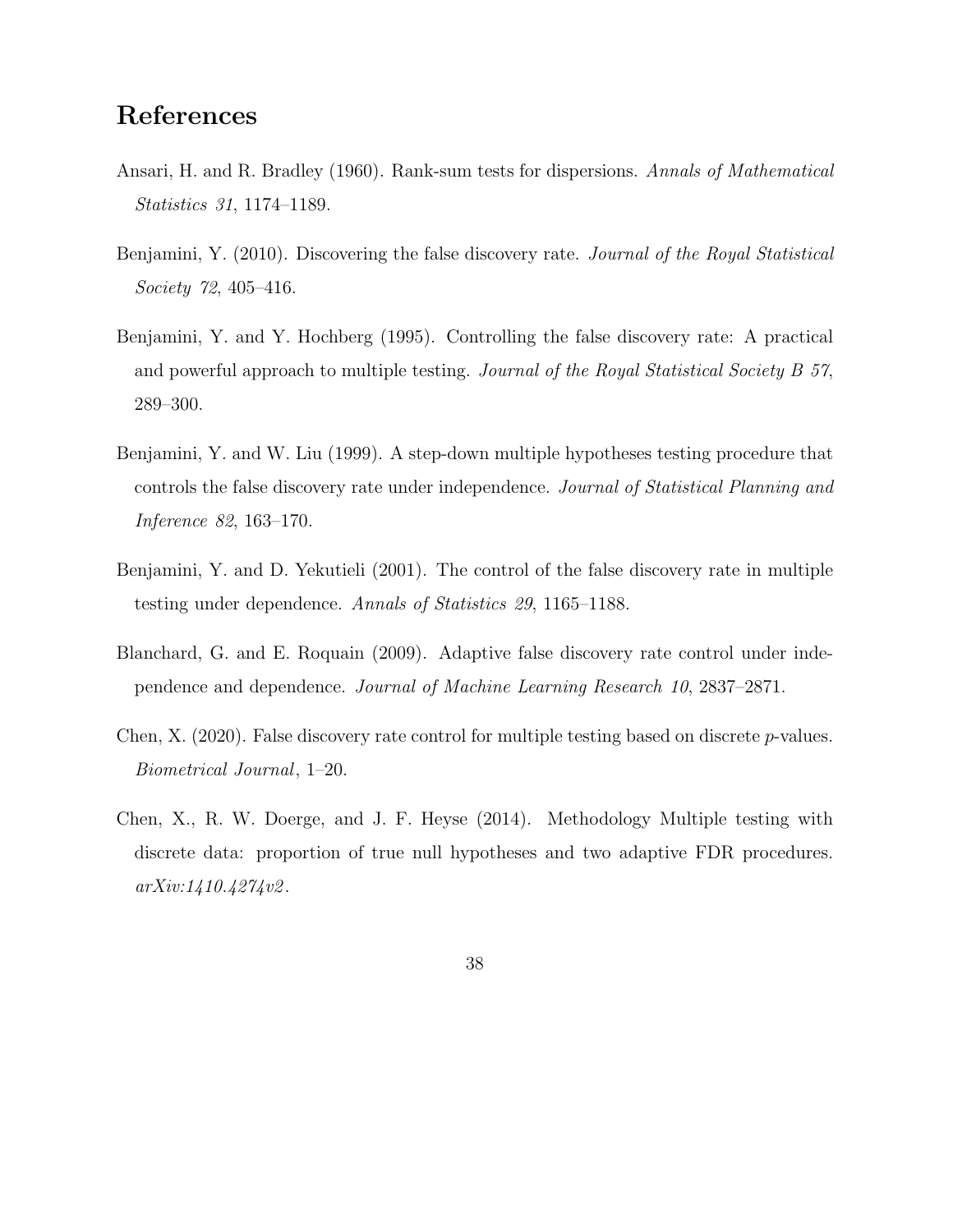- Chen, X. and S. K. Sarkar (2020). On Benjamini-Hochberg procedure applied to mid p-values. J. STAT. PLAN. INFER. 205, 34–45.
- Cousido-Rocha, M., J. de Uña-Álvarez, and S. Döhler (2019). *DiscreteQvalue: Improved* q-values for discrete uniform and homogeneous tests. R package version 1.0.
- Cousido-Rocha, M., J. de Uña-Álvarez, and J. Hart (2019). A two-sample test for the equality of univariate marginal distributions for high-dimensional data. Journal of Multivariate Analysis. https://doi.org/10.1016/j.jmva.2019.104537..
- Dickhaus, T., K. Strassburger, D. Schunk, C. Morcillo-Suarez, T. Illig, and A. Navarro (2012). How to analyze many contingency tables simultaneously in genetic association studies. Statistical Applications in Genetics and Molecular Biology 11, Article 12.
- Döhler, S., G. Durand, and E. Roquain (2018). New fdr bounds for discrete and heterogeneous tests. Electronic Journal of Statistics 12, 1867–1900.
- Fama, E. (1970). Efficient Capital Markets: A Review of Theory and Empirical Work. The Journal of Finance 25, 383–417.
- French, K. R. and R. Roll (1986). Stock Return Variance: The Arrival of Information and the Reaction of Traders. Journal of Financial Economics 17, 5–26.
- Gibbons, J. D. and S. Chakraborti (1992). Nonparametric Statistical Inference. Third Edition. Marcel Dekker, Inc, New York.
- Grossman, S. J. and J. E. Stiglitz (1980). On the Impossibility of Informationally Efficient Markets. The American Economic Review 70, 393–408.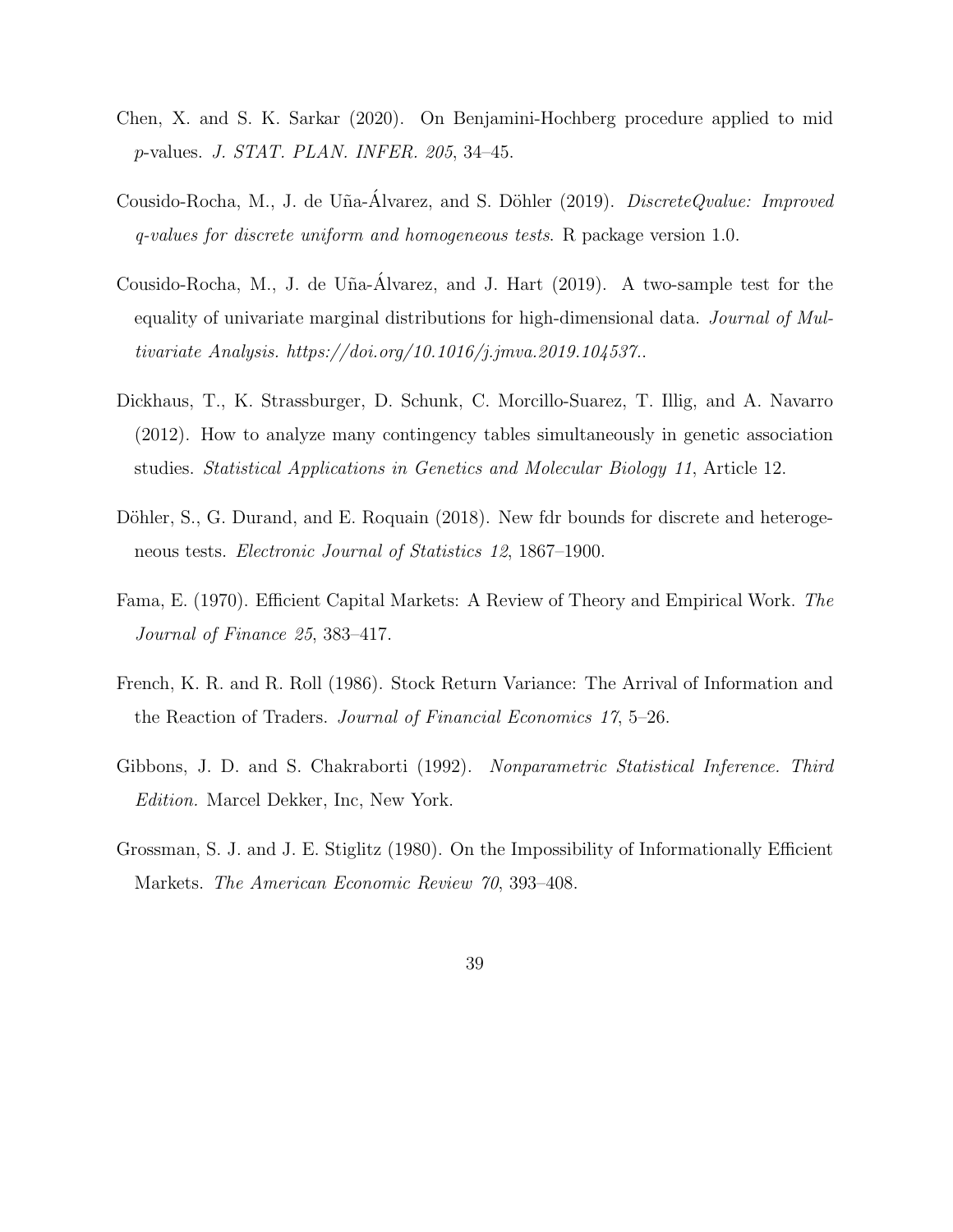- Habiger, J. D. (2015). Multiple test functions and adjusted  $p$ -values for test statistics with discrete distributions. Journal of Statistical Planning and Inference 167, 1–13.
- Hamilton, J. (1994). *Time Series Analysis*. Princeton University Press.
- Hedenfalk, I., D. Duggan, Y. Chen, M. Radmacher, M. Bittner, R. Simon, P. Meltzer, B. Gusterson, M. Esteller, O. Kallioniemi, B. Wilfond, A. Borg, J. Trent, M. Raffeld, Z. Yakhini, A. Ben-Dor, E. Dougherty, J. Kononen, L. Bubendorf, W. Fehrle, S. Pittaluga, G. Gruvberger, N. Loman, O. Johannsson, H. Olsson, and G. Sauter (2001). Gene-Expression Profiles in Hereditary Breast Cancer. New England Journal of Medicine 344, 539–548.
- Heller, R. and H. Gur (2012). False discovery rate controlling procedures for discrete tests. arxiv:1112.4627v2 .
- Heyse, J. F. (2011). A false discovery rate procedure for categorical data. In H. Zhang (Ed.), Recent Advancements in Biostatistics, pp. 43–58. New Jersey: World Scientific Publishing Company.
- Kulinskaya, E. and A. Lewin (2009). On fuzzy familywise error rate and false discovery rate procedures for discrete distributions. Biometrika 96, 201–211.
- Levene, H. (1960). Robust tests for equality of variances. In I. Olkin (Ed.), Contributions to Probability and Statistics, pp. 278–92. Palo Alto, Calif.: Stanford University Press.
- Liang, K. (2016). False discovery rate estimation for large scale homogeneous discrete p-values. Biometrics 72, 639–648.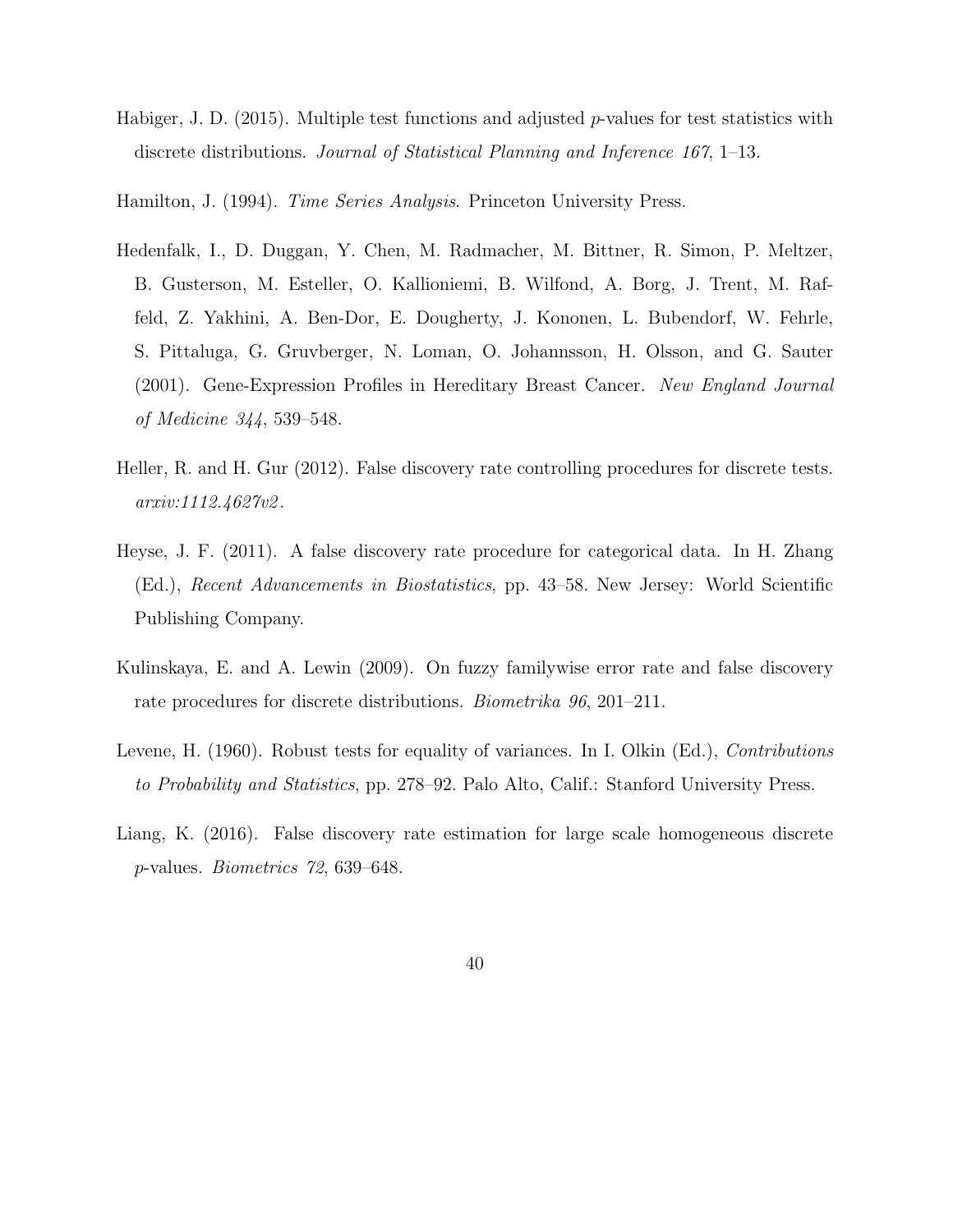- Liang, K. and D. Nettleton (2012). Adaptive and dynamic adaptive procedures for false discovery rate control and estimation. J. R. Statist. Soc. B 74, 163–182.
- Siegel, S. and J. W. Tukey (1960). A non-parametric sum of ranks procedure for relative spread in unpaired samples. Journal of the American Statistical Association 55, 429–445.
- Song-Hee, K. and W. Ward (2015). The Power of Alternative Kolmogorov-Smirnov Tests Based on Transformations of the Data. ACM Transactions on Modeling and Computer Simulation 25.
- Storey, J. (2002). A non-parametric sum of ranks procedure for relative spread in unpaired samples. Statistical Methodology Series B 64, 479–498.
- Storey, J. (2003). The positive false discovery rate: a bayesian interpretation and the q-value. The Annals of Statistics 31, 2013–2035.
- Storey, J., J. Taylor, and D. Siegmund (2004). Strong control, conservative point estimation and simultaneous conservative consistency of false discovery rate: a unified approach. Journal of the Royal Statistical Society 66, 187–205.
- Storey, J. and R. Tibshirani (2003). Statistical significance for genomewide studies. Proceedings of National Academy of Science 100, 9440–9445.
- Tomasz, P. and S. Tomasz (2012). Empirical Test of the Strong Form Efficiency of the Warsaw Stock Exchange: The Analysis of WIG 20 Index Shares. South-Eastern Europe Journal of Economics, Association of Economic Universities of South and Eastern Europe and the Black Sea Region 10, 155–172.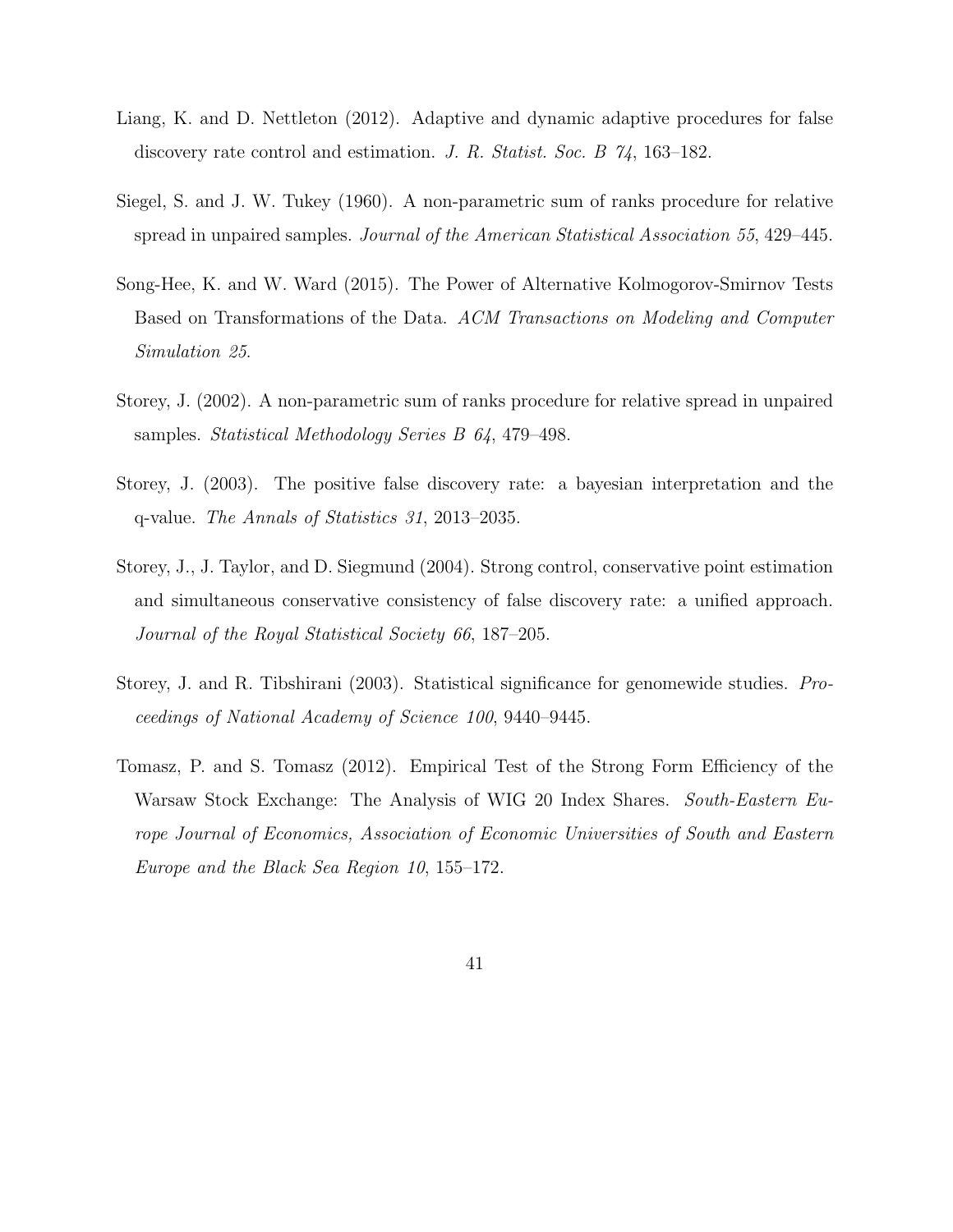# Supplementary Material to: Improved q-values for discrete uniform and homogeneous tests

### 1 Simulation Study

In this section, firstly Section 1.1 we report verify the performance of the different methods in the onesample setting, whereas in 1.2 we report all results corresponding to the simulation study in Section 4 of the manuscript.

#### 1.1 One sample setting

In this section we investigate through simulations the behavior of the different methods, introduced in Section 2 of the main paper, in the setting of one-sample problem with low sample size, for many variables. This setting is the one addressed in the financial application in Section 5.2 of the main paper.

This simulation study follows the design of the one in Section 4 of the main paper. Hence, first of all we introduce a reminder.

We consider a vector autoregressive model of order  $1 \text{ VAR}(1)$  defined as

$$
W_t = AW_{t-1} + \varepsilon_t,
$$

where  $W_t = (W_{t1}, \dots, W_{tn_1})^T$ ,  $A = (a_{ij})$  is an  $n_1 \times n_1$  design matrix such that the process  $(W_t)_{t \in \mathbb{N}}$  is stationary and  $\varepsilon_t \in \mathbb{R}^{n_1}$  are i.i.d random vectors, termed innovations.

We generate a time series of length m from the vector autoregressive model with innovations,  $\varepsilon_t \sim$  $N_{n_1}(0, I_{n_1})$  and initial point  $W_0 \sim N_{n_1}(0, \Sigma)$  where  $\Sigma$  is the stationary covariance matrix, i.e,  $\Sigma =$  $A^T \Sigma A + I_{n_1}$ . Denote the vectors generated in this way by  $W_i = (W_{i1}, \dots, W_{in_1})^T$ ,  $i = 1, \dots, m$ . Then the data set X is based on  $W = [W_1, \ldots, W_m]$ . Each of the vectors  $X_i$ ,  $i = 1, \ldots, m$  must consist on independent and identical distributed observations. Hence, X is based on a standarization of W.

Depending of the choice of the design matrix  $A$  of the above VAR model we obtain a particular degree of dependence. In this study, we consider two possibilities for A, each of which is an  $n_1 \times n_1$  lower triangular matrix with elements  $a_{ij}$  satisfying  $a_{ij} = 0$  for  $i - j > 1$ :

• Independence is simulated by setting

$$
a_{ii} = 0, i = 1, ..., n_1, \text{ and } a_{i,i-1} = 0, i = 2, ..., n_1.
$$
 (1)

• Medium dependence of  $X_{ij}$  and  $X_{kj}$  for  $i \neq k$  and strong dependence of  $X_{ij}$  and  $X_{lk}$  for  $i \neq l$  and  $j \neq k$  is is simulated by setting

$$
a_{ii} = 0.5, i = 1, ..., n_1, \text{ and } a_{i,i-1} = 0.4, i = 2, ..., n_1.
$$
 (2)

We define  $X_i^{(0)} = \Sigma^{-1/2} W_i$ , where  $W_i$  are the vectors generated from the VAR(1) model with stationary covariance matrix  $\Sigma$ . Then we consider the collection of densities  $\{f_1, f_2\}$ , where  $f_1$  is  $N(0, 1)$ and  $f_2$  is  $N(\mu, 1)$ , and a sequence  $I = \{I_j : j \in \{1, \ldots, m\}\}\$  which is a sequence of i.i.d random variables such that  $P(I_1 = 1) = 1 - \rho$  and  $P(I_1 = 2) = \rho$ . Finally,  $X_i = F_{I_i}^{-1}(\Phi(X_i^{(0)}))$ , where  $F_i$ ,  $i = 1, 2$ , are the cumulative distribution functions corresponding to the densities  $f_i$ ,  $i = 1, 2$ . Hence, our aim is to test the null hypotheses  $H_{0i}$ :  $\mu_i = 0$  for  $i = 1, ..., m$  where  $\mu_i = E(X_i)$ . We consider the two different tests used in the financial application: the parametric one sample t-test and the nonparametric one sample Wilcoxon test.

In each setting we estimate the Monte Carlo FDR and the power of each q-value method, as we explained in Section 4 of the main paper. We also compute the average Monte Carlo bias and standard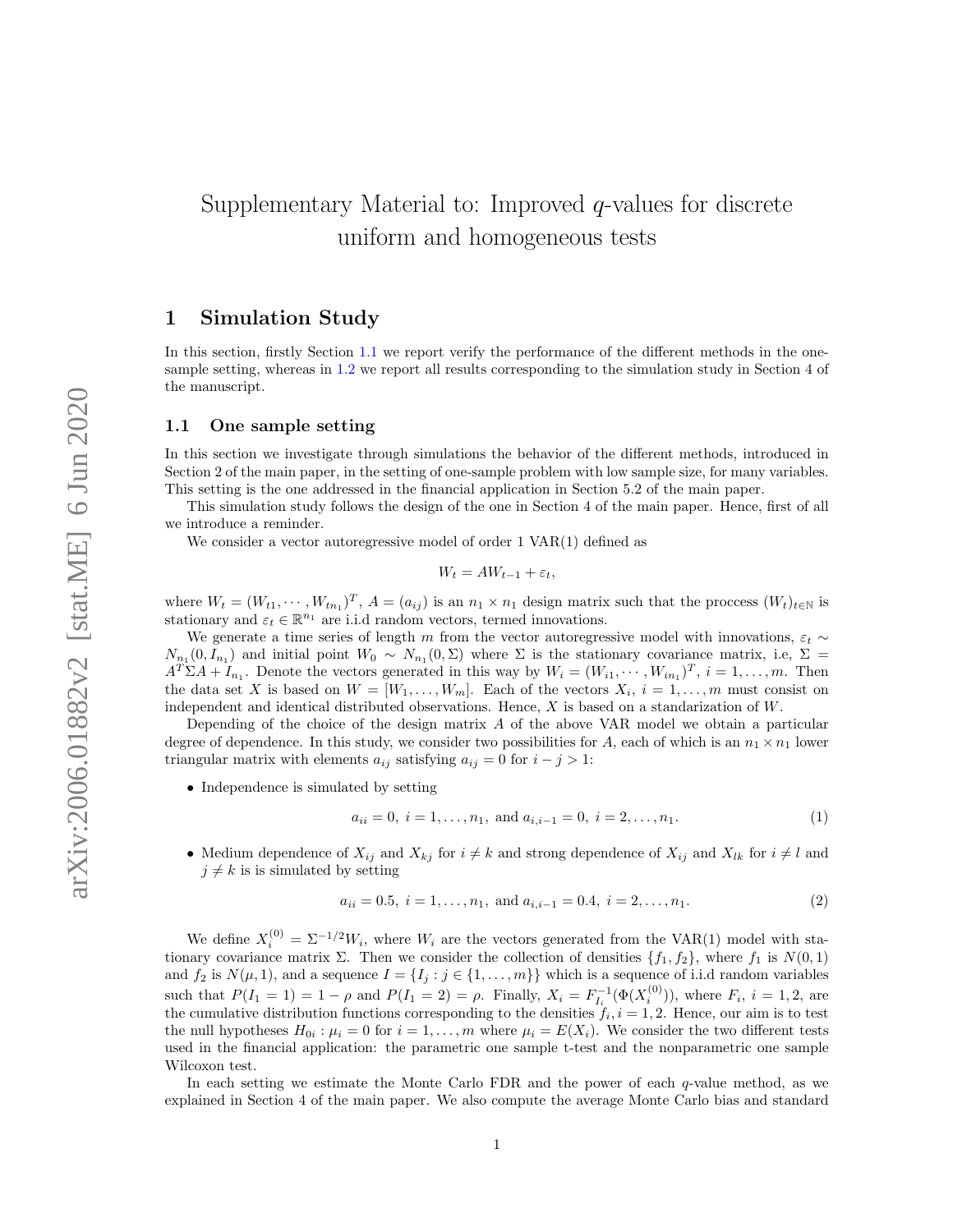deviation of each  $\pi_0$  estimator. We draw 1000 Monte Carlo trials and we take 0.05 as the nominal level  $\alpha$  for the FDR.

In Table 1 we specify all the different parameters and their respective ranges to help the understanding of the simulation settings.

| Sample size $n_1$ | Dimension $m$ <sup>+</sup> | Location parameter $\mu \mid \delta = 1 - \pi_0 \mid$ Design matrix A |     |                    |
|-------------------|----------------------------|-----------------------------------------------------------------------|-----|--------------------|
|                   | 100                        |                                                                       |     | $(1)$ Independence |
|                   | 1000                       |                                                                       | 0.3 | $(2)$ Dependence   |
|                   |                            |                                                                       | 0.4 |                    |
|                   |                            |                                                                       | 0.5 |                    |

Table 1: The different parameters considered in the simulation settings and their respective ranges.

Under the global null hypothesis, i.e.,  $\delta = 0$ , all the tests control the FDR at the nominal level. The FDR values for the Wilcoxon test are approximately zero. The fact that the FDR is approximately zero indicates that the test is overly conservative. The same happens for  $\delta = 0.3$  the Wilcoxon test is too much conservative reporting almost zero power, for this reason the results are not shown since no discussion about them is possible.

Tables 2 and 3 contain the results for the settings  $n_1 = 6$ ,  $\mu = 2$  and  $\mu = 3$ , respectively, where  $m = 100, \delta = 0.4, 0.5$  when A is given by (1) (independent setting). Tables 4 and 5 contain the such results for  $m = 1000$ . Finally, Table 6 contain the results for the settings  $n_1 = 6$ ,  $\mu = 2$  where  $m = 100$ ,  $\delta = 0.4, 0.5$  when A is given by (2) (dependent setting).

The relevant conclusions drawn from this simulation study match the ones obtained in the two-sample problem setting (Section 4 of the main paper).

Regarding the behaviour of the one-sample tests considered, the optimal procedure is the t-test, as expected. However, the power of Wilcoxon test is roughly equal to the power of the t-test for  $n_1 = 6$ ,  $\mu = 3, m = 100, \delta = 0.5$  and  $n_1 = 6, \mu = 2, 3, m = 1000, \delta = 0.4$  for A given by (1) (independent setting). Note that except in the settings  $n_1 = 6$ ,  $\mu = 2$ ,  $m = 100$ ,  $\delta = 0.4$  for A given by (1) and (2) the difference between the power of both tests is not large.

In relation to the comparison of the performance of the different  $q$ -value method we conclude that the three discrete methods, Liang, Chen and Rand, perform correctly, the differences in behaviour between the three q-value approaches are soft. The ST method reports a poor power compared to three discrete methods in all the simulating settings. Whereas the performance of the SS method is poor for  $\delta = 0.4$ and improves when the proportion of false null hypotheses increases.

Finally, if we compare the relative performance of the  $\pi_0$  estimators the main conclusions match the ones mentioned in Section 4 of the main paper. In such section we explained that three estimators proposed for discrete P-values report similar results in most secenarios, the method with the smallest bias is Chen. However, in the current setting we can see that Liang method reports the smallest bias in almost all the cases.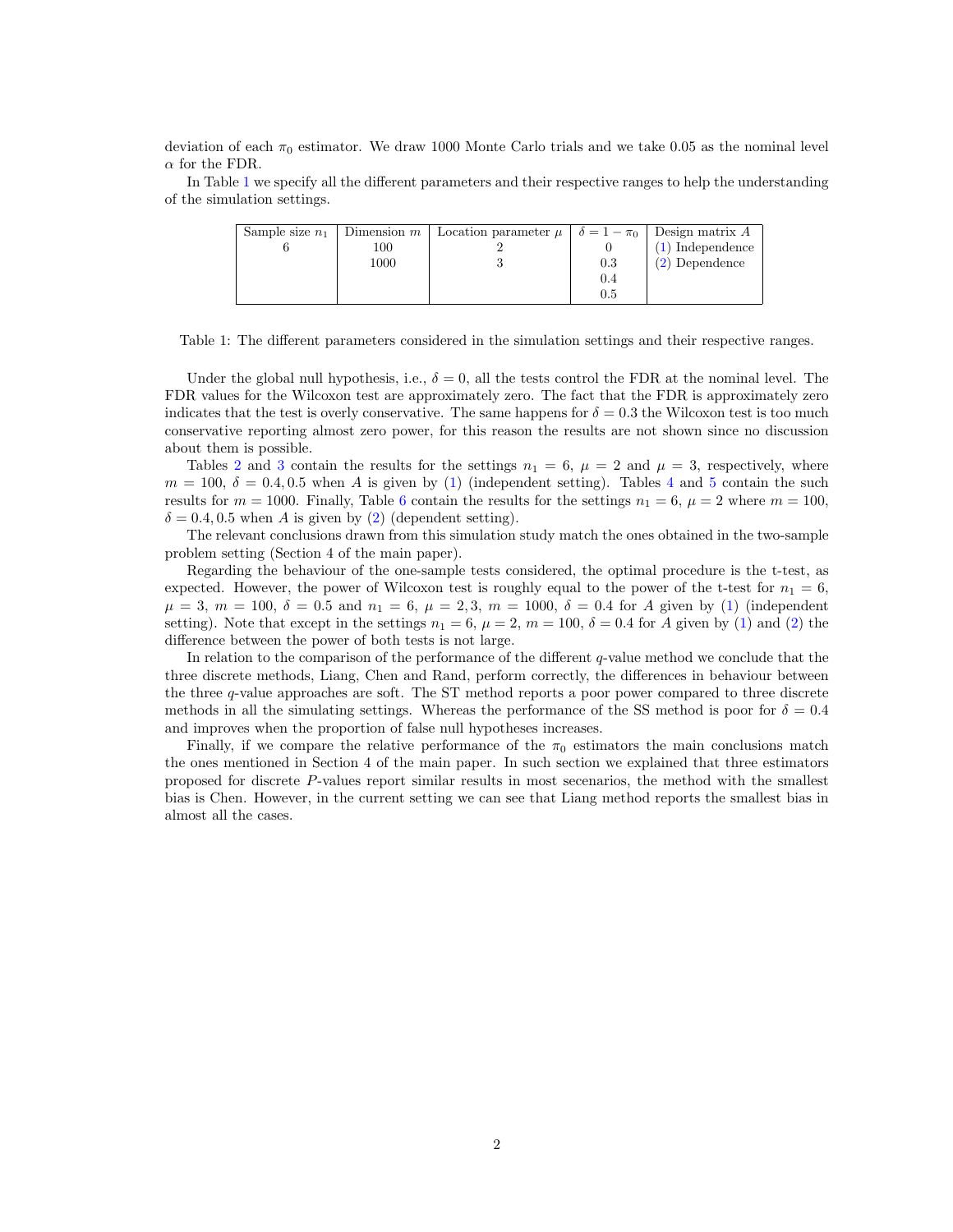|                   |                |              |                |              | One-sample tests   |              |                |              |  |  |
|-------------------|----------------|--------------|----------------|--------------|--------------------|--------------|----------------|--------------|--|--|
|                   |                |              | $\delta = 0.4$ |              | $\delta = 0.5$     |              |                |              |  |  |
|                   |                | t-test       |                | Wilcoxon     |                    | t-test       |                | Wilcoxon     |  |  |
| $\widehat{\pi}_0$ | <b>Bias</b>    | Sd           | <b>Bias</b>    | Sd           | Bias               | Sd           | <b>Bias</b>    | Sd           |  |  |
| Liang             | $\overline{a}$ | ٠            | 0.0020         | 0.0423       | ٠                  | ٠            | 0.0020         | 0.0375       |  |  |
| ST                | 0.0033         | 0.2121       | 0.3448         | 0.1162       | $-0.0020$          | 0.2020       | 0.3797         | 0.1720       |  |  |
| Chen              |                |              | $-0.0102$      | 0.0528       |                    |              | $-0.0095$      | 0.0489       |  |  |
| SS                | 0.0006         | 0.0815       | 0.0767         | 0.0806       | 0.0013             | 0.0709       | 0.0619         | 0.0735       |  |  |
| Rand              |                |              | 0.0021         | 0.0779       | ۰                  |              | 0.0015         | 0.0688       |  |  |
|                   |                |              |                |              | One-sample tests   |              |                |              |  |  |
|                   |                |              | $\delta = 0.4$ |              |                    |              | $\delta = 0.5$ |              |  |  |
|                   |                | t-test       |                | Wilcoxon     | Wilcoxon<br>t-test |              |                |              |  |  |
| MCP               | FDR.           | <b>POWER</b> | <b>FDR</b>     | <b>POWER</b> | FDR.               | <b>POWER</b> | FDR.           | <b>POWER</b> |  |  |
| Liang             |                |              | 0.0248         | 0.3136       | $\overline{a}$     |              | 0.0359         | 0.8736       |  |  |
| ST                | 0.0608         | 0.9346       | 0.0015         | 0.0224       | 0.0664             | 0.9663       | 0.0087         | 0.1731       |  |  |
| Chen              |                |              | 0.0286         | 0.3948       | ٠                  |              | 0.0380         | 0.8798       |  |  |
| Real              | 0.0500         | 0.9386       | 0.0250         | 0.3310       | 0.0502             | 0.9704       | 0.0343         | 0.8692       |  |  |
| <b>SS</b>         | 0.0518         | 0.9382       | 0.0112         | 0.1360       | 0.0522             | 0.9697       | 0.0351         | 0.8421       |  |  |
| Rand              |                |              | 0.0273         | 0.3829       | ٠                  |              | 0.0386         | 0.8770       |  |  |

Table 2: One-sample setting. The Monte Carlo estimator of the FDR and power are reported for each test and q-value method obtained for  $n_1 = 6$ ,  $\mu = 2$ ,  $m = 100$ ,  $\delta = 0.4$ , 0.5 when A is given by (1) (independent setting). The Monte Carlo bias and standard deviation of each  $\pi_0$  estimator are also provided.

|                   |                          |                |                |              | One-sample tests |              |                |              |  |  |
|-------------------|--------------------------|----------------|----------------|--------------|------------------|--------------|----------------|--------------|--|--|
|                   |                          |                | $\delta = 0.4$ |              | $\delta = 0.5$   |              |                |              |  |  |
|                   |                          | t-test         |                | Wilcoxon     |                  | t-test       |                | Wilcoxon     |  |  |
| $\widehat{\pi}_0$ | <b>Bias</b>              | Sd             | <b>Bias</b>    | Sd           | <b>Bias</b>      | Sd           | <b>Bias</b>    | Sd           |  |  |
| Liang             |                          | $\overline{a}$ | 0.0002         | 0.0370       | ÷,               | ٠            | $-0.0006$      | 0.0325       |  |  |
| ST                | 0.0034                   | 0.2120         | 0.3449         | 0.1162       | $-0.0019$        | 0.2020       | 0.3798         | 0.1719       |  |  |
| Chen              |                          |                | $-0.0104$      | 0.0527       |                  |              | $-0.0097$      | 0.0489       |  |  |
| SS                | 0.0006                   | 0.0815         | 0.0767         | 0.0805       | 0.0013           | 0.0709       | 0.0618         | 0.0735       |  |  |
| Rand              |                          |                | 0.0021         | 0.0778       |                  |              | 0.0014         | 0.0688       |  |  |
|                   |                          |                |                |              | One-sample tests |              |                |              |  |  |
|                   |                          |                | $\delta = 0.4$ |              |                  |              | $\delta = 0.5$ |              |  |  |
|                   |                          | t-test         |                | Wilcoxon     |                  | t-test       |                | Wilcoxon     |  |  |
| MCP               | FDR.                     | <b>POWER</b>   | FDR.           | <b>POWER</b> | FDR.             | <b>POWER</b> | FDR.           | <b>POWER</b> |  |  |
| Liang             | $\overline{\phantom{a}}$ |                | 0.0438         | 0.9106       |                  |              | 0.0323         | 0.9921       |  |  |
| ST                | 0.0607                   | 0.9993         | 0.0028         | 0.0497       | 0.0663           | 0.9998       | 0.0106         | 0.2847       |  |  |
| Chen              | ٠                        | ٠              | 0.0426         | 0.8945       | ٠                | ٠            | 0.0354         | 0.9929       |  |  |
| Real              | 0.0501                   | 0.9994         | 0.0442         | 0.9914       | 0.0503           | 0.9999       | 0.0302         | 0.9918       |  |  |
| SS                | 0.0518                   | 0.9995         | 0.0240         | 0.4192       | 0.0522           | 0.9999       | 0.0320         | 0.9922       |  |  |
| Rand              | ٠                        | $\overline{a}$ | 0.0380         | 0.7754       | ٠                | ٠            | 0.0358         | 0.9932       |  |  |

Table 3: One-sample setting. The Monte Carlo estimator of the FDR and power are reported for each test and q-value method obtained for  $n_1 = 6$ ,  $\mu = 3$ ,  $m = 100$ ,  $\delta = 0.4$ , 0.5 when A is given by (1) (independent setting). The Monte Carlo bias and standard deviation of each  $\pi_0$  estimator are also provided.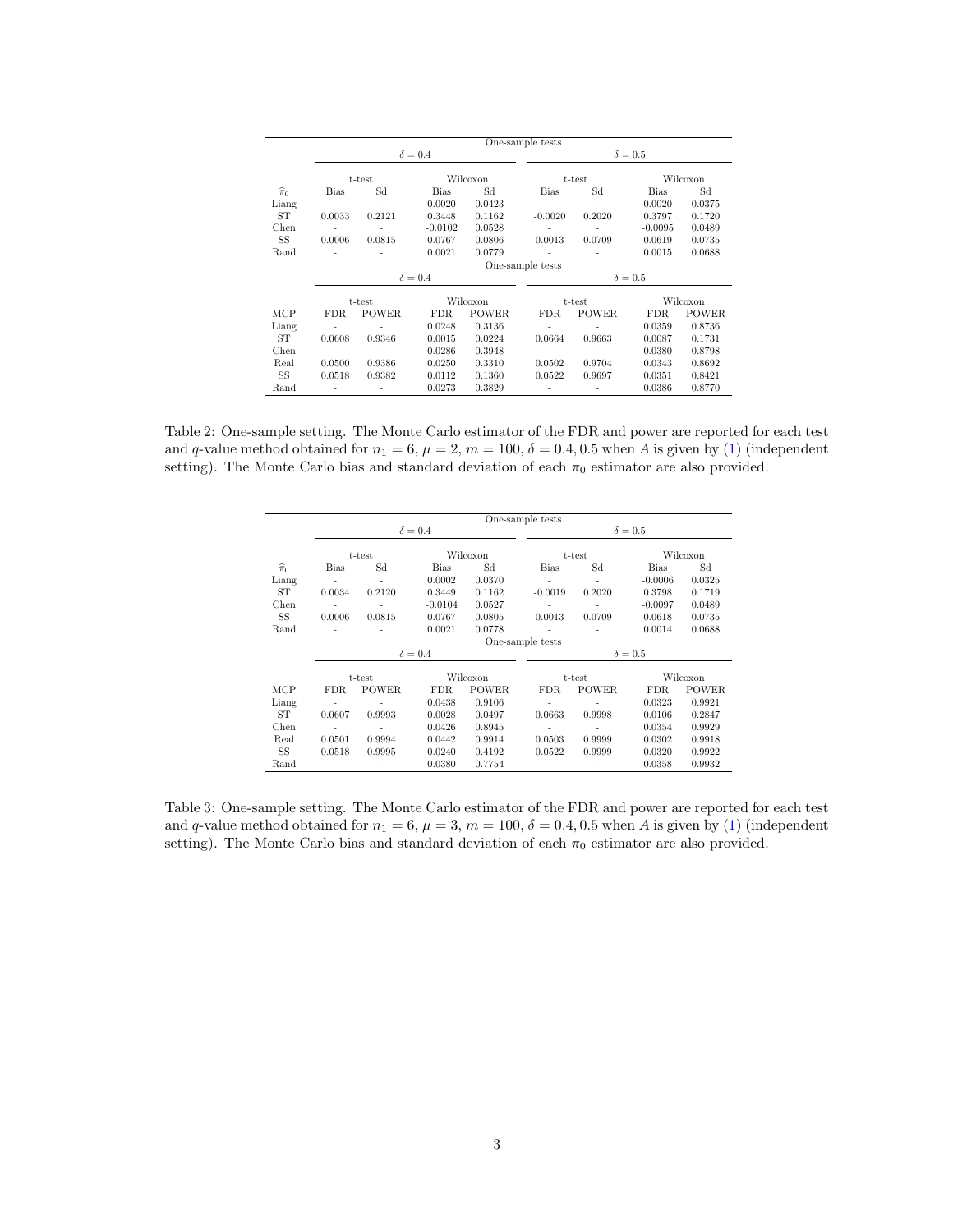|                   |                          |              |                |              | One-sample tests         |                |                |              |  |  |
|-------------------|--------------------------|--------------|----------------|--------------|--------------------------|----------------|----------------|--------------|--|--|
|                   |                          |              | $\delta = 0.4$ |              |                          | $\delta = 0.5$ |                |              |  |  |
|                   |                          | t-test       |                | Wilcoxon     |                          | t-test         | Wilcoxon       |              |  |  |
| $\widehat{\pi}_0$ | <b>Bias</b>              | Sd           | <b>Bias</b>    | Sd           | Bias                     | Sd             | <b>Bias</b>    | Sd           |  |  |
| Liang             | ÷                        |              | $-0.0004$      | 0.0119       | $\overline{a}$           | ٠              | 0.0007         | 0.0142       |  |  |
| ST                | 0.0006                   | 0.0667       | 0.3990         | 0.0095       | $-0.0039$                | 0.0626         | 0.4617         | 0.0545       |  |  |
| Chen              |                          |              | $-0.0079$      | 0.0175       | $\overline{a}$           |                | $-0.0054$      | 0.0147       |  |  |
| SS                | 0.0008                   | 0.0253       | 0.0735         | 0.0257       | 0.0012                   | 0.0229         | 0.0635         | 0.0222       |  |  |
| Rand              | $\overline{\phantom{a}}$ |              | $-0.0017$      | 0.0238       | $\overline{\phantom{a}}$ |                | 0.0010         | 0.0206       |  |  |
|                   |                          |              |                |              | One-sample tests         |                |                |              |  |  |
|                   |                          |              | $\delta = 0.4$ |              |                          |                | $\delta = 0.5$ |              |  |  |
|                   |                          | t-test       |                | Wilcoxon     | Wilcoxon<br>t-test       |                |                |              |  |  |
| MCP               | FDR.                     | <b>POWER</b> | FDR.           | <b>POWER</b> | FDR.                     | <b>POWER</b>   | FDR.           | <b>POWER</b> |  |  |
| Liang             | $\overline{a}$           |              | 0.0448         | 0.9999       | $\overline{a}$           |                | 0.0345         | 0.8697       |  |  |
| ST                | 0.0511                   | 1            | 0.0000         | 0.0000       | 0.0513                   | 0.9712         | 0.0000         | 0.0000       |  |  |
| Chen              | $\overline{\phantom{a}}$ | ۰            | 0.0448         | 0.9999       | ٠                        |                | 0.0345         | 0.8697       |  |  |
| Real              | 0.0504                   | 1            | 0.0448         | 0.9999       | 0.0500                   | 0.9710         | 0.0345         | 0.8697       |  |  |
| SS                | 0.0507                   | 1            | 0.0214         | 0.4420       | 0.0502                   | 0.9708         | 0.0345         | 0.8697       |  |  |
| Rand              | $\overline{\phantom{a}}$ |              | 0.0446         | 0.9959       | $\overline{a}$           |                | 0.0345         | 0.8697       |  |  |

Table 4: One-sample setting. The Monte Carlo estimator of the FDR and power are reported for each test and q-value method obtained for  $n_1 = 6$ ,  $\mu = 2$ ,  $m = 1000$ ,  $\delta = 0.4, 0.5$  when A is given by (1) (independent setting). The Monte Carlo bias and standard deviation of each  $\pi_0$  estimator are also provided.

|                   |                  |              |                |              | One-sample tests |                        |                |              |
|-------------------|------------------|--------------|----------------|--------------|------------------|------------------------|----------------|--------------|
|                   |                  |              | $\delta = 0.4$ |              |                  |                        | $\delta = 0.5$ |              |
|                   |                  | t-test       |                | Wilcoxon     |                  | t-test                 |                | Wilcoxon     |
| $\widehat{\pi}_0$ | <b>Bias</b>      | Sd           | <b>Bias</b>    | Sd           | Bias             | Sd                     | Bias           | Sd           |
| Liang             |                  |              | $-0.0004$      | 0.0119       |                  | $\overline{a}$         | 0.0000         | 0.0097       |
| ST                | 0.0006           | 0.0667       | 0.3990         | 0.0095       | $-0.0038$        | 0.0626                 | 0.4619         | 0.0544       |
| Chen              |                  |              | $-0.0079$      | 0.0175       |                  |                        | $-0.0057$      | 0.0146       |
| SS                | 0.0008           | 0.0253       | 0.0735         | 0.0257       | 0.0012           | 0.0229                 | 0.0634         | 0.0222       |
| Rand              |                  |              | $-0.0017$      | 0.0238       |                  |                        | 0.0009         | 0.0206       |
|                   | One-sample tests |              |                |              |                  |                        |                |              |
|                   |                  |              | $\delta = 0.4$ |              |                  |                        | $\delta = 0.5$ |              |
|                   |                  | t-test       |                | Wilcoxon     |                  |                        |                | Wilcoxon     |
| MCP               | FDR.             | <b>POWER</b> | <b>FDR</b>     | <b>POWER</b> | FDR.             | t-test<br><b>POWER</b> | FDR.           | <b>POWER</b> |
|                   |                  |              |                |              |                  |                        |                |              |
| Liang             |                  |              | 0.0448         | 1            |                  |                        | 0.0304         | 0.9916       |
| ST                | 0.0511           | 1            | 0.0000         | 0.0000       | 0.0513           | 0.9999                 | 0.0009         | 0.0277       |
| Chen              |                  |              | 0.0448         | 1            |                  | ۰                      | 0.0304         | 0.9916       |
| Real              | 0.0504           | 1            | 0.0448         | 1            | 0.0498           | 0.9999                 | 0.0304         | 0.9916       |
| <b>SS</b>         | 0.0507           | 1            | 0.0214         | 0.4420       | 0.0502           | 0.9999                 | 0.0304         | 0.9916       |
| Rand              | ۰                |              | 0.0446         | 0.9959       |                  |                        | 0.0304         | 0.9916       |

Table 5: One-sample setting. The Monte Carlo estimator of the FDR and power are reported for each test and q-value method obtained for  $n_1 = 6$ ,  $\mu = 3$ ,  $m = 1000$ ,  $\delta = 0.4, 0.5$  when A is given by (1) (independent setting). The Monte Carlo bias and standard deviation of each  $\pi_0$  estimator are also provided.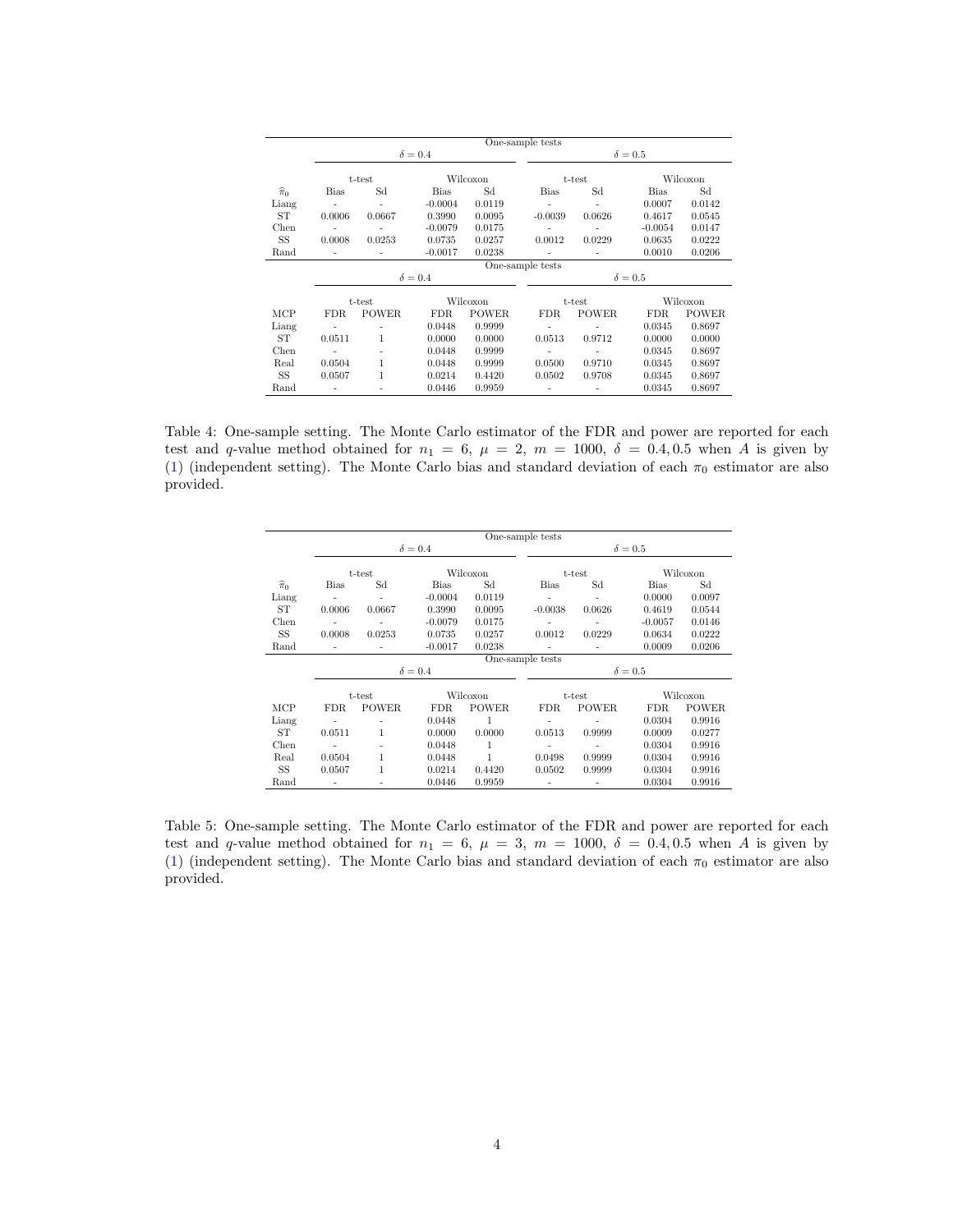|                   |                |                          |                |              | One-sample tests         |                          |                |              |  |  |
|-------------------|----------------|--------------------------|----------------|--------------|--------------------------|--------------------------|----------------|--------------|--|--|
|                   |                |                          | $\delta = 0.4$ |              | $\delta = 0.5$           |                          |                |              |  |  |
|                   |                | t-test                   |                | Wilcoxon     | t-test                   |                          |                | Wilcoxon     |  |  |
| $\widehat{\pi}_0$ | <b>Bias</b>    | Sd                       | <b>Bias</b>    | Sd           | <b>Bias</b>              | Sd                       | <b>Bias</b>    | Sd           |  |  |
| Liang             | $\overline{a}$ | ٠                        | $-0.0030$      | 0.0581       | ٠                        | ٠                        | $-0.0018$      | 0.0496       |  |  |
| ST                | 0.0046         | 0.2331                   | 0.3323         | 0.1427       | 0.0056                   | 0.2141                   | 0.3670         | 0.1878       |  |  |
| Chen              |                | $\overline{\phantom{a}}$ | $-0.0089$      | 0.0724       |                          |                          | $-0.0074$      | 0.0620       |  |  |
| SS                | 0.0052         | 0.1068                   | 0.0778         | 0.1042       | 0.0030                   | 0.0906                   | 0.0661         | 0.0886       |  |  |
| Rand              |                | $\overline{\phantom{a}}$ | 0.0019         | 0.0987       | $\overline{\phantom{a}}$ | $\overline{\phantom{a}}$ | 0.0030         | 0.0850       |  |  |
|                   |                |                          |                |              | One-sample tests         |                          |                |              |  |  |
|                   |                |                          | $\delta = 0.4$ |              |                          |                          | $\delta = 0.5$ |              |  |  |
|                   |                | t-test                   |                | Wilcoxon     | Wilcoxon<br>t-test       |                          |                |              |  |  |
| MCP               | FDR.           | <b>POWER</b>             | FDR.           | <b>POWER</b> | FDR.                     | <b>POWER</b>             | FDR.           | <b>POWER</b> |  |  |
| Liang             |                |                          | 0.0307         | 0.3574       |                          |                          | 0.0382         | 0.8817       |  |  |
| ST                | 0.0649         | 0.9364                   | 0.0042         | 0.0432       | 0.0678                   | 0.9683                   | 0.0122         | 0.1885       |  |  |
| Chen              | ٠              | ٠                        | 0.0341         | 0.4226       | ٠                        | ۰                        | 0.0398         | 0.8850       |  |  |
| Real              | 0.0478         | 0.9400                   | 0.0263         | 0.3634       | 0.0492                   | 0.9718                   | 0.0337         | 0.8712       |  |  |
| <b>SS</b>         | 0.0521         | 0.9401                   | 0.0184         | 0.1960       | 0.0537                   | 0.9712                   | 0.0358         | 0.8225       |  |  |
| Rand              |                |                          | 0.0330         | 0.4164       |                          |                          | 0.0413         | 0.8812       |  |  |

Table 6: One-sample setting. The Monte Carlo estimator of the FDR and power are reported for each test and q-value method obtained for  $n_1 = 6$ ,  $\mu = 2$ ,  $m = 100$ ,  $\delta = 0.4, 0.5$  when A is given by (2) (dependent setting). The Monte Carlo bias and standard deviation of each  $\pi_0$  estimator are also provided.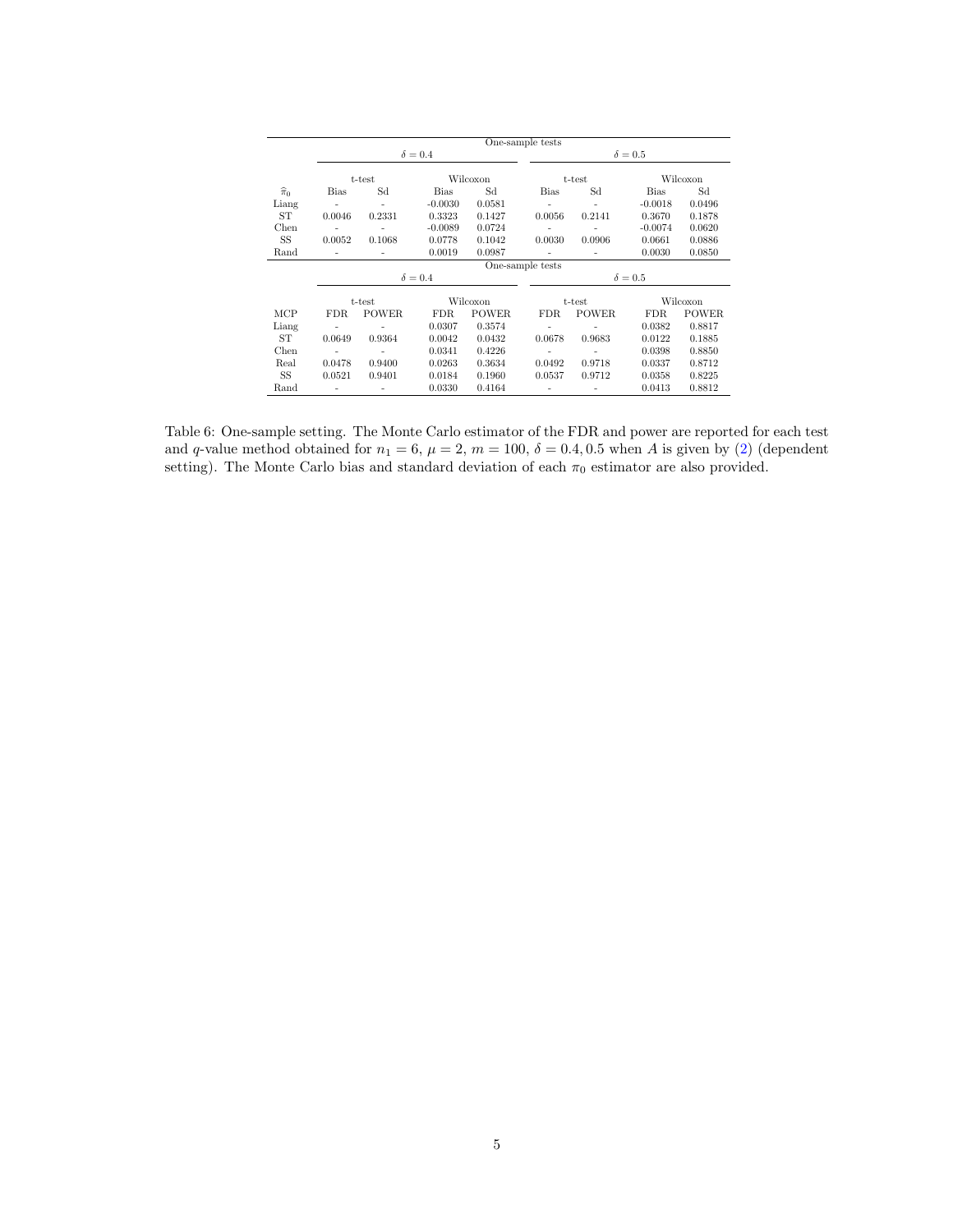### 1.2 Two sample setting

Below the set of tables corresponding to the different setting simulated in Section 4 of the manuscript are shown.

|                   |                  |              |             |              |                          | Two-sample tests         |             |              |             |              |
|-------------------|------------------|--------------|-------------|--------------|--------------------------|--------------------------|-------------|--------------|-------------|--------------|
|                   |                  | $J_i$        |             | abs          |                          | t-test                   |             | ΚS           |             | Wilcoxon     |
| $\widehat{\pi}_0$ | <b>Bias</b>      | Sd           | <b>Bias</b> | Sd           | <b>Bias</b>              | Sd                       | <b>Bias</b> | Sd           | <b>Bias</b> | Sd           |
| Liang             | 0.0584           | 0.0532       | 0.0280      | 0.0498       | $\overline{\phantom{a}}$ | ۰                        | 0.0353      | 0.0449       | 0.0238      | 0.0622       |
| <b>ST</b>         | 0.0883           | 0.1200       | 0.0733      | 0.1990       | 0.0124                   | 0.1908                   | 0.4923      | 0.0419       | 0.3476      | 0.1778       |
| Chen              | 0.0177           | 0.0567       | $-0.0034$   | 0.0534       |                          | $\overline{a}$           | 0.0488      | 0.0449       | 0.0089      | 0.0533       |
| SS                | 0.0412           | 0.0724       | 0.0256      | 0.0711       | 0.0123                   | 0.0711                   | 0.3256      | 0.0685       | 0.0281      | 0.0710       |
| Rand              | 0.0262           | 0.0707       | 0.0115      | 0.0700       | $\overline{a}$           | $\overline{a}$           | 0.0300      | 0.0521       | 0.0133      | 0.0690       |
|                   | Two-sample tests |              |             |              |                          |                          |             |              |             |              |
|                   |                  | $J_i$        |             | abs          |                          | t-test                   |             | ΚS           |             | Wilcoxon     |
|                   |                  |              |             |              |                          |                          |             |              |             |              |
| MCP               | <b>FDR</b>       | <b>POWER</b> | FDR.        | <b>POWER</b> | FDR.                     | <b>POWER</b>             | FDR.        | <b>POWER</b> | <b>FDR</b>  | <b>POWER</b> |
| Liang             | 0.0257           | 0.5419       | 0.0377      | 0.6966       |                          |                          | 0.0360      | 0.6850       | 0.0380      | 0.6893       |
| ST                | 0.0234           | 0.4192       | 0.0345      | 0.5245       | 0.0589                   | 0.8127                   | 0.0002      | 0.0046       | 0.0080      | 0.1391       |
| Chen              | 0.0286           | 0.6192       | 0.0395      | 0.7125       | ٠                        | $\overline{a}$           | 0.0355      | 0.6739       | 0.0386      | 0.7039       |
| Real              | 0.0306           | 0.6793       | 0.0377      | 0.7265       | 0.0512                   | 0.8090                   | 0.0377      | 0.7265       | 0.0377      | 0.7265       |
| SS                | 0.0263           | 0.5653       | 0.0378      | 0.6757       | 0.0514                   | 0.8063                   | 0.0037      | 0.0487       | 0.0373      | 0.6751       |
| Rand              | 0.0273           | 0.5880       | 0.0389      | 0.6959       | $\overline{\phantom{0}}$ | $\overline{\phantom{a}}$ | 0.0359      | 0.6832       | 0.0384      | 0.6920       |

Table 7: Two-sample setting. Location differences with  $n_1 = n_2 = 4$ ,  $m = 100$ ,  $\delta = 0.5$ ,  $\mu = 2$  and A given by (1). The Monte Carlo estimator of the FDR and power are reported for each test and q-value method. The Monte Carlo bias and standard deviation of each  $\pi_0$  estimator are also provided.

|                   |             |              |           |              |                | Two-sample tests |             |              |             |              |
|-------------------|-------------|--------------|-----------|--------------|----------------|------------------|-------------|--------------|-------------|--------------|
|                   |             | $J_i$        |           | abs          |                | t-test           |             | ΚS           |             | Wilcoxon     |
| $\widehat{\pi}_0$ | <b>Bias</b> | Sd           | Bias      | Sd           | <b>Bias</b>    | Sd               | <b>Bias</b> | Sd           | <b>Bias</b> | Sd           |
| Liang             | 0.0299      | 0.0462       | 0.0105    | 0.0454       | $\overline{a}$ |                  | 0.0071      | 0.0636       | 0.0119      | 0.0508       |
| ST                | 0.0246      | 0.2106       | 0.0198    | 0.2036       | $-0.0102$      | 0.2033           | 0.3000      | 0.0000       | 0.2800      | 0.0687       |
| Chen              | $-0.0122$   | 0.0648       | $-0.0268$ | 0.0624       |                |                  | 0.0085      | 0.0495       | $-0.0054$   | 0.0560       |
| SS                | 0.0284      | 0.0847       | 0.0147    | 0.0842       | 0.0037         | 0.0837           | 0.2042      | 0.0735       | 0.1127      | 0.0802       |
| Rand              | 0.0166      | 0.0848       | 0.0038    | 0.0841       |                |                  | 0.0065      | 0.0652       | 0.0018      | 0.0781       |
|                   |             |              |           |              |                | Two-sample tests |             |              |             |              |
|                   |             | $J_i$        |           | abs          |                | t-test           |             | ΚS           |             | Wilcoxon     |
|                   |             |              |           |              |                |                  |             |              |             |              |
| MCP               | <b>FDR</b>  | <b>POWER</b> | FDR.      | <b>POWER</b> | FDR.           | <b>POWER</b>     | FDR.        | <b>POWER</b> | FDR.        | <b>POWER</b> |
| Liang             | 0.0273      | 0.6572       | 0.0416    | 0.7345       |                |                  | 0.0260      | 0.6683       | 0.0412      | 0.7326       |
| ST                | 0.0323      | 0.6646       | 0.0464    | 0.7316       | 0.0583         | 0.8050           | 0.0254      | 0.6502       | 0.0265      | 0.6555       |
| Chen              | 0.0305      | 0.6714       | 0.0443    | 0.7453       |                |                  | 0.0260      | 0.6683       | 0.0416      | 0.7373       |
| Real              | 0.0281      | 0.6632       | 0.0418    | 0.7389       | 0.0499         | 0.7979           | 0.0260      | 0.6683       | 0.0417      | 0.7388       |
| SS                | 0.0283      | 0.6583       | 0.0413    | 0.7314       | 0.0507         | 0.7994           | 0.0258      | 0.6588       | 0.0345      | 0.6940       |
| Rand              | 0.0291      | 0.6618       | 0.0424    | 0.7356       |                |                  | 0.0260      | 0.6683       | 0.0411      | 0.7323       |

Table 8: Two-sample setting. Location differences with  $n_1 = n_2 = 5$ ,  $m = 100$ ,  $\delta = 0.3$ ,  $\mu = 2$  and A given by  $(1)$ . The Monte Carlo estimator of the FDR and power are reported for each test and  $q$ -value method. The Monte Carlo bias and standard deviation of each  $\pi_0$  estimator are also provided.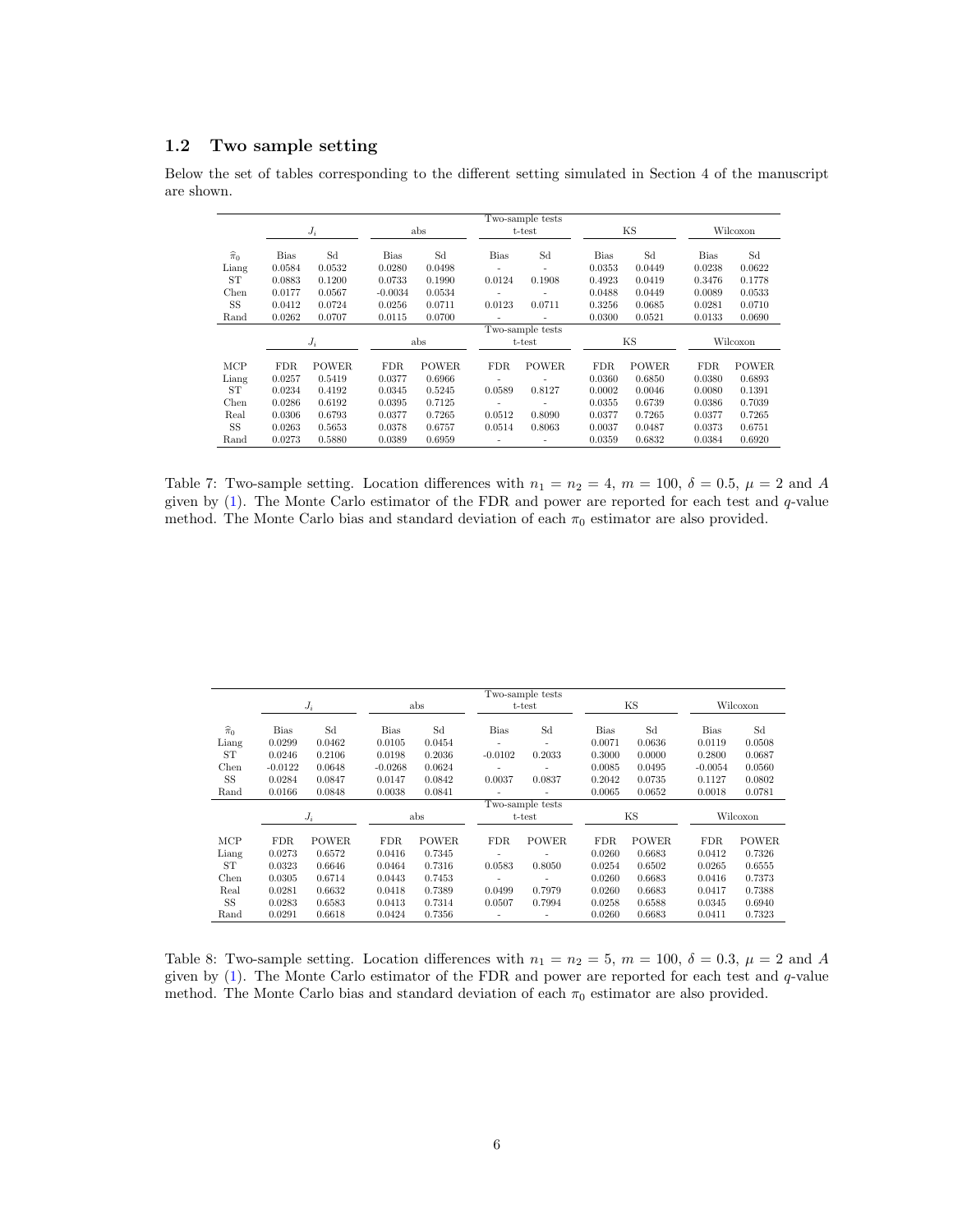|                   |             |              |             |              |                          | Two-sample tests |             |              |             |              |
|-------------------|-------------|--------------|-------------|--------------|--------------------------|------------------|-------------|--------------|-------------|--------------|
|                   |             | $J_i$        |             | abs          |                          | t-test           |             | KS           |             | Wilcoxon     |
| $\widehat{\pi}_0$ | <b>Bias</b> | Sd           | <b>Bias</b> | Sd           | <b>Bias</b>              | Sd               | <b>Bias</b> | Sd           | <b>Bias</b> | Sd           |
| Linag             | 0.0367      | 0.0459       | 0.0167      | 0.0418       | ٠                        | ۰                | 0.0137      | 0.0523       | 0.0215      | 0.0467       |
| ST                | 0.0430      | 0.1954       | 0.0315      | 0.1972       | 0.0121                   | 0.1871           | 0.4969      | 0.0192       | 0.3855      | 0.1670       |
| Chen              | $-0.0032$   | 0.0536       | $-0.0193$   | 0.0532       | $\overline{\phantom{0}}$ |                  | 0.0229      | 0.0453       | 0.0026      | 0.0481       |
| SS                | 0.0266      | 0.0714       | 0.0104      | 0.0707       | 0.0025                   | 0.0715           | 0.1604      | 0.0672       | 0.0880      | 0.0692       |
| Rand              | 0.0185      | 0.0718       | 0.0028      | 0.0711       | $\overline{\phantom{0}}$ |                  | 0.0131      | 0.0536       | 0.0067      | 0.0653       |
|                   |             |              |             |              |                          | Two-sample tests |             |              |             |              |
|                   |             | $J_i$        |             | abs          |                          | t-test           |             | KS           |             | Wilcoxon     |
|                   |             |              |             |              |                          |                  |             |              |             |              |
| MCP               | FDR.        | <b>POWER</b> | FDR.        | <b>POWER</b> | FDR.                     | <b>POWER</b>     | FDR.        | <b>POWER</b> | FDR.        | <b>POWER</b> |
| Liang             | 0.0331      | 0.8115       | 0.0439      | 0.8725       |                          |                  | 0.0107      | 0.6674       | 0.0357      | 0.8402       |
| ST                | 0.0395      | 0.8128       | 0.0500      | 0.8709       | 0.0560                   | 0.8910           | 0.0106      | 0.6672       | 0.0221      | 0.7741       |
| Chen              | 0.0367      | 0.8247       | 0.0481      | 0.8807       |                          |                  | 0.0107      | 0.6674       | 0.0372      | 0.8425       |
| Real              | 0.0349      | 0.8237       | 0.0448      | 0.8759       | 0.0478                   | 0.8903           | 0.0106      | 0.6672       | 0.0340      | 0.8374       |
| SS                | 0.0344      | 0.8156       | 0.0450      | 0.8738       | 0.0496                   | 0.8897           | 0.0106      | 0.6672       | 0.0330      | 0.8281       |
| Rand              | 0.0351      | 0.8192       | 0.0458      | 0.8757       |                          |                  | 0.0107      | 0.6674       | 0.0375      | 0.8430       |

Table 9: Two-sample setting. Location differences with  $n_1 = n_2 = 5$ ,  $m = 100$ ,  $\delta = 0.5$ ,  $\mu = 2$  and A given by (1). The Monte Carlo estimator of the FDR and power are reported for each test and q-value method. The Monte Carlo bias and standard deviation of each  $\pi_0$  estimator are also provided.

|                   |        |              |             |              |                          | Two-sample tests |             |              |             |              |
|-------------------|--------|--------------|-------------|--------------|--------------------------|------------------|-------------|--------------|-------------|--------------|
|                   |        | $J_i$        |             | abs          |                          | t-test           |             | ΚS           |             | Wilcoxon     |
| $\widehat{\pi}_0$ | Bias   | Sd           | <b>Bias</b> | Sd           | <b>Bias</b>              | Sd               | <b>Bias</b> | Sd           | <b>Bias</b> | Sd           |
| Liang             | 0.0427 | 0.0254       | 0.0154      | 0.0202       |                          | ۰                | 0.0376      | 0.0139       | 0.0140      | 0.0235       |
| <b>ST</b>         | 0.0915 | 0.0710       | 0.0731      | 0.0687       | 0.0022                   | 0.0640           | 0.5000      | 0.0000       | 0.4135      | 0.0716       |
| Chen              | 0.0254 | 0.0199       | 0.0039      | 0.0187       |                          |                  | 0.0390      | 0.0139       | 0.0109      | 0.0199       |
| SS                | 0.0437 | 0.0234       | 0.0240      | 0.0233       | 0.0084                   | 0.0236           | 0.3295      | 0.0215       | 0.0277      | 0.0238       |
| Rand              | 0.0281 | 0.0232       | 0.0089      | 0.0228       | $\overline{\phantom{a}}$ | ۰                | 0.0314      | 0.0160       | 0.0128      | 0.0231       |
|                   |        |              |             |              |                          | Two-sample tests |             |              |             |              |
|                   |        | $J_i$        |             | abs          |                          | t-test           |             | KS           |             | Wilcoxon     |
|                   |        |              |             |              |                          |                  |             |              |             |              |
| MCP               | FDR.   | <b>POWER</b> | FDR.        | <b>POWER</b> | FDR.                     | <b>POWER</b>     | FDR.        | <b>POWER</b> | FDR.        | <b>POWER</b> |
| Liang             | 0.0310 | 0.6879       | 0.0379      | 0.7287       |                          | ۰                | 0.0379      | 0.7287       | 0.0379      | 0.7287       |
| <b>ST</b>         | 0.0212 | 0.4636       | 0.0339      | 0.6484       | 0.0511                   | 0.8066           | 0.0000      | 0.0000       | 0.0000      | 0.0000       |
| Chen              | 0.0311 | 0.6898       | 0.0379      | 0.7287       |                          | ٠                | 0.0379      | 0.7287       | 0.0379      | 0.7287       |
| Real              | 0.0311 | 0.6898       | 0.0379      | 0.7287       | 0.0504                   | 0.8064           | 0.0379      | 0.7287       | 0.0379      | 0.7287       |
| <b>SS</b>         | 0.0309 | 0.6859       | 0.0379      | 0.7287       | 0.0497                   | 0.8041           | 0.0000      | 0.0000       | 0.0379      | 0.7287       |
| Rand              | 0.0311 | 0.6898       | 0.0379      | 0.7287       | $\overline{\phantom{0}}$ | ۰                | 0.0379      | 0.7287       | 0.0379      | 0.7287       |

Table 10: Two-sample setting. Location differences with  $n_1 = n_2 = 4$ ,  $m = 1000$ ,  $\delta = 0.5$ ,  $\mu = 2$  and A given by  $(1)$ . The Monte Carlo estimator of the FDR and power are reported for each test and  $q$ -value method. The Monte Carlo bias and standard deviation of each  $\pi_0$  estimator are also provided.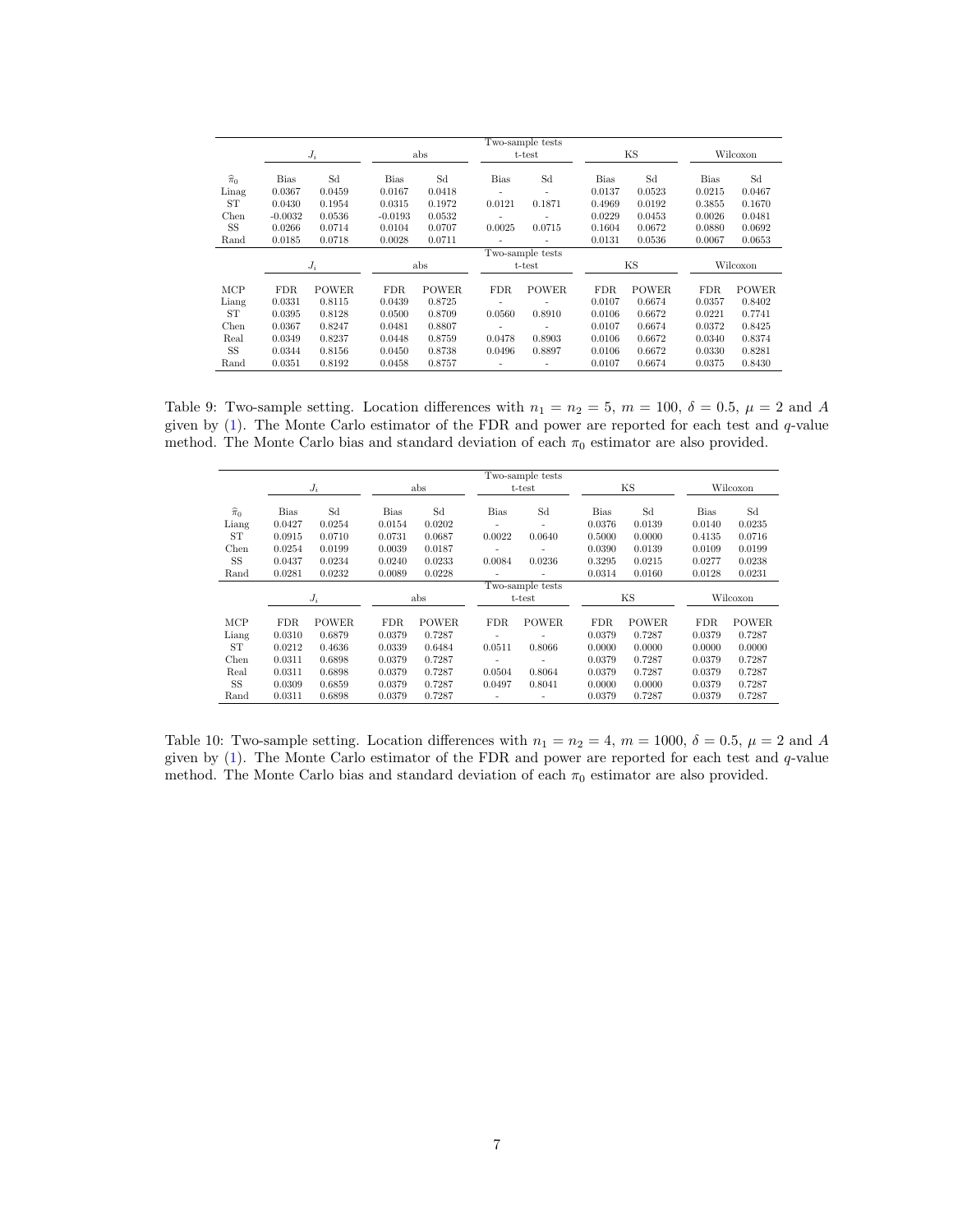|                   |             |              |             |              |                          | Two-sample tests |             |              |             |              |
|-------------------|-------------|--------------|-------------|--------------|--------------------------|------------------|-------------|--------------|-------------|--------------|
|                   |             | $J_i$        |             | abs          |                          | t-test           |             | ΚS           |             | Wilcoxon     |
| $\widehat{\pi}_0$ | <b>Bias</b> | Sd           | <b>Bias</b> | Sd           | <b>Bias</b>              | Sd               | <b>Bias</b> | Sd           | <b>Bias</b> | Sd           |
| Liang             | 0.0260      | 0.0184       | 0.0080      | 0.0166       | ٠                        | ٠                | 0.0079      | 0.0193       | 0.0089      | 0.0201       |
| <b>ST</b>         | 0.0541      | 0.0772       | 0.0373      | 0.0759       | 0.0008                   | 0.0731           | 0.3000      | 0.0000       | 0.3000      | 0.0000       |
| Chen              | 0.0067      | 0.0207       | $-0.0087$   | 0.0189       | $\overline{\phantom{0}}$ |                  | 0.0089      | 0.0184       | $-0.0002$   | 0.0176       |
| SS                | 0.0284      | 0.0260       | 0.0150      | 0.0248       | 0.0035                   | 0.0249           | 0.2102      | 0.0249       | 0.1168      | 0.0251       |
| Rand              | 0.0168      | 0.0262       | 0.0036      | 0.0250       | ٠                        |                  | 0.0077      | 0.0197       | 0.0044      | 0.0236       |
|                   |             |              |             |              |                          | Two-sample tests |             |              |             |              |
|                   |             | $J_i$        |             | abs          |                          | t-test           |             | ΚS           |             | Wilcoxon     |
|                   |             |              |             |              |                          |                  |             |              |             |              |
| MCP               | <b>FDR</b>  | <b>POWER</b> | FDR.        | <b>POWER</b> | FDR.                     | <b>POWER</b>     | FDR.        | <b>POWER</b> | FDR.        | <b>POWER</b> |
| Liang             | 0.0230      | 0.6329       | 0.0458      | 0.7529       |                          |                  | 0.0271      | 0.6652       | 0.0454      | 0.7504       |
| ST                | 0.0237      | 0.6388       | 0.0389      | 0.7202       | 0.0508                   | 0.7957           | 0.0271      | 0.6652       | 0.0271      | 0.6652       |
| Chen              | 0.0258      | 0.6472       | 0.0465      | 0.7570       | ٠                        |                  | 0.0271      | 0.6652       | 0.0462      | 0.7550       |
| Real              | 0.0265      | 0.6517       | 0.0465      | 0.7570       | 0.0500                   | 0.7957           | 0.0271      | 0.6652       | 0.0465      | 0.7570       |
| SS                | 0.0231      | 0.6333       | 0.0441      | 0.7449       | 0.0499                   | 0.7950           | 0.0271      | 0.6652       | 0.0281      | 0.6693       |
| Rand              | 0.0247      | 0.6413       | 0.0453      | 0.7512       |                          |                  | 0.0271      | 0.6652       | 0.0452      | 0.7511       |

Table 11: Two-sample setting. Location differences with  $n_1 = n_2 = 5$ ,  $m = 1000$ ,  $\delta = 0.3$ ,  $\mu = 2$  and A given by (1). The Monte Carlo estimator of the FDR and power are reported for each test and q-value method. The Monte Carlo bias and standard deviation of each  $\pi_0$  estimator are also provided.

|                   |             |              |           |              |                          | Two-sample tests         |             |              |             |              |
|-------------------|-------------|--------------|-----------|--------------|--------------------------|--------------------------|-------------|--------------|-------------|--------------|
|                   |             | $J_i$        |           | abs          |                          | t-test                   |             | ΚS           |             | Wilcoxon     |
| $\widehat{\pi}_0$ | <b>Bias</b> | Sd           | Bias      | Sd           | Bias                     | Sd                       | <b>Bias</b> | Sd           | <b>Bias</b> | Sd           |
| Liang             | 0.0266      | 0.0199       | 0.0099    | 0.0172       | ٠                        | $\overline{\phantom{a}}$ | 0.0134      | 0.0176       | 0.0095      | 0.0193       |
| ST                | 0.0371      | 0.0631       | 0.0280    | 0.0680       | 0.0009                   | 0.0655                   | 0.5000      | 0.0000       | 0.4683      | 0.0548       |
| Chen              | 0.0097      | 0.0190       | $-0.0049$ | 0.0179       |                          |                          | 0.0149      | 0.0175       | 0.0044      | 0.0163       |
| SS                | 0.0254      | 0.0228       | 0.0121    | 0.0221       | 0.0042                   | 0.0222                   | 0.1601      | 0.0226       | 0.0873      | 0.0225       |
| Rand              | 0.0170      | 0.0229       | 0.0041    | 0.0219       | ÷                        |                          | 0.0126      | 0.0179       | 0.0058      | 0.0211       |
|                   |             |              |           |              |                          | Two-sample tests         |             |              |             |              |
|                   |             | $J_i$        |           | abs          |                          | t-test                   |             | ΚS           |             | Wilcoxon     |
| MCP               | <b>FDR</b>  | <b>POWER</b> | FDR.      | <b>POWER</b> | FDR.                     | <b>POWER</b>             | FDR.        | <b>POWER</b> | FDR.        | <b>POWER</b> |
| Liang             | 0.0359      | 0.8140       | 0.0451    | 0.8722       | ۰                        |                          | 0.0115      | 0.6665       | 0.0363      | 0.8366       |
| <b>ST</b>         | 0.0351      | 0.8108       | 0.0448    | 0.8693       | 0.0509                   | 0.8898                   | 0.0115      | 0.6665       | 0.0201      | 0.7599       |
| Chen              | 0.0375      | 0.8199       | 0.0468    | 0.8765       | ٠                        |                          | 0.0115      | 0.6665       | 0.0363      | 0.8366       |
| Real              | 0.0379      | 0.8222       | 0.0447    | 0.8715       | 0.0501                   | 0.8892                   | 0.0115      | 0.6665       | 0.0363      | 0.8366       |
| SS                | 0.0360      | 0.8143       | 0.0452    | 0.8724       | 0.0499                   | 0.8883                   | 0.0115      | 0.6665       | 0.0363      | 0.8365       |
| Rand              | 0.0368      | 0.8174       | 0.0459    | 0.8742       | $\overline{\phantom{0}}$ | $\overline{\phantom{a}}$ | 0.0115      | 0.6665       | 0.0363      | 0.8366       |

Table 12: Two-sample setting. Location differences with  $n_1 = n_2 = 5$ ,  $m = 1000$ ,  $\delta = 0.5$ ,  $\mu = 2$  and A given by  $(1)$ . The Monte Carlo estimator of the FDR and power are reported for each test and  $q$ -value method. The Monte Carlo bias and standard deviation of each  $\pi_0$  estimator are also provided.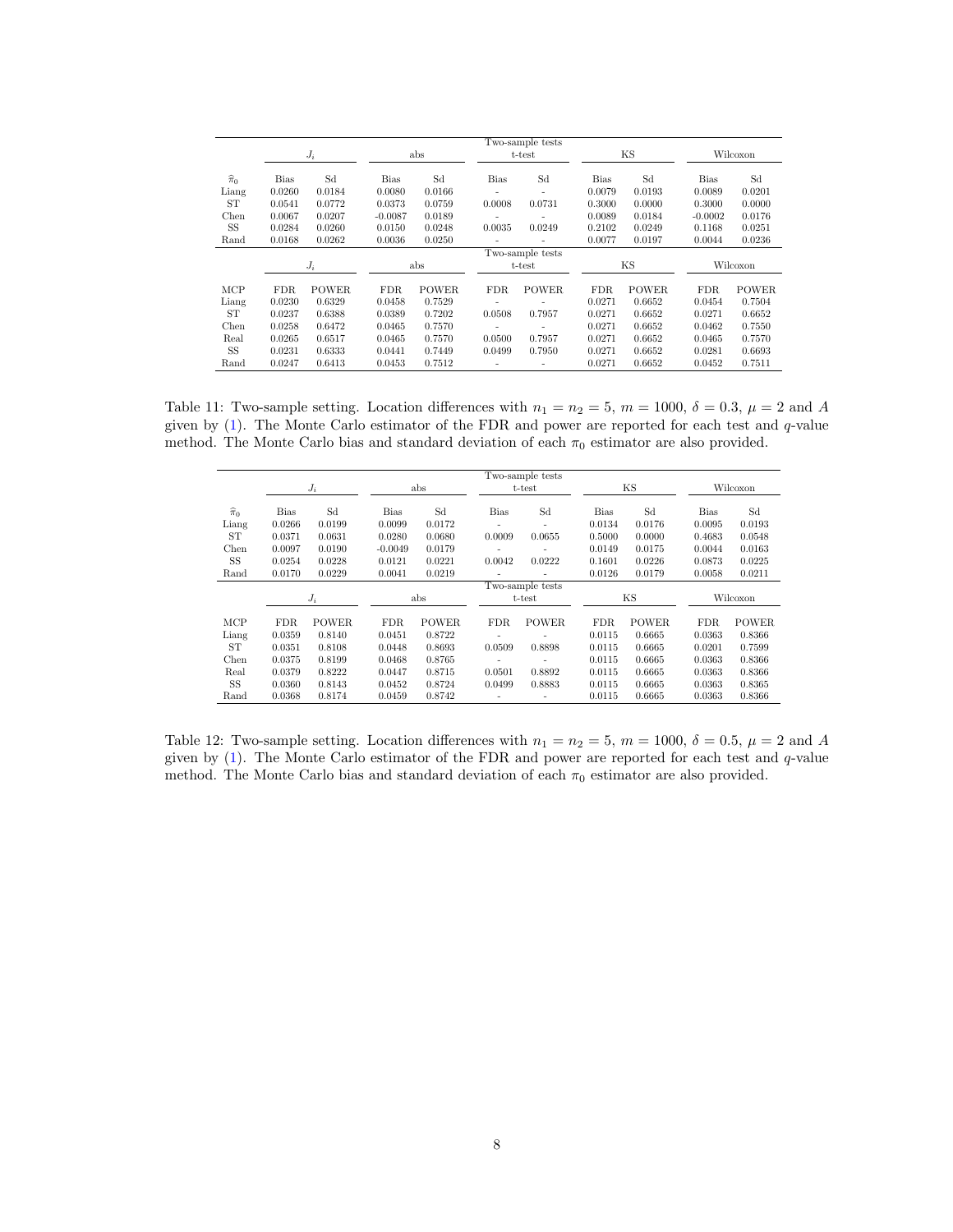|                   |             |              |             |              |                | Two-sample tests         |             |              |             |              |
|-------------------|-------------|--------------|-------------|--------------|----------------|--------------------------|-------------|--------------|-------------|--------------|
|                   |             | $J_i$        |             | abs          |                | t-test                   |             | ΚS           |             | Wilcoxon     |
| $\widehat{\pi}_0$ | <b>Bias</b> | Sd           | <b>Bias</b> | Sd           | <b>Bias</b>    | Sd                       | <b>Bias</b> | Sd           | <b>Bias</b> | Sd           |
| Liang             | 0.0562      | 0.0609       | 0.0269      | 0.0607       | $\overline{a}$ | $\overline{a}$           | 0.0372      | 0.0503       | 0.0222      | 0.0703       |
| <b>ST</b>         | 0.0913      | 0.2045       | 0.0789      | 0.2078       | 0.0153         | 0.1976                   | 0.4906      | 0.0495       | 0.3400      | 0.1818       |
| Chen              | 0.0173      | 0.0653       | $-0.0039$   | 0.0678       | $\overline{a}$ | $\overline{\phantom{a}}$ | 0.0508      | 0.0503       | 0.0084      | 0.0623       |
| SS                | 0.0431      | 0.0828       | 0.0248      | 0.0873       | 0.0098         | 0.0871                   | 0.3288      | 0.0773       | 0.0298      | 0.0821       |
| Rand              | 0.0272      | 0.0814       | 0.0109      | 0.0867       | ٠              | $\overline{a}$           | 0.0313      | 0.0585       | 0.0148      | 0.0799       |
|                   |             |              |             |              |                | Two-sample tests         |             |              |             |              |
|                   |             | $J_i$        |             | abs          |                | t-test                   |             | KS           |             | Wilcoxon     |
|                   |             |              |             |              |                |                          |             |              |             |              |
| MCP               | FDR.        | <b>POWER</b> | FDR.        | <b>POWER</b> | FDR.           | <b>POWER</b>             | <b>FDR</b>  | <b>POWER</b> | FDR.        | <b>POWER</b> |
| Liang             | 0.0261      | 0.5430       | 0.0388      | 0.6962       |                |                          | 0.0363      | 0.6849       | 0.0391      | 0.6967       |
| ST                | 0.0243      | 0.4166       | 0.0377      | 0.5091       | 0.0616         | 0.8137                   | 0.0008      | 0.0077       | 0.0112      | 0.1564       |
| Chen              | 0.0290      | 0.6140       | 0.0406      | 0.7142       | $\overline{a}$ | $\overline{\phantom{a}}$ | 0.0357      | 0.6683       | 0.0395      | 0.7103       |
| Real              | 0.0296      | 0.6800       | 0.0374      | 0.7309       | 0.0505         | 0.8082                   | 0.0374      | 0.7309       | 0.0374      | 0.7309       |
| SS                | 0.0271      | 0.5510       | 0.0392      | 0.6733       | 0.0534         | 0.8070                   | 0.0056      | 0.0599       | 0.0383      | 0.6699       |
| Rand              | 0.0281      | 0.5740       | 0.0398      | 0.6849       |                |                          | 0.0363      | 0.6876       | 0.0394      | 0.6876       |

Table 13: Two-sample setting. Location differences with  $n_1 = n_2 = 4$ ,  $m = 100$ ,  $\delta = 0.5$ ,  $\mu = 2$  and A given by (2). The Monte Carlo estimator of the FDR and power are reported for each test and q-value method. The Monte Carlo bias and standard deviation of each  $\pi_0$  estimator are also provided.

|                   |        |              |             |              |                          | Two-sample tests         |             |              |             |              |
|-------------------|--------|--------------|-------------|--------------|--------------------------|--------------------------|-------------|--------------|-------------|--------------|
|                   |        | $J_i$        |             | abs          |                          | t-test                   |             | ΚS           |             | Wilcoxon     |
| $\widehat{\pi}_0$ | Bias   | Sd           | <b>Bias</b> | Sd           | <b>Bias</b>              | Sd                       | <b>Bias</b> | Sd           | <b>Bias</b> | Sd           |
| Liang             | 0.0436 | 0.0269       | 0.0155      | 0.0233       |                          | $\overline{\phantom{a}}$ | 0.0383      | 0.0156       | 0.0143      | 0.0254       |
| <b>ST</b>         | 0.0915 | 0.0747       | 0.0742      | 0.0728       | 0.0033                   | 0.0707                   | 0.5000      | 0.0000       | 0.4105      | 0.0779       |
| Chen              | 0.0260 | 0.0221       | 0.0039      | 0.0221       |                          |                          | 0.0397      | 0.0156       | 0.0116      | 0.0221       |
| SS                | 0.0439 | 0.0253       | 0.0245      | 0.0269       | 0.0093                   | 0.0270                   | 0.3306      | 0.0241       | 0.0286      | 0.0263       |
| Rand              | 0.0282 | 0.0250       | 0.0099      | 0.0267       |                          | ۰                        | 0.0319      | 0.0187       | 0.0138      | 0.0256       |
|                   |        |              |             |              |                          | Two-sample tests         |             |              |             |              |
|                   |        | $J_i$        |             | abs          |                          | t-test                   |             | KS           |             | Wilcoxon     |
|                   |        |              |             |              |                          |                          |             |              |             |              |
| MCP               | FDR.   | <b>POWER</b> | FDR.        | <b>POWER</b> | FDR.                     | <b>POWER</b>             | FDR.        | <b>POWER</b> | FDR.        | <b>POWER</b> |
| Liang             | 0.0309 | 0.6864       | 0.0380      | 0.7284       |                          | ۰                        | 0.0380      | 0.7284       | 0.0380      | 0.7284       |
| <b>ST</b>         | 0.0211 | 0.4573       | 0.0335      | 0.6338       | 0.0513                   | 0.8063                   | 0.0000      | 0.0000       | 0.0380      | 0.0015       |
| Chen              | 0.0310 | 0.6897       | 0.0380      | 0.7284       |                          |                          | 0.0380      | 0.7284       | 0.0380      | 0.7284       |
| Real              | 0.0310 | 0.6897       | 0.0380      | 0.7284       | 0.0502                   | 0.8065                   | 0.0380      | 0.7284       | 0.0380      | 0.7284       |
| <b>SS</b>         | 0.0308 | 0.6838       | 0.0380      | 0.7284       | 0.0496                   | 0.8037                   | 0.0000      | 0.0000       | 0.0380      | 0.7284       |
| Rand              | 0.0309 | 0.6877       | 0.0380      | 0.7284       | $\overline{\phantom{a}}$ | ۰                        | 0.0380      | 0.7284       | 0.0380      | 0.7284       |

Table 14: Two-sample setting. Location differences with  $n_1 = n_2 = 4$ ,  $m = 1000$ ,  $\delta = 0.5$ ,  $\mu = 2$  and A given by  $(2)$ . The Monte Carlo estimator of the FDR and power are reported for each test and  $q$ -value method. The Monte Carlo bias and standard deviation of each  $\pi_0$  estimator are also provided.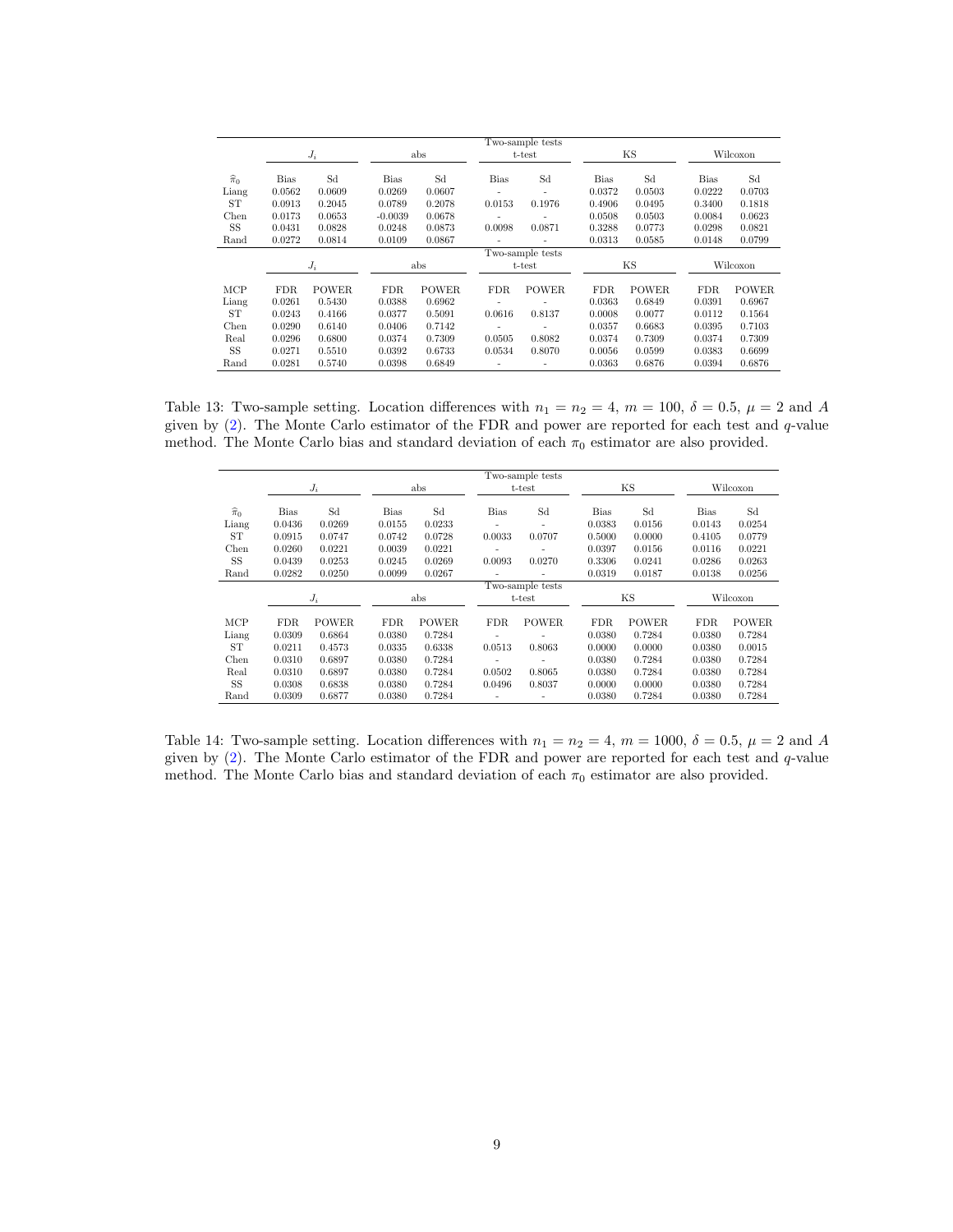|                   |             |              |           |              |        | Two-sample tests |             |              |             |              |
|-------------------|-------------|--------------|-----------|--------------|--------|------------------|-------------|--------------|-------------|--------------|
|                   |             | $J_i$        |           | $F$ -test    |        | ΚS               |             | Ansari       |             | Levene       |
| $\widehat{\pi}_0$ | <b>Bias</b> | Sd           | Bias      | Sd           | Bias   | Sd               | <b>Bias</b> | Sd           | <b>Bias</b> | Sd           |
| Liang             | 0.0268      | 0.0510       | ٠         | ٠            | 0.1130 | 0.0800           | 0.040       | 8 0.0666     |             |              |
| ST                | $-0.0220$   | 0.2038       | $-0.0172$ | 0.2048       | 0.3000 | 0.0000           | 0.2793      | 0.0626       | 0.0284      | 0.2005       |
| Chen              | $-0.0235$   | 0.0597       |           |              | 0.1120 | 0.0594           | 0.0128      | 0.0625       |             |              |
| SS                | 0.0084      | 0.0817       | 0.0031    | 0.0831       | 0.2983 | 0.0089           | 0.0652      | 0.0860       | 0.0386      | 0.0834       |
| Rand              | 0.0083      | 0.0818       |           |              | 0.0651 | 0.0674           | 0.0208      | 0.0815       |             |              |
|                   |             | $J_i$        |           | $F$ -test    |        | KS.              |             | Ansari       |             | Levene       |
|                   |             |              |           |              |        |                  |             |              |             |              |
| MCP               | FDR.        | <b>POWER</b> | FDR.      | <b>POWER</b> | FDR.   | <b>POWER</b>     | FDR.        | <b>POWER</b> | <b>FDR</b>  | <b>POWER</b> |
| Liang             | 0.0387      | 0.1924       | ٠         |              | 0.0088 | 0.0019           | 0.0391      | 0.3272       | ÷           |              |
| ST                | 0.0472      | 0.2579       | 0.0568    | 0.9192       | 0.0088 | 0.0019           | 0.0256      | 0.2606       | 0.0383      | 0.2549       |
| Chen              | 0.0426      | 0.2225       | ٠         | ٠            | 0.0088 | 0.0019           | 0.0400      | 0.3384       | ٠           |              |
| Real              | 0.0403      | 0.2019       | 0.0490    | 0.9153       | 0.0088 | 0.0019           | 0.0386      | 0.3359       | 0.0363      | 0.2324       |
| SS                | 0.0402      | 0.2069       | 0.0507    | 0.9163       | 0.0088 | 0.0019           | 0.0360      | 0.3192       | 0.0356      | 0.2235       |
| Rand              | 0.0402      | 0.2069       |           |              | 0.0088 | 0.0019           | 0.0395      | 0.3387       |             |              |

Table 15: Two-sample setting. Scale differences with  $n_1 = n_2 = 8$ ,  $m = 100$ ,  $\delta = 0.3$  and A given by (1). The Monte Carlo estimator of the FDR and power are reported for each test and q-value method. The Monte Carlo bias and standard deviation of each  $\pi_0$  estimator are also provided.

|                   |             |              |                          |              |             | Two-sample tests |             |              |             |              |                          |                          |
|-------------------|-------------|--------------|--------------------------|--------------|-------------|------------------|-------------|--------------|-------------|--------------|--------------------------|--------------------------|
|                   |             | $J_i$        |                          | $F$ -test    |             | ΚS               |             | Ansari       |             | Siegel       |                          | Levene                   |
| $\widehat{\pi}_0$ | <b>Bias</b> | Sd           | Bias                     | Sd           | <b>Bias</b> | Sd               | <b>Bias</b> | Sd           | <b>Bias</b> | Sd           | Bias                     | Sd                       |
| Liang             | 0.0345      | 0.0548       | $\overline{\phantom{0}}$ |              | 0.1727      | 0.0739           | 0.0518      | 0.0702       | 0.0698      | 0.0607       | ٠                        | $\overline{\phantom{0}}$ |
| <b>ST</b>         | 0.0081      | 0.1956       | 0.0039                   | 0.1832       | 0.4995      | 0.0117           | 0.3729      | 0.1563       | 0.3008      | 0.1987       | 0.0039                   | 0.1832                   |
| Chen              | $-0.0052$   | 0.0553       |                          |              | 0.1817      | 0.0616           | 0.0341      | 0.0589       | 0.0349      | 0.0585       | $\overline{\phantom{0}}$ |                          |
| SS                | 0.0165      | 0.0704       | 0.0020                   | 0.0728       | 0.4396      | 0.0645           | 0.0697      | 0.0780       | 0.1023      | 0.0785       | 0.0020                   | 0.0728                   |
| Rand              | 0.0164      | 0.0703       |                          |              | 0.1158      | 0.0673           | 0.0697      | 0.0780       | 0.0363      | 0.0758       | $\overline{\phantom{0}}$ |                          |
|                   |             |              |                          |              |             | Two-sample tests |             |              |             |              |                          |                          |
|                   |             | $J_i$        |                          | $F$ -test    |             | ΚS               |             | Ansari       |             | Siegel       |                          | Levene                   |
| MCP               | FDR.        | <b>POWER</b> | FDR.                     | <b>POWER</b> | FDR.        | <b>POWER</b>     | <b>FDR</b>  | <b>POWER</b> | <b>FDR</b>  | <b>POWER</b> | FDR.                     | <b>POWER</b>             |
| Liang             | 0.0433      | 0.5609       |                          |              | 0.0085      | 0.0025           | 0.0393      | 0.5394       | 0.0407      | 0.5448       |                          |                          |
| <b>ST</b>         | 0.0546      | 0.5943       | 0.0592                   | 0.9591       | 0.0072      | 0.0014           | 0.0250      | 0.4229       | 0.0318      | 0.4653       | 0.0423                   | 0.5836                   |
| Chen              | 0.0470      | 0.5969       |                          |              | 0.0085      | 0.0024           | 0.0395      | 0.5451       | 0.0438      | 0.5620       | $\overline{\phantom{0}}$ |                          |
| Real              | 0.0453      | 0.5937       | 0.0504                   | 0.9586       | 0.0092      | 0.0048           | 0.0397      | 0.5543       | 0.0454      | 0.5752       | 0.0372                   | 0.5935                   |
| <b>SS</b>         | 0.0454      | 0.5794       | 0.0524                   | 0.9586       | 0.0072      | 0.0014           | 0.0373      | 0.5294       | 0.0393      | 0.5317       | 0.0366                   | 0.5691                   |
| Rand              | 0.0454      | 0.5794       |                          |              | 0.0092      | 0.0036           | 0.0373      | 0.5294       | 0.0445      | 0.5631       | ٠                        |                          |

Table 16: Two-sample setting. Scale differences with  $n_1 = n_2 = 8$ ,  $m = 100$ ,  $\delta = 0.5$  and A given by (1). The Monte Carlo estimator of the FDR and power are reported for each test and q-value method. The Monte Carlo bias and standard deviation of each  $\pi_0$  estimator are also provided.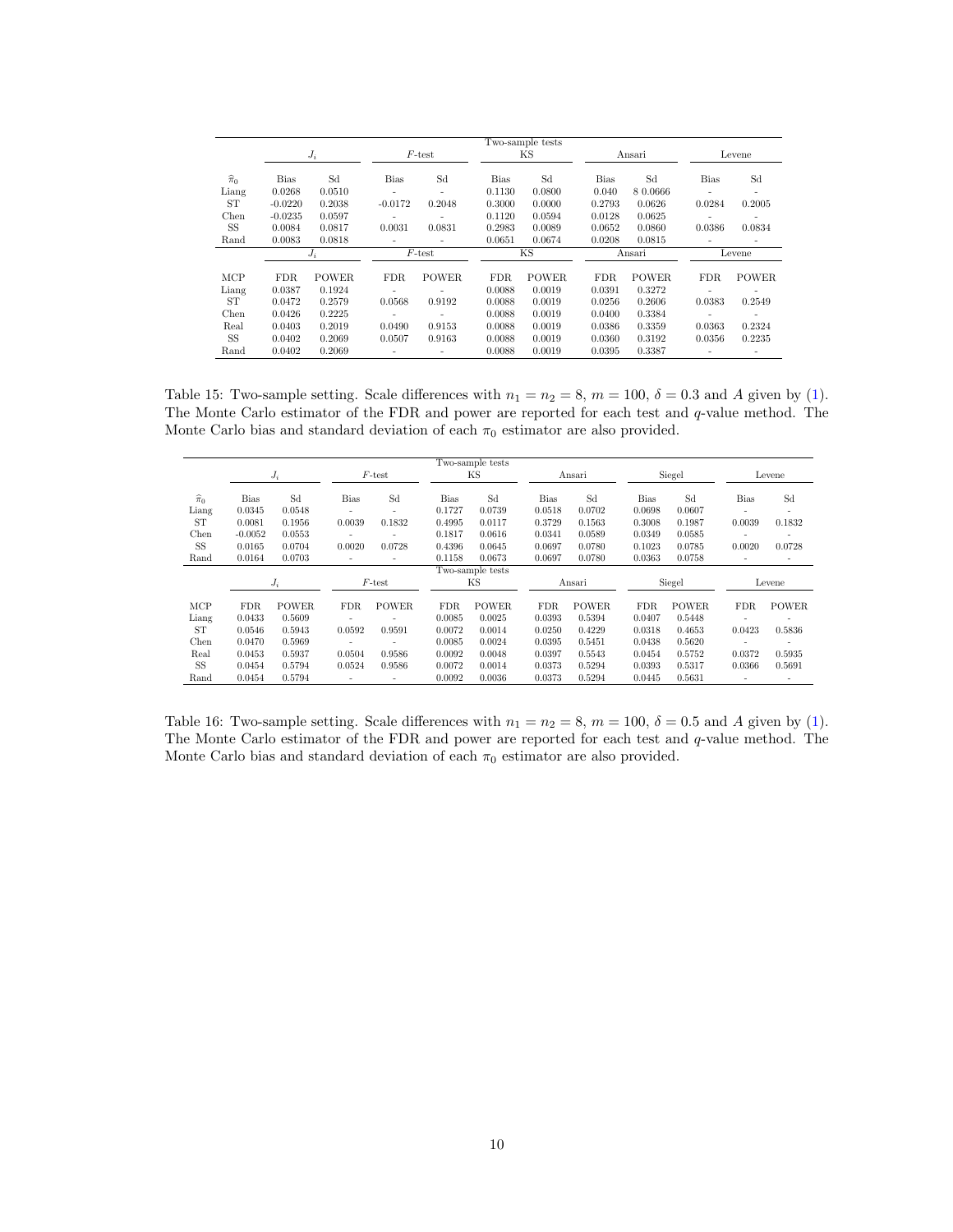|                   |             |              |           |              |        | Two-sample tests |             |              |             |              |
|-------------------|-------------|--------------|-----------|--------------|--------|------------------|-------------|--------------|-------------|--------------|
|                   |             | $J_i$        |           | $F$ -test    |        | ΚS               |             | Ansari       |             | Levene       |
| $\widehat{\pi}_0$ | <b>Bias</b> | Sd           | Bias      | Sd           | Bias   | Sd               | <b>Bias</b> | Sd           | <b>Bias</b> | Sd           |
| Liang             | 0.0305      | 0.0675       | ٠         | ٠            | 0.1716 | 0.0955           | 0.0511      | 0.0733       |             | ٠            |
| ST                | 0.0131      | 0.2085       | $-0.0010$ | 0.1801       | 0.4979 | 0.0248           | 0.3714      | 0.1643       | 0.0293      | 0.1925       |
| Chen              | $-0.0099$   | 0.0749       |           |              | 0.1798 | 0.0823           | 0.0313      | 0.0592       |             |              |
| SS                | 0.0106      | 0.0928       | $-0.0018$ | 0.0743       | 0.4279 | 0.0875           | 0.0630      | 0.0760       | 0.0268      | 0.0699       |
| Rand              | 0.0105      | 0.0928       |           |              | 0.1132 | 0.0891           | 0.0300      | 0.0723       |             |              |
|                   |             | $J_i$        |           | $F$ -test    |        | KS.              |             | Ansari       |             | Levene       |
|                   |             |              |           |              |        |                  |             |              |             |              |
| MCP               | FDR.        | <b>POWER</b> | FDR.      | <b>POWER</b> | FDR.   | <b>POWER</b>     | FDR.        | <b>POWER</b> | <b>FDR</b>  | <b>POWER</b> |
| Liang             | 0.0475      | 0.5489       | ٠         |              | 0.0199 | 0.0053           | 0.0385      | 0.5332       | ÷           |              |
| ST                | 0.0608      | 0.5750       | 0.0577    | 0.9602       | 0.0052 | 0.0018           | 0.0260      | 0.4161       | 0.0446      | 0.5772       |
| Chen              | 0.0520      | 0.5844       | ٠         | ٠            | 0.0193 | 0.0052           | 0.0399      | 0.5416       | J.          |              |
| Real              | 0.0469      | 0.5848       | 0.0479    | 0.9587       | 0.0239 | 0.0064           | 0.0398      | 0.5495       | 0.0368      | 0.5894       |
| SS                | 0.0507      | 0.5634       | 0.0508    | 0.9595       | 0.0067 | 0.0022           | 0.0380      | 0.5295       | 0.0371      | 0.5669       |
| Rand              | 0.0507      | 0.5634       |           |              | 0.0214 | 0.0062           | 0.0405      | 0.5449       |             |              |

Table 17: Two-sample setting. Scale differences with  $n_1 = n_2 = 8$ ,  $m = 100$ ,  $\delta = 0.5$  and A given by (2). The Monte Carlo estimator of the FDR and power are reported for each test and q-value method. The Monte Carlo bias and standard deviation of each  $\pi_0$  estimator are also provided.

|                   |             |              |                          |              |        | Two-sample tests |             |              |                          |                              |
|-------------------|-------------|--------------|--------------------------|--------------|--------|------------------|-------------|--------------|--------------------------|------------------------------|
|                   |             | $J_i$        |                          | $F$ -test    |        | ΚS               |             | Ansari       |                          | Levene                       |
| $\widehat{\pi}_0$ | <b>Bias</b> | Sd           | Bias                     | Sd           | Bias   | Sd               | <b>Bias</b> | Sd           | <b>Bias</b>              | Sd                           |
| Liang             | 0.0208      | 0.0234       | ٠                        | ٠            | 0.1677 | 0.0197           | 0.0391      | 0.0231       |                          | ۰                            |
| ST                | $-0.0005$   | 0.0672       | 0.0048                   | 0.0617       | 0.5000 | 0.0000           | 0.4497      | 0.0567       | 0.0283                   | 0.0657                       |
| Chen              | 0.0059      | 0.0207       |                          |              | 0.1691 | 0.0197           | 0.0380      | 0.0210       |                          |                              |
| SS                | 0.0127      | 0.0242       | 0.0032                   | 0.0217       | 0.4571 | 0.0267           | 0.0701      | 0.0234       | 0.0296                   | 0.0222                       |
| Rand              | 0.0126      | 0.0242       | ٠                        |              | 0.1155 | 0.0209           | 0.0367      | 0.0227       |                          | $\overline{a}$               |
|                   |             | $J_i$        |                          | $F$ -test    |        | ΚS               |             | Ansari       |                          | Levene                       |
|                   |             |              |                          |              |        |                  |             |              |                          |                              |
| MCP               | <b>FDR</b>  | <b>POWER</b> | <b>FDR</b>               | <b>POWER</b> | FDR.   | <b>POWER</b>     | FDR.        | <b>POWER</b> | <b>FDR</b>               | <b>POWER</b>                 |
| Liang             | 0.0427      | 0.5673       | $\overline{\phantom{a}}$ |              | 0.0070 | 0.0003           | 0.0404      | 0.5516       | ۰                        | $\overline{\phantom{a}}$     |
| ST                | 0.0454      | 0.5870       | 0.0507                   | 0.9580       | 0.0010 | 0.0000           | 0.0219      | 0.3894       | 0.0333                   | 0.5587                       |
| Chen              | 0.0439      | 0.5813       | $\overline{\phantom{a}}$ |              | 0.0070 | 0.0003           | 0.0405      | 0.5518       | $\overline{\phantom{a}}$ | $\qquad \qquad \blacksquare$ |
| Real              | 0.0444      | 0.5872       | 0.0501                   | 0.9585       | 0.0210 | 0.0009           | 0.0405      | 0.5521       | 0.0348                   | 0.5848                       |
| SS                | 0.0435      | 0.5747       | 0.0499                   | 0.9581       | 0.0050 | 0.0002           | 0.0398      | 0.5461       | 0.0328                   | 0.5550                       |
| Rand              | 0.0435      | 0.5748       | ٠                        |              | 0.0200 | 0.0008           | 0.0405      | 0.5521       |                          | $\overline{\phantom{0}}$     |

Table 18: Two-sample setting. Scale differences with  $n_1 = n_2 = 8$ ,  $m = 1000$ ,  $\delta = 0.5$  and A given by (1). The Monte Carlo estimator of the FDR and power are reported for each test and q-value method. The Monte Carlo bias and standard deviation of each  $\pi_0$  estimator are also provided.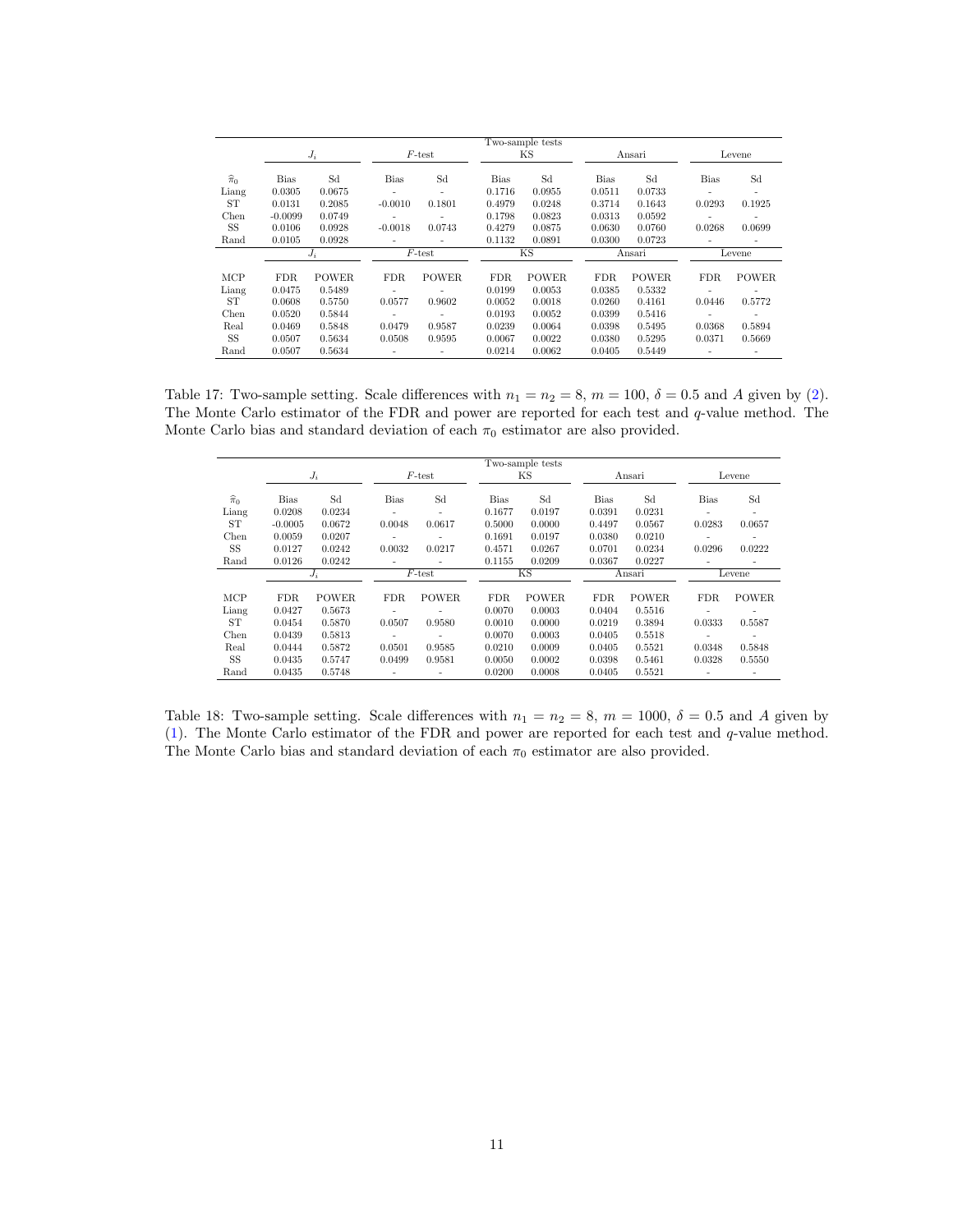|                   |           |          |             |        | Two-sample tests |                          |             |                          |        |        |
|-------------------|-----------|----------|-------------|--------|------------------|--------------------------|-------------|--------------------------|--------|--------|
|                   | $J_i$     |          |             | abs    |                  | Welch's test             |             | $F$ -test                |        | KS     |
| $\widehat{\pi}_0$ | Bias      | Sd       | <b>Bias</b> | Sd     | <b>Bias</b>      | Sd                       | <b>Bias</b> | Sd                       | Bias   | Sd     |
| Liang             | 0.0188    | 0.0439   | 0.3939      | 0.0531 | $\overline{a}$   | $\overline{\phantom{0}}$ |             |                          | 0.0670 | 0.0528 |
| ST                | 0.0085    | 0.1954   | 0.4096      | 0.1405 | 0.3277           | 0.1785                   | 0.0163      | 0.1862                   | 0.4993 | 0.0133 |
| Chen              | $-0.0151$ | 0.0523   | 0.3616      | 0.0712 |                  |                          |             |                          | 0.0810 | 0.0528 |
| SS                | 0.0098    | 0.0691   | 0.4030      | 0.0809 | 0.3923           | 0.0841                   | 0.0189      | 0.0745                   | 0.3132 | 0.0751 |
| Rand              | 0.0097    | 0.0690   | 0.4029      | 0.0808 |                  |                          |             |                          | 0.0449 | 0.0605 |
|                   |           |          |             |        | Two-sample tests |                          |             |                          |        |        |
|                   |           | Wilcoxon |             | Ansari |                  | Siegel                   |             | Levene                   |        |        |
| $\widehat{\pi}_0$ | Bias      | Sd       | <b>Bias</b> | Sd     | <b>Bias</b>      | Sd                       | <b>Bias</b> | Sd                       |        |        |
| Liang             | 0.2870    | 0.0680   | 0.1002      | 0.0769 | 0.1242           | 0.0715                   |             |                          |        |        |
| ST                | 0.0000    | 0.0000   | 0.4461      | 0.1079 | 0.3958           | 0.1545                   | 0.0436      | 0.1890                   |        |        |
| Chen              | 0.0000    | 0.0000   | 0.0815      | 0.0621 | 0.0816           | 0.0619                   |             |                          |        |        |
| SS                | 0.0000    | 0.0000   | 0.1223      | 0.0831 | 0.1565           | 0.0833                   | 0.0564      | 0.0757                   |        |        |
| Rand              | 0.0000    | 0.0000   | 0.1223      | 0.0831 | 0.0881           | 0.0820                   |             | $\overline{\phantom{a}}$ |        |        |

Table 19: Two-sample setting. Location, Scale and Shape differences with  $n_1 = n_2 = 8$ ,  $m = 100$ ,  $\delta = 0.5$ and A given by (1). The Monte Carlo bias and standard deviation of each  $\pi_0$  estimator are provided.

|       |                  |              |        |              |                | Two-sample tests |        |                |        |              |  |
|-------|------------------|--------------|--------|--------------|----------------|------------------|--------|----------------|--------|--------------|--|
|       | $J_i$            |              |        | abs          |                | Welch's test     |        | $F$ -test      |        | ΚS           |  |
| MCP   | FDR.             | <b>POWER</b> | FDR.   | <b>POWER</b> | FDR.           | <b>POWER</b>     | FDR.   | <b>POWER</b>   | FDR.   | <b>POWER</b> |  |
| Liang | 0.0445           | 0.8195       | 0.0290 | 0.0702       | $\overline{a}$ |                  |        |                | 0.0280 | 0.1779       |  |
| ST    | 0.0552           | 0.8284       | 0.0274 | 0.0695       | 0.0298         | 0.0701           | 0.0573 | 0.8674         | 0.0152 | 0.1038       |  |
| Chen  | 0.0487           | 0.8338       | 0.0298 | 0.0723       | $\overline{a}$ |                  |        |                | 0.0263 | 0.1678       |  |
| Real  | 0.0448           | 0.8271       | 0.0495 | 0.1031       | 0.0431         | 0.0909           | 0.0506 | 0.8672         | 0.0336 | 0.2241       |  |
| SS    | 0.0464           | 0.8249       | 0.0285 | 0.0693       | 0.0257         | 0.0655           | 0.0512 | 0.8643         | 0.0163 | 0.1086       |  |
| Rand  | 0.0464           | 0.8250       | 0.0285 | 0.0693       | $\overline{a}$ |                  |        |                | 0.0292 | 0.1886       |  |
|       | Two-sample tests |              |        |              |                |                  |        |                |        |              |  |
|       | Wilcoxon         |              | Ansari |              | Siegel         |                  | Levene |                |        |              |  |
|       |                  |              |        |              |                |                  |        |                |        |              |  |
| MCP   | FDR.             | <b>POWER</b> | FDR.   | <b>POWER</b> | FDR.           | <b>POWER</b>     | FDR.   | <b>POWER</b>   |        |              |  |
| Liang | 0.0245           | 0.0534       | 0.0361 | 0.3676       | 0.0378         | 0.3784           |        |                |        |              |  |
| ST    | 0.0000           | 0.0000       | 0.0208 | 0.2382       | 0.0272         | 0.2789           | 0.0387 | 0.1713         |        |              |  |
| Chen  | 0.0000           | 0.0000       | 0.0371 | 0.3758       | 0.0402         | 0.3953           |        | $\overline{a}$ |        |              |  |
| Real  | 0.0000           | 0.0000       | 0.0427 | 0.4201       | 0.0441         | 0.4266           | 0.0349 | 0.1494         |        |              |  |
| SS    | 0.0000           | 0.0000       | 0.0350 | 0.3593       | 0.0360         | 0.3659           | 0.0309 | 0.1350         |        |              |  |
| Rand  | 0.0000           | 0.0000       | 0.0350 | 0.3593       | 0.0397         | 0.3949           |        | $\overline{a}$ |        |              |  |

Table 20: Two-sample setting. Location, Scale and Shape differences with  $n_1 = n_2 = 8$ ,  $m = 100$ ,  $\delta = 0.5$ and A given by (1). The Monte Carlo estimator of the FDR and power are reported for each test and q-value method.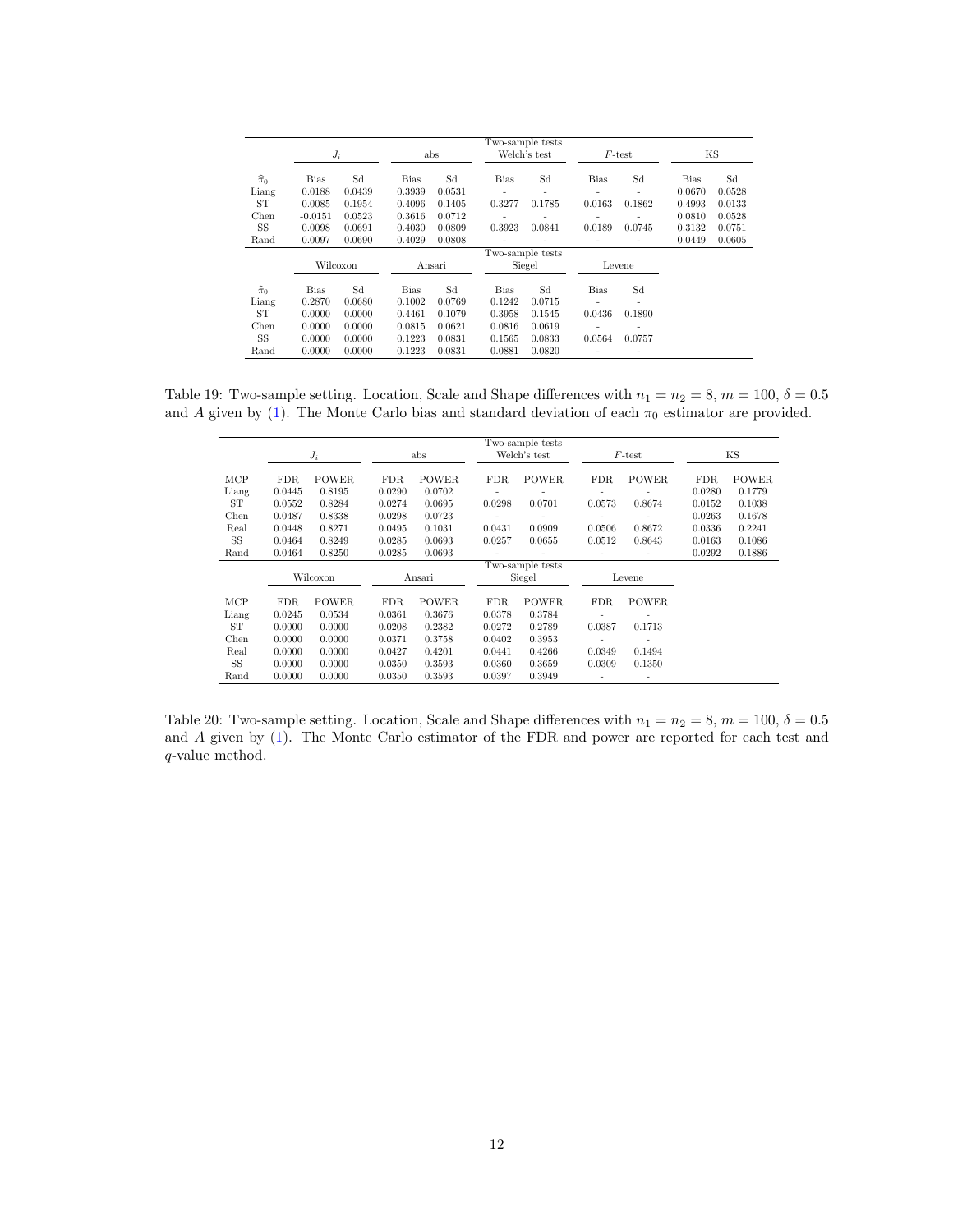|                   | Two-sample tests |              |                |                          |             |              |             |              |                          |              |
|-------------------|------------------|--------------|----------------|--------------------------|-------------|--------------|-------------|--------------|--------------------------|--------------|
|                   | $J_i$            |              | $F$ -test      |                          | ΚS          |              | Ansari      |              | Levene                   |              |
| $\widehat{\pi}_0$ | <b>Bias</b>      | Sd           | Bias           | Sd                       | <b>Bias</b> | Sd           | <b>Bias</b> | Sd           | <b>Bias</b>              | Sd           |
| Liang             | 0.0131           | 0.0459       | $\overline{a}$ | $\overline{\phantom{a}}$ | 0.0386      | 0.0586       | 0.0720      | 0.0738       |                          |              |
| ST                | 0.0004           | 0.2050       | $-0.1152$      | 0.1983                   | 0.3000      | 0.0000       | 0.2885      | 0.0451       | $-0.0207$                | 0.2026       |
| Chen              | $-0.0244$        | 0.0623       | $\overline{a}$ |                          | 0.0505      | 0.0556       | 0.0395      | 0.0633       |                          |              |
| SS                | 0.0092           | 0.0846       | $-0.1117$      | 0.0821                   | 0.2887      | 0.0296       | 0.0948      | 0.0851       | 0.0190                   | 0.0847       |
| Rand              | 0.0091           | 0.0847       | -              |                          | 0.0254      | 0.0668       | 0.0508      | 0.0815       |                          |              |
|                   | $J_i$            |              | $F$ -test      |                          | ΚS          |              | Ansari      |              | Levene                   |              |
|                   |                  |              |                |                          |             |              |             |              |                          |              |
| MCP               | <b>FDR</b>       | <b>POWER</b> | FDR.           | <b>POWER</b>             | FDR.        | <b>POWER</b> | FDR.        | <b>POWER</b> | <b>FDR</b>               | <b>POWER</b> |
| Liang             | 0.0464           | 0.6004       | ٠              |                          | 0.0315      | 0.0859       | 0.0364      | 0.1970       | $\overline{\phantom{a}}$ |              |
| ST                | 0.0528           | 0.6058       | 0.2105         | 0.8346                   | 0.0210      | 0.0672       | 0.0248      | 0.1561       | 0.0721                   | 0.0759       |
| Chen              | 0.0487           | 0.6180       | ٠              |                          | 0.0310      | 0.0852       | 0.0370      | 0.2025       | ٠                        |              |
| Real              | 0.0466           | 0.6067       | 0.1833         | 0.8090                   | 0.0315      | 0.0881       | 0.0382      | 0.2022       | 0.0685                   | 0.0634       |
| SS                | 0.0468           | 0.6007       | 0.2031         | 0.8279                   | 0.0210      | 0.0672       | 0.0348      | 0.1888       | 0.0717                   | 0.0637       |
| Rand              | 0.0468           | 0.6009       |                |                          | 0.0310      | 0.0862       | 0.0368      | 0.1990       |                          |              |

Table 21: Two-sample setting. Location, Scale and Shape differences with  $n_1 = n_2 = 8$ ,  $m = 100$ ,  $\delta = 0.3$ and A given by (1). The Monte Carlo estimator of the FDR and power are reported for each test and q-value method. The Monte Carlo bias and standard deviation of each  $\pi_0$  estimator are also provided.

|                   | Two-sample tests |              |                          |              |        |              |             |              |                          |                          |
|-------------------|------------------|--------------|--------------------------|--------------|--------|--------------|-------------|--------------|--------------------------|--------------------------|
|                   | $J_i$            |              | $F$ -test                |              | КS     |              | Ansari      |              | Levene                   |                          |
|                   |                  |              |                          |              |        |              |             |              |                          |                          |
| $\widehat{\pi}_0$ | <b>Bias</b>      | Sd           | <b>Bias</b>              | Sd           | Bias   | Sd           | <b>Bias</b> | Sd           | <b>Bias</b>              | Sd                       |
| Liang             | 0.0158           | 0.0523       | $\overline{a}$           |              | 0.0661 | 0.0624       | 0.0976      | 0.0805       | $\overline{\phantom{0}}$ | $\overline{\phantom{a}}$ |
| <b>ST</b>         | 0.0037           | 0.1997       | $-0.0784$                | 0.1717       | 0.4983 | 0.0157       | 0.4396      | 0.1140       | $-0.0019$                | 0.1943                   |
| Chen              | $-0.0219$        | 0.0662       | ٠                        |              | 0.0800 | 0.0623       | 0.0794      | 0.0658       |                          |                          |
| SS                | 0.0015           | 0.0849       | $-0.0774$                | 0.0767       | 0.3114 | 0.0875       | 0.1184      | 0.0850       | 0.0211                   | 0.0776                   |
| Rand              | 0.0014           | 0.0849       |                          |              | 0.0432 | 0.0707       | 0.0842      | 0.0810       |                          |                          |
|                   | $J_i$            |              | $\overline{F}$ -test     |              | ΚS     |              | Ansari      |              | Levene                   |                          |
|                   |                  |              |                          |              |        |              |             |              |                          |                          |
| MCP               | FDR.             | <b>POWER</b> | FDR.                     | <b>POWER</b> | FDR.   | <b>POWER</b> | FDR.        | <b>POWER</b> | <b>FDR</b>               | <b>POWER</b>             |
| Liang             | 0.0486           | 0.8179       | $\overline{\phantom{a}}$ |              | 0.0383 | 0.1838       | 0.0361      | 0.3690       | ٠                        |                          |
| ST                | 0.0611           | 0.8255       | 0.1570                   | 0.8940       | 0.0204 | 0.0998       | 0.0229      | 0.2421       | 0.0596                   | 0.1943                   |
| Chen              | 0.0539           | 0.8338       | $\overline{\phantom{a}}$ |              | 0.0366 | 0.1739       | 0.0367      | 0.3754       | ٠                        | ٠                        |
| Real              | 0.0487           | 0.8237       | 0.1296                   | 0.8751       | 0.0420 | 0.2368       | 0.0429      | 0.4159       | 0.0551                   | 0.1488                   |
| <b>SS</b>         | 0.0521           | 0.8251       | 0.1464                   | 0.8885       | 0.0235 | 0.1121       | 0.0350      | 0.3604       | 0.0594                   | 0.1463                   |
| Rand              | 0.0521           | 0.8251       |                          |              | 0.0386 | 0.1958       | 0.0370      | 0.3724       |                          |                          |

Table 22: Two-sample setting. Location, Scale and Shape differences with  $n_1 = n_2 = 8$ ,  $m = 100$ ,  $\delta = 0.5$ and A given by (2). The Monte Carlo estimator of the FDR and power are reported for each test and q-value method. The Monte Carlo bias and standard deviation of each  $\pi_0$  estimator are also provided.